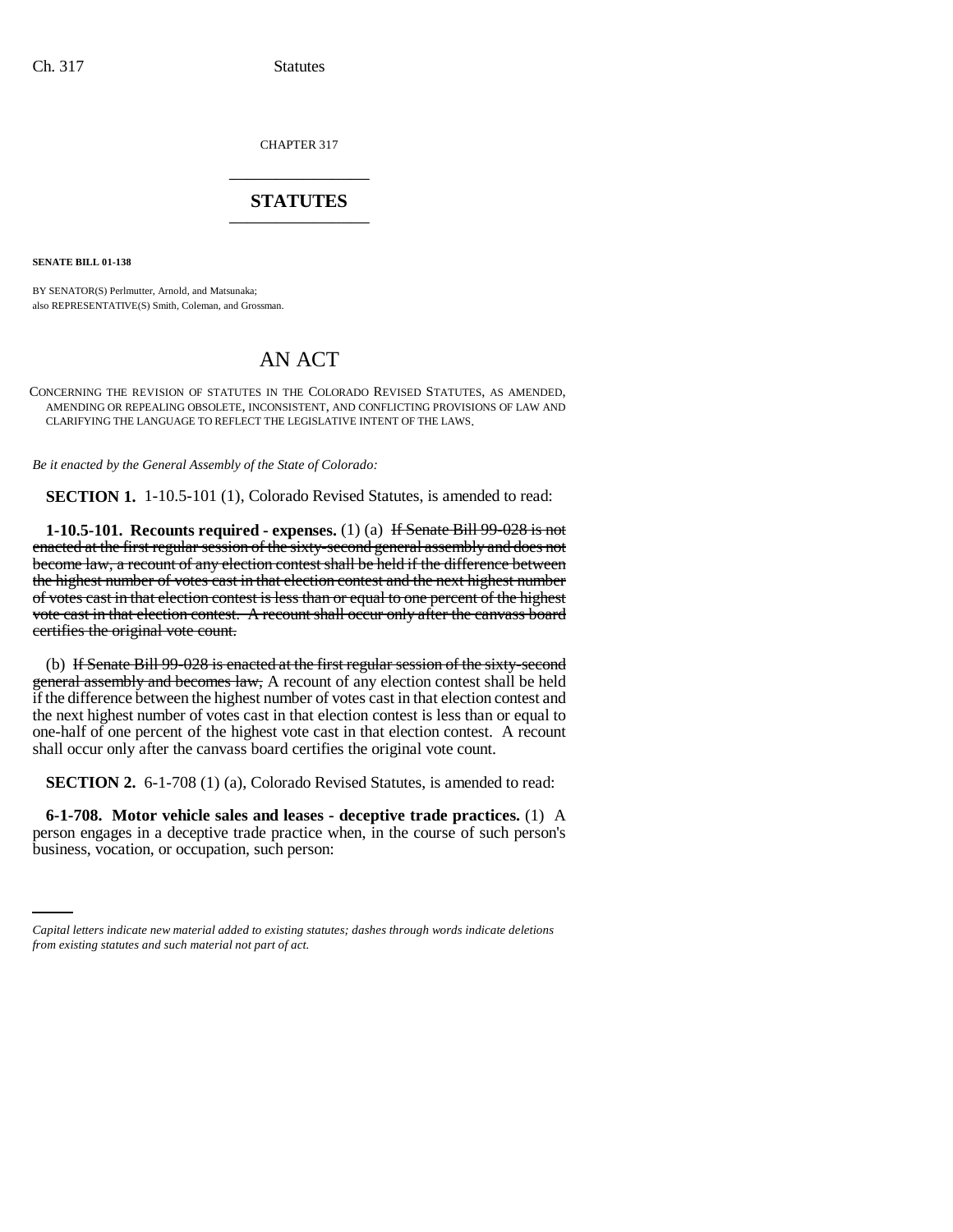(a) Commits any of the following acts pertaining to the sale or lease of a motor vehicle or a used motor vehicle:

(I) Guarantees to a purchaser or lessee of a motor vehicle or used motor vehicle who conditions such purchase or lease on the approval of a consumer credit transaction as defined in section  $5-1-301$   $(6.5)$  5-1-301  $(12)$ , C.R.S., that such purchaser or lessee has been approved for a consumer credit transaction if such approval is not final. For purposes of this subparagraph (I), "guarantee" means a written document or oral representation between the purchaser or lessee and the person selling or leasing the vehicle that leads such purchaser or lessee to a reasonable good faith belief that the financing of such vehicle is certain.

(II) Accepts a used motor vehicle as a trade-in on the purchase or lease of a motor vehicle or used motor vehicle and sells or leases such used motor vehicle before the purchaser or lessee has been approved for a consumer credit transaction as defined in section  $5-1-301$   $(6.5)$  5-1-301  $(12)$ , C.R.S., if such approval is a condition of the purchase or lease;

(III) Fails to return to the purchaser or lesser LESSEE any collateral or down payment tendered by such purchaser or lessee conditioned upon a guarantee by a motor vehicle DEALER or used motor vehicle dealer that a consumer credit transaction as defined in section  $5-1-301$   $(6.5)$  5-1-301  $(12)$ , C.R.S., has been approved for such purchaser or lessee, if such approval was a condition of the sale or lease and if such financing is not approved and the purchaser or lessee is required to return the vehicle;

**SECTION 3.** 8-20-406 (2) (b), Colorado Revised Statutes, is amended to read:

**8-20-406. Submittal of plans.** (2) Plans for any of the following shall be submitted to the state inspector of oils for his approval before installation:

(b) Installations for filling of cylinders (bottles) or other portable containers meeting interstate commerce commission SURFACE TRANSPORTATION BOARD specifications;

**SECTION 4.** 8-20-411 (1) and (2), Colorado Revised Statutes, are amended to read:

**8-20-411. Location and charging of containers.** (1) Permanently installed American petroleum institute-American society of mechanical engineers containers or interstate commerce commission SURFACE TRANSPORTATION BOARD containers provided with excess flow or back-flow check valves shall be located and filled in accordance with the applicable requirements of basic rules of the national fire code described in section 8-20-405. Private streets, roads, or rights-of-way shall not be classed as public streets or highways for the purpose of sections 8-20-405 to 8-20-412.

(2) Interstate commerce commission SURFACE TRANSPORTATION BOARD containers, not provided with excess flow or back-flow check valves, shall not be filled within the limits or boundaries of an area in which two or more mobile vehicles are situated. Such containers shall be filled in accordance with the applicable provisions of basic rules and of the national fire code, at a properly equipped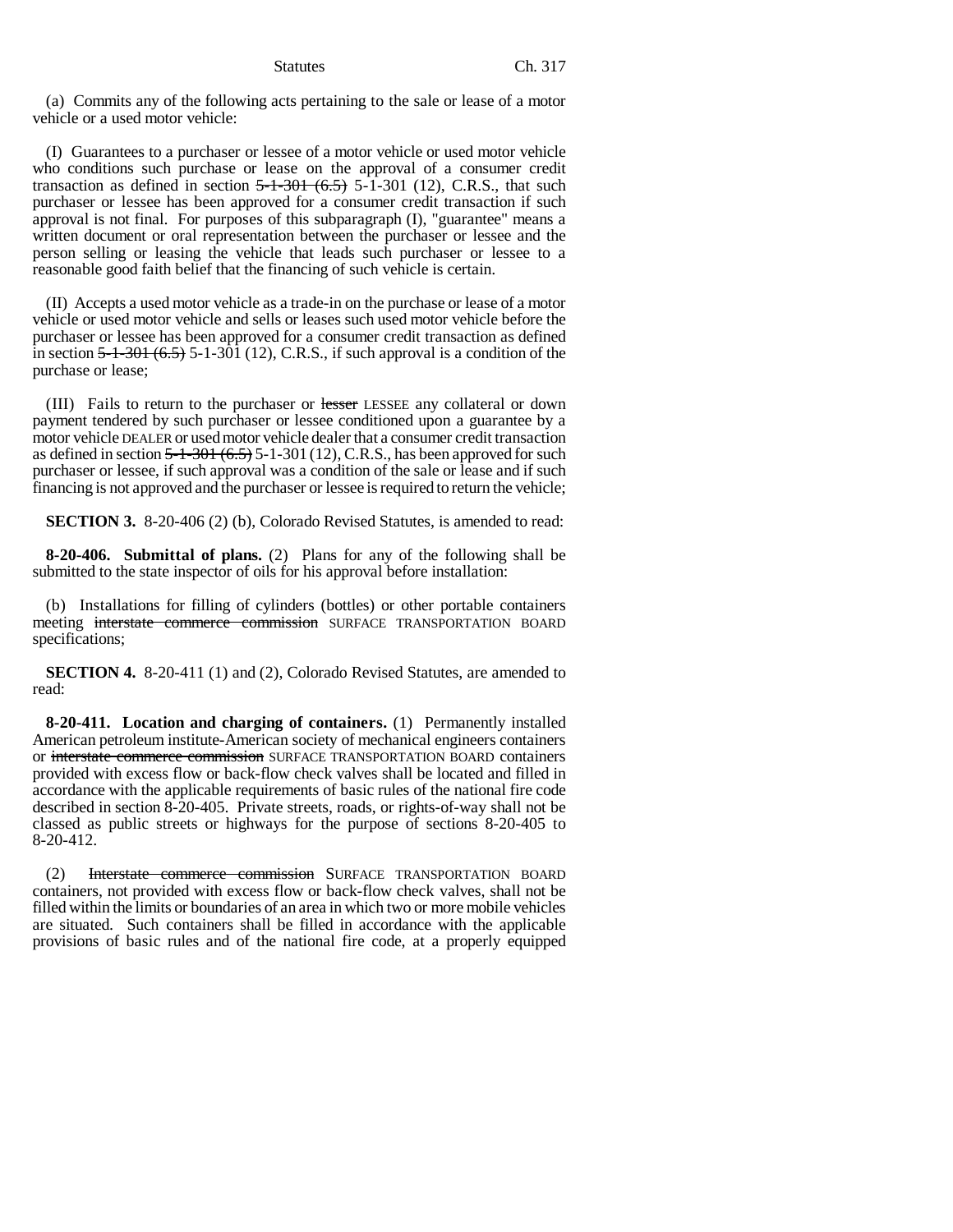container filling plant. Such plant shall be located at least fifty feet from the nearest trailer, important building, or line of property which may be built upon, and at least twenty-five feet from any public road, street, or highway. Such filling plant shall be enclosed by man-proof fencing or otherwise protected from tampering or physical damage. The area shall be kept locked when unattended.

**SECTION 5.** 10-4-724 (2), (3), and (6) (a) (I), Colorado Revised Statutes, are amended to read:

**10-4-724. Reduction in rates for drivers aged fifty-five or older who complete a driver's education course - legislative declaration.** (2) Effective July 1, 1991, all rates, rating schedules, and rating manuals for liability, personal injury protection, and collision coverages of a motor vehicle insurance policy submitted to or filed with the commissioner under this part 7 shall provide for an appropriate reduction in premium charges based on justifiable data when the vehicle is a covered vehicle and when the principal operator is fifty-five or older and has successfully completed a driver's education course taught by a driving school licensed REGULATED pursuant to article 15 of title 12, C.R.S., or by a nonprofit corporation subject to articles 121 to 137 of title 7, C.R.S., if such course has been preapproved by the department of revenue. Any discount used by an insurer shall be presumed appropriate unless credible data demonstrates otherwise. Insurers shall provide the commissioner with data reflecting the claims experience of drivers who have received reductions in premium charges compared with the claims experience of drivers who have not received such reductions.

(3) Each person who successfully completes a driver's education course taught by a commercial driving school licensed REGULATED pursuant to article 15 of title 12, C.R.S., shall be issued a certificate by the commercial driving school offering the course, which certificate shall be evidence of qualification for the premium discount required by this section.

(6) An insured may renew qualification for the discount provided by this section by:

(a) (I) Retaking a driver's education course taught by a commercial driving school licensed REGULATED pursuant to article 15 of title 12, C.R.S.; or

**SECTION 6.** 10-13-106 (1), Colorado Revised Statutes, is amended to read:

**10-13-106. Certificate of authority issued.** (1) Upon the filing of the required papers, and upon the payment of fees as provided for in section 10-13-112, it is the duty of the commissioner to examine and pass upon the same and, if found in accordance with this title, to issue a certificate of authority which shall expire on April 1 next succeeding.

**SECTION 7.** 11-51-307 (1) (e), Colorado Revised Statutes, is amended to read:

**11-51-307. Exempt securities.** (1) The following securities are exempted from sections 11-51-301 and 11-51-305:

(e) Any security issued or guaranteed by any railroad, other common carrier,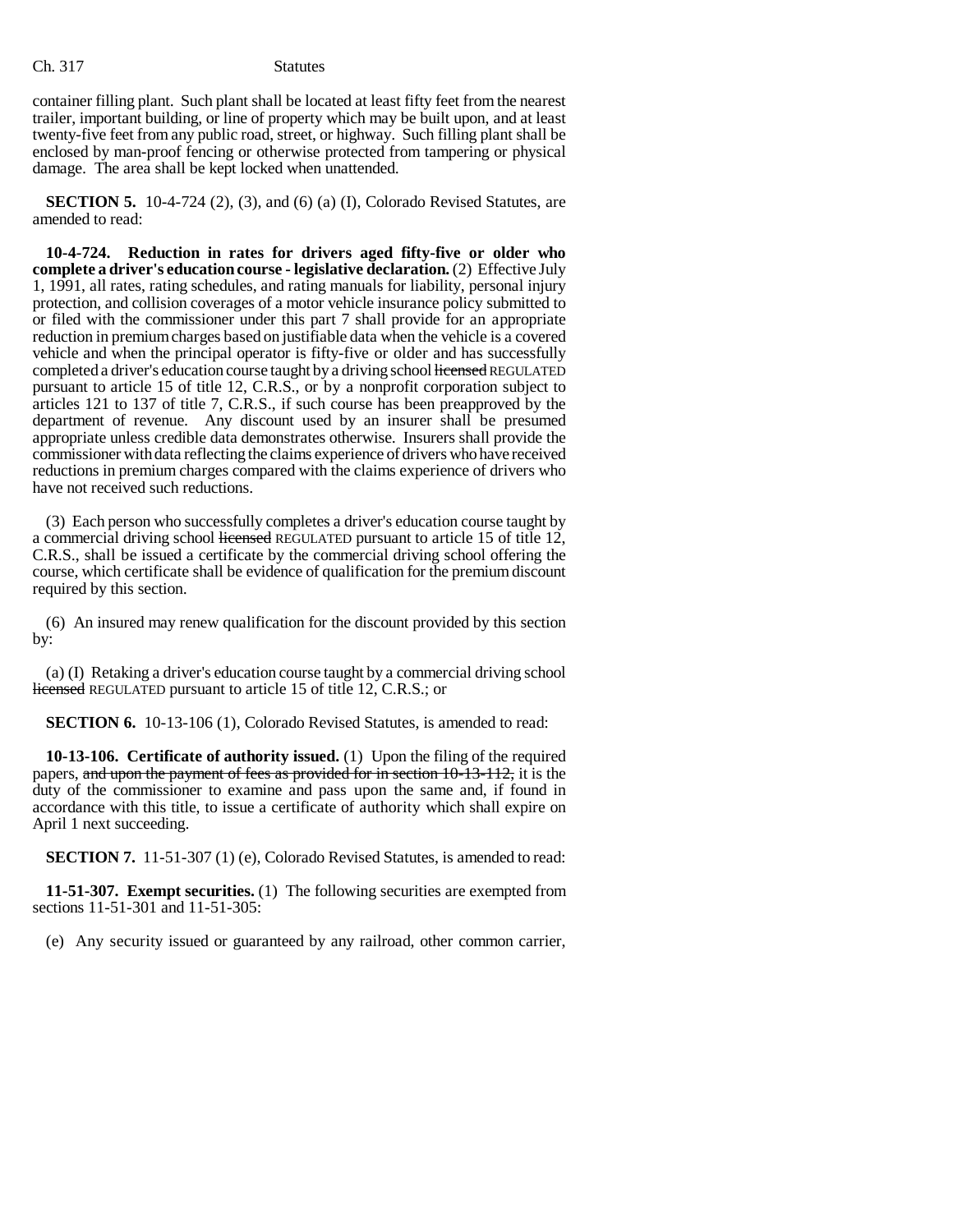public utility, or holding company which is: Subject to the jurisdiction of the interstate commerce commission SURFACE TRANSPORTATION BOARD; a registered holding company under the federal "Public Utility Holding Company Act of 1935" or a subsidiary of such a company within the meaning of that act; or regulated in respect of its issuance or guarantee of the security by a governmental authority of the United States, any state, Canada, or any Canadian province;

**SECTION 8.** The introductory portion to 12-2-117 (3) and 12-2-117 (3) (b), Colorado Revised Statutes, are amended to read:

**12-2-117. Partnerships, professional corporations, and limited liability companies composed of certified public accountants - registration thereof.** (3) The corporation must be in compliance with the "Colorado Business Corporation Act", articles 101 to 117 of title 7, C.R.S., and, to the extent applicable under section 7-117-103, C.R.S., with the "Colorado Corporation Code", articles 1 to 10 of title 7, C.R.S., AS SAID ARTICLES EXISTED PRIOR TO THEIR REPEAL ON JULY 1, 1994. The limited liability company must be in compliance with the "Colorado Limited Liability Company Act", article 80 of title 7, C.R.S. The organizing documents of any partnership, the articles of incorporation of any such corporation, or the articles of organization of any such limited liability company shall contain provisions complying with the following requirements:

(b) Each partner who is personally engaged within this state in the practice of public accounting shall be a certified public accountant of this state in good standing, and each partner not personally engaged within this state in the practice of public accounting shall MAY, BUT NEED NOT, be a certified public accountant of some state in good standing. The president of any such corporation shall be a shareholder and a director, and one or more of such directors shall be certified public accountants of this state in good standing. The manager or managers of any such limited liability company shall be a member or members and one or more of such managers shall be certified public accountants of this state in good standing. Lay directors and officers and managers shall not exercise any authority whatsoever over professional matters.

**SECTION 9.** 12-5.5-102 (1), Colorado Revised Statutes, is amended to read:

**12-5.5-102. Registration required - application - bond.** (1) An audiologist shall register with the division of registrations before performing audiology services in this state. Upon registering, the audiologist shall be given a certificate of registration bearing a unique registration number. The audiologist shall include the registration number on all written contracts and receipts, as required pursuant to section  $6-1-701$   $(2)$   $(a)$  6-1-701  $(2)$   $(e)$   $(III)$   $(B)$ , C.R.S.

**SECTION 10.** 12-5.5-202 (1), Colorado Revised Statutes, is amended to read:

**12-5.5-202. Registration required - application - bond.** (1) A registered hearing aid provider shall register pursuant to this part 2 before selling or negotiating to sell, directly or indirectly, any hearing device for the hearing impaired unless such provider holds a current registration pursuant to part 1 of this article. Upon registering, the registered hearing aid provider shall be given a certificate of registration bearing a unique registration number. The registered hearing aid provider shall include the registration number on all written contracts and receipts,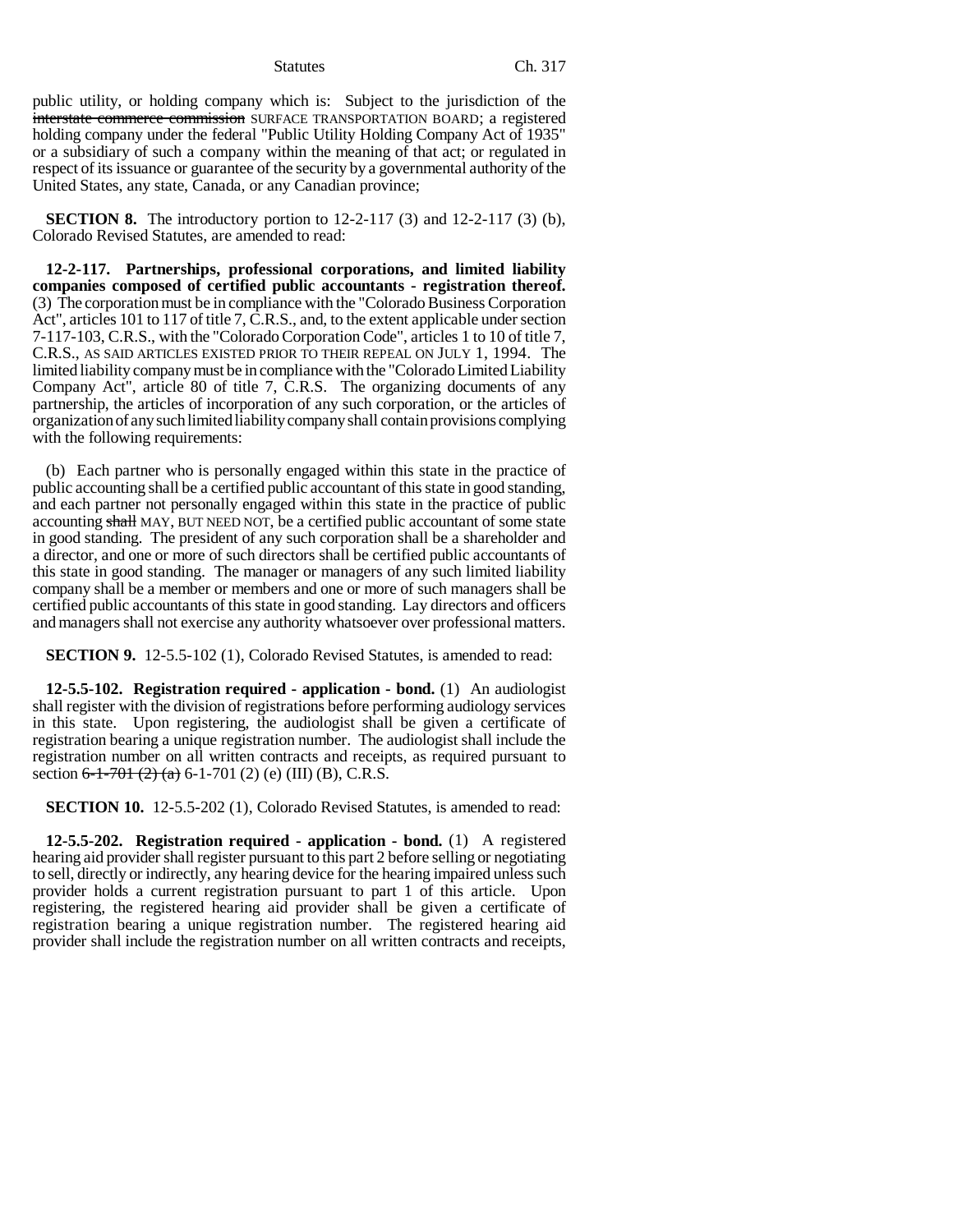as required pursuant to section  $6-1-701$   $(2)$   $(a)$   $(6-1-701)$   $(2)$   $(e)$   $(III)$   $(B)$ , C.R.S. A registered hearing aid provider who is also an audiologist and is registered only under part 1 of this article shall include the registration number issued pursuant to such part 1 on all written contracts and receipts.

**SECTION 11.** 12-8-129.1, Colorado Revised Statutes, is amended to read:

**12-8-129.1. Immunity.** Any person acting as a consultant to the board DIRECTOR, any witness testifying in a proceeding authorized under this article, and any person who lodges a written complaint pursuant to this article shall be immune from liability in any civil action brought against him SUCH PERSON for acts occurring while acting in his OR HER capacity as a consultant, witness, or complainant, respectively, if such individual PERSON was acting in good faith within the scope of his OR HER respective capacity, made a reasonable effort to obtain the facts of the matter as to which he OR SHE acted, and acted in the reasonable belief that the action taken by him OR HER was warranted by the facts.

**SECTION 12.** 12-36-103 (2), Colorado Revised Statutes, is amended to read:

**12-36-103. State board of medical examiners - immunity - subject to termination - repeal of article.** (2) The board shall be comprised at all times of seven members having the degree of doctor of medicine, and two members having the degree of doctor of osteopathy, all of whom shall have been licensed and actively engaged in the practice of their professions in this state for at least three years next preceding their appointments and shall have been residents of this state for at least five years next preceding their appointments, and two FOUR members of the public at large. In making appointments to the board, the governor shall give due consideration to recommendations submitted by the Colorado state medical society with respect to appointments to each office, if any, to be filled by a physician holding the degree of doctor of medicine and to recommendations submitted by the Colorado osteopathic association with respect to appointments to each office, if any, to be filled by a physician holding the degree of doctor of osteopathy.

**SECTION 13.** 12-36-118 (1) (a), Colorado Revised Statutes, is amended to read:

**12-36-118. Disciplinary action by board - immunity.** (1) (a) The president of the board shall divide those members of the board other than the president into two panels of five SIX members each, four of whom shall be physician members.

**SECTION 14.** 12-47.1-701 (4) (a), Colorado Revised Statutes, is amended to read:

**12-47.1-701. Limited gaming fund - repeal.** (4) (a) At the end of each fiscal year, the state treasurer shall distribute the balance remaining in the limited gaming fund in accordance with the provisions of section  $9(5)$  (b) (II) of article XVIII of the state constitution; except that forty-nine and eight-tenths percent shall be transferred to the general fund of this state and two-tenths of one percent shall be transferred to the Colorado TRAVEL AND tourism promotion fund created in section 24-32-1306 24-49.7-106, C.R.S.

**SECTION 15.** 13-6-308, Colorado Revised Statutes, is amended to read: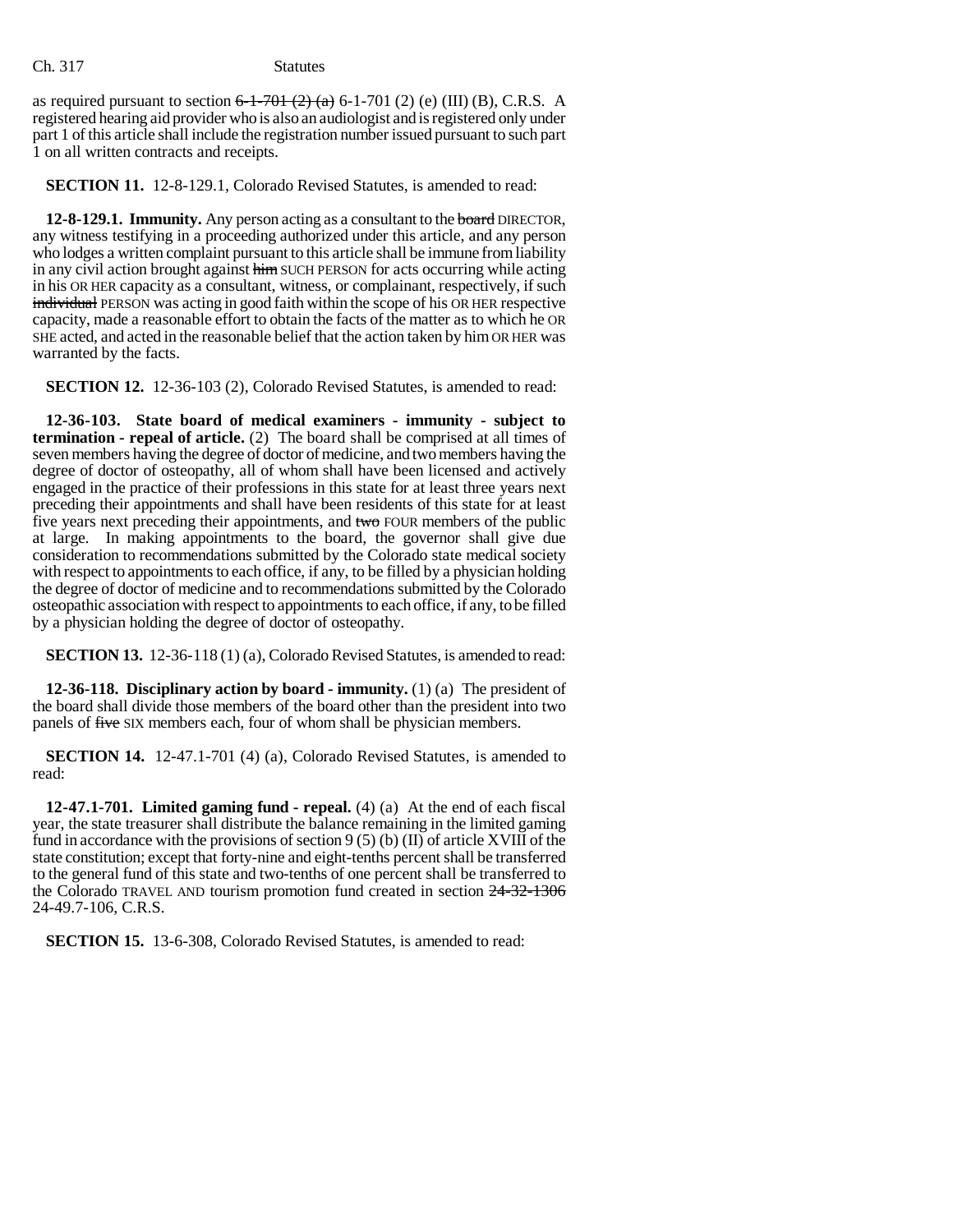**13-6-308. Juries.** (1) When required, juries shall be selected and summoned as provided for courts of record in articles  $70 \times 73$  71 TO 74 of this title, with such exceptions as are provided in this section. With the consent of the district court and the jury commissioners, the county court may, if feasible, use the same panel of jurors summoned for the district court. Jurors selected and summoned for the county court may also be used in municipal court in counties of Class A, as defined in section 13-6-201.

(2) If a county court sits regularly in a location other than the county seat and if jury trials are held at that location as well as at the county seat, the jury commissioner may establish jury districts within the county for the selection of county court jurors. The county shall be divided into as many such districts as there are locations in which the county court regularly holds jury trials, and each district shall include one such location as well as appropriate contiguous territory. In counties so divided, the jury commissioner shall select separate lists of persons from each jury district to serve as county court jurors within their respective districts. Such lists shall contain not less than one hundred names. When jurors are to be summoned for county court service within such districts, names shall be drawn from the list by the jury commissioner. In all other respects, the provisions of articles  $70$  to  $73$  71 TO 74 of this title shall be followed in selecting, drawing, and summoning jurors in counties divided into county court jury districts.

**SECTION 16.** 13-8-122, Colorado Revised Statutes, is amended to read:

**13-8-122. Juries.** When required, juries may be selected and summoned as provided for courts of record in articles  $70$  to  $73$  71 TO 74 of this title. With the permission of the district court, the juvenile court may use the panel of jurors summoned for the district court of the second judicial district.

**SECTION 17.** 13-9-117, Colorado Revised Statutes, is amended to read:

**13-9-117. Juries.** When required, juries may be selected and summoned as provided for courts of record in articles  $70$  to  $73$  71 TO 74 of this title. With the permission of the district court, the probate court may use the panel of jurors summoned for the district court of the second judicial district.

**SECTION 18.** 13-16-122 (1) (b), Colorado Revised Statutes, is amended to read:

**13-16-122. Items includable as costs.** (1) Whenever any court of this state assesses costs pursuant to any provision of this article, such costs may include:

(b) The jury fees and expenses provided for in article  $70\,71$  of this title;

**SECTION 19.** 16-3-303 (4) (c), Colorado Revised Statutes, is amended to read:

**16-3-303. Search warrants - application.** (4) A no-knock search warrant shall be issued only if the affidavit for such warrant:

(c) Has been reviewed and approved for legal sufficiency and signed by a district attorney pursuant to section  $20-1-106.1$  (2)  $20-1-106.1$  (1) (b), C.R.S. Such review and approval may take place as allowed by statute or court rule or by means of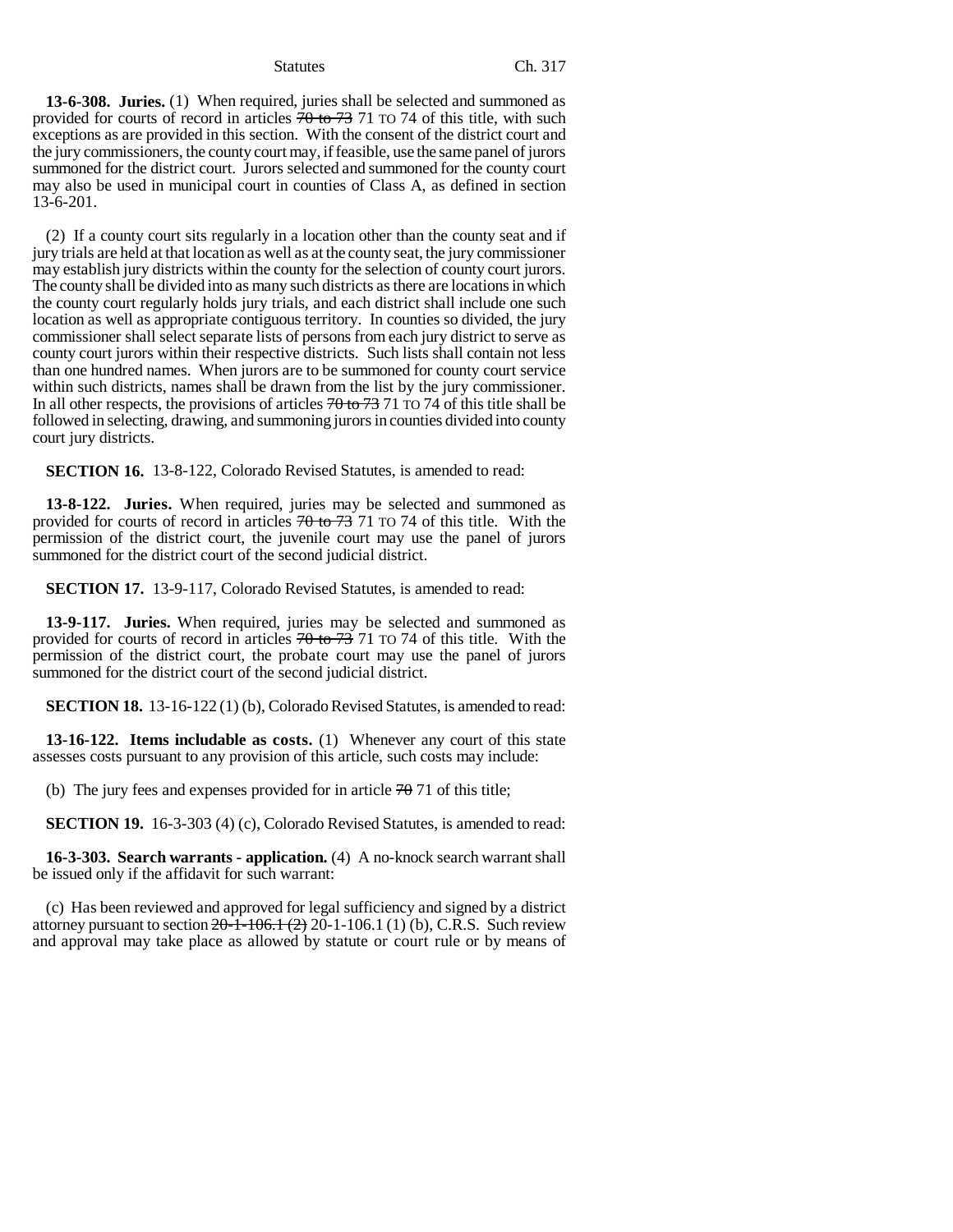facsimile transmission, telephonic transmission, or other electronic transfer.

**SECTION 20.** 16-11-102 (4), Colorado Revised Statutes, is amended to read:

**16-11-102. Presentence or probation investigation.** (4) The court, with the concurrence of the defendant and the prosecuting attorney, may dispense with the presentence examination and report; except that the information required by section 16-18.5-103.2 16-18.5-103 (2) and a victim impact statement shall be made in every case. The amount of restitution shall be ordered pursuant to article 18.5 of this title and endorsed upon the mittimus.

**SECTION 21.** The introductory portion to 17-1-104.3 (1) (b), Colorado Revised Statutes, is amended to read:

**17-1-104.3. Correctional facilities - locations - security level.** (1) (b) The correctional facilities managed, supervised, and controlled OPERATED by the department, pursuant to section 17-1-104, the location of such facilities, and the designated security level of such facilities shall be as follows:

**SECTION 22.** 18-9-123 (1) (a) (I), Colorado Revised Statutes, is amended to read:

**18-9-123. Bringing alcohol beverages, bottles, or cans into the major league baseball stadium.** (1) (a) It shall be unlawful for any person to carry or bring into the Denver metropolitan major league baseball stadium district stadium, as defined in section 32-14-103 (5) and (10), C.R.S., and referred to in this section as the "stadium", the following:

(I) Any alcohol beverage  $\sigma r$  alcohol liquor as defined in section 12-47-103 (2), C.R.S.; or

**SECTION 23.** 22-2-117 (1.5), Colorado Revised Statutes, is amended to read:

**22-2-117. Additional power - state board - waiver of requirements - rules.** (1.5) Notwithstanding any provision of this section or any other provision of law, the state board shall not waive requirements contained in part 6 of article 7 of this title or sections 22-7-409, 22-32-105, 22-32-109  $(\frac{1}{(w)}, (1)$  (bb) (I) and (2), 22-32-109.1 (2) (a), and 22-33-104 (4).

**SECTION 24.** 22-7-409 (1.3) (b), Colorado Revised Statutes, is amended to read:

**22-7-409. Assessments - repeal.** (1.3) (b) A school district, upon the request of the parent or legal guardian of a child who is participating in a nonpublic home-based educational program pursuant to section  $22-\overline{30}-104.5$ , 22-33-104.5, shall permit such child to take any assessment required by subsection (1) of this section and shall provide to the parent or legal guardian of the child the results of any assessments administered, including diagnostic reporting for such child's performance on each assessment. The parent or legal guardian of such a child shall be required to pay all costs associated with administering and providing results for such assessments.

**SECTION 25.** 22-32-109 (1) (f) (II) (A), Colorado Revised Statutes, is amended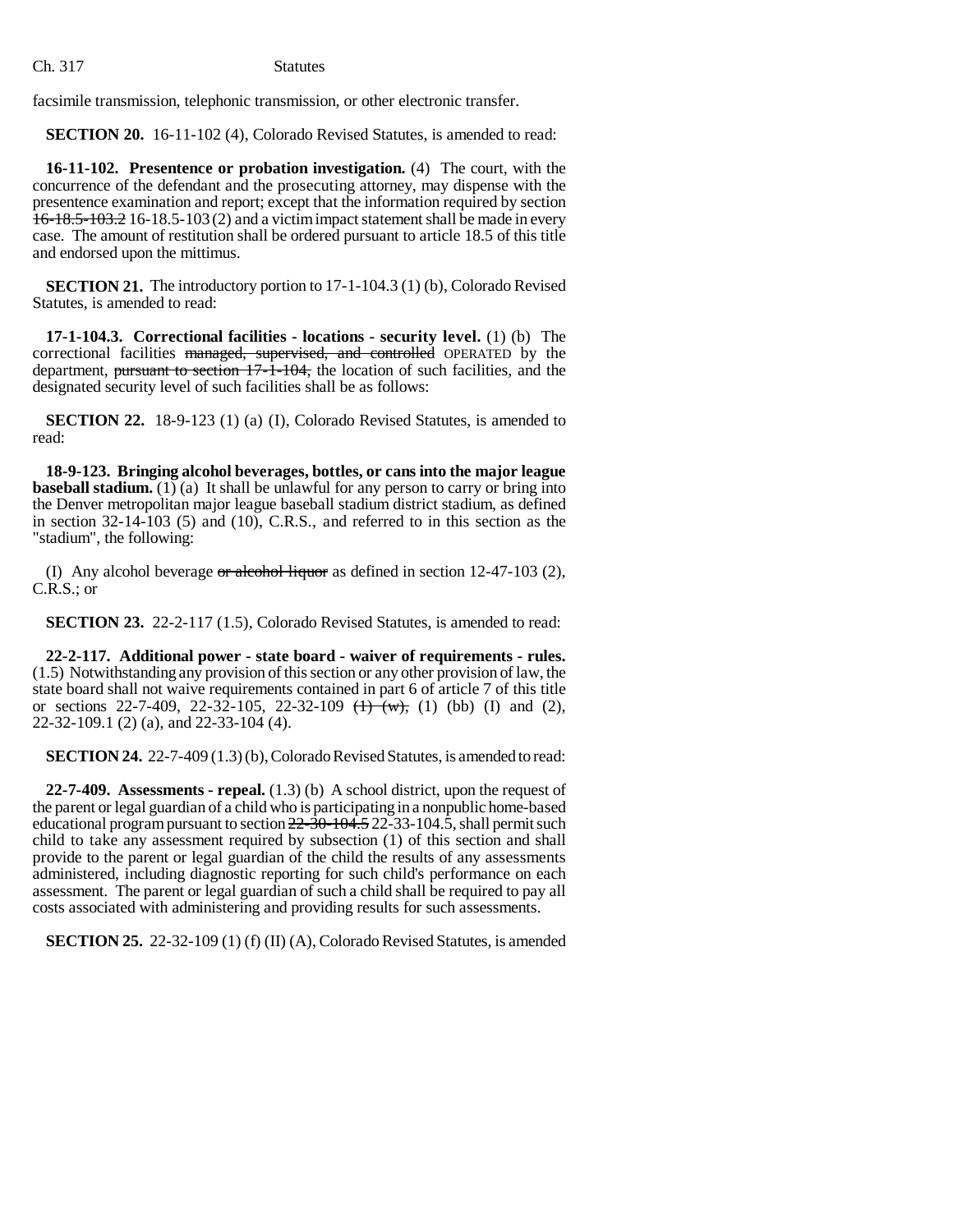to read:

**22-32-109. Board of education - specific duties - repeal.** (1) In addition to any other duty required to be performed by law, each board of education shall have and perform the following specific duties:

(f) (II) (A) If a school district determines that, due to an insufficient number of eligible applicants for nonlicensed positions, it is unable to hire the number of nonlicensed employees necessary for the board to meet its duty under subparagraph (I) of this paragraph (f), the board of education may adopt a resolution declaring a critical shortage of nonlicensed employees. The resolution shall be effective for no more than one year after adoption. In order for the school district to declare a critical shortage, the district must have posted the vacancy for a nonlicensed position for at least one month, must have solicited applications through local newspapers, and must have determined that there is an insufficient number of eligible applicants for nonlicensed positions. Following adoption of the resolution, any person who is receiving retirement benefits pursuant to part 6 of article 51 of title 24, C.R.S., or pursuant to part 1 or 2 of article 64 of THIS title, 22, and who is hired by the school district as a nonlicensed employee, may receive a salary from the school district without reduction in retirement benefits as provided in section 24-51-1101 (1.5), C.R.S., and sections  $22-64-111$   $(1.5)$  22-64-111 (4) (a) and  $22-64-211$   $(1.5)$ 22-64-211 (4) (a).

**SECTION 26.** 22-32-109.1 (2) (b) (VII), Colorado Revised Statutes, is amended to read:

**22-32-109.1. Board of education - specific powers and duties - safe schools.** (2) **Safe school plan.** (b) **Safe school reporting requirements.** (VII) The average class size for each public elementary SCHOOL, middle school or junior high school, and senior high school in the state calculated as the total number of students enrolled in the school divided by the number of full-time teachers in the school. For purposes of this subparagraph  $\overline{(VH)}$  (VII), "full-time teacher" means a person who is licensed pursuant to article 60.5 of this title or authorized by a letter of authorization issued pursuant to section 22-60.5-111 to teach, and is primarily engaged in teaching during a substantial majority of the instructional minutes per school day.

**SECTION 27.** 23-1-106.5 (9) (c), Colorado Revised Statutes, is amended to read:

**23-1-106.5. Duties and powers of the commission with regard to advanced technology** - fund created. (9) (c) Notwithstanding any other provision of this subsection  $(8)$  (9), any moneys deposited in the advanced technology fund pursuant to section 25-17-202 (3), C.R.S., shall be used solely to finance research, development, and technology transfer with regard to waste diversion and recycling strategies, and shall include research, development, and technology transfer regarding waste tires.

**SECTION 28.** 24-1-120 (5) (e), Colorado Revised Statutes, is amended to read:

**24-1-120. Department of human services - creation.** (5) The department of human services shall include the following: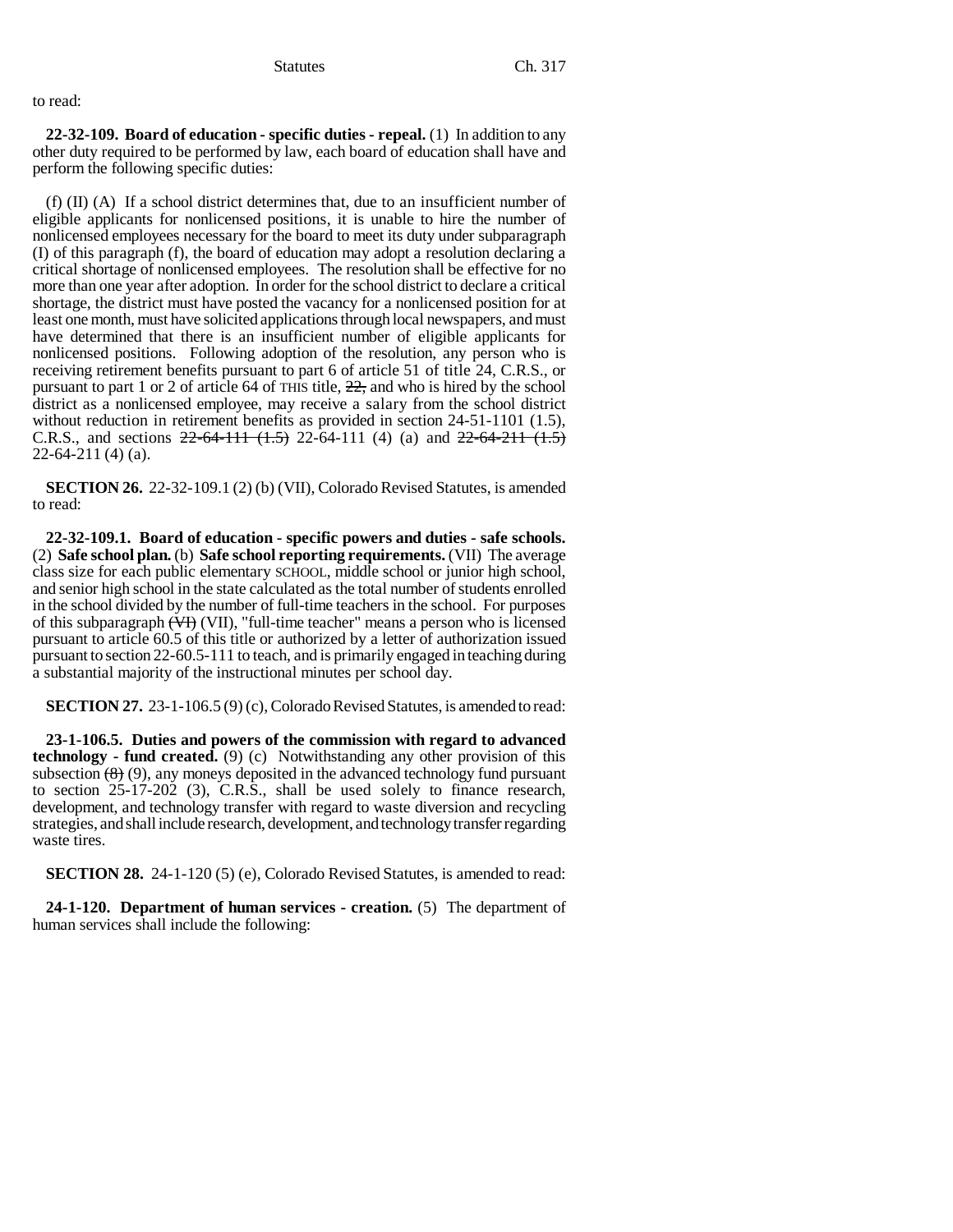(e) The powers, duties, and functions regarding the state information agency under the "Revised Uniform Reciprocal Enforcement of Support Act" "UNIFORM INTERSTATE FAMILY SUPPORT ACT", created by article 5 of title 14, C.R.S. Said powers, duties, and functions are transferred by a **type 2** transfer to the department of human services.

**SECTION 29.** 24-2-101, Colorado Revised Statutes, is amended to read:

**24-2-101. Application.** The provisions of this article, parts 2 and 4 11 of article 30, and articles 31, 35, and 36 of this title shall not be construed to apply to the judiciary nor the legislature, except when expressly specified.

**SECTION 30.** 24-6-302 (2), Colorado Revised Statutes, is amended to read:

**24-6-302. Disclosure statements - required.** (2) Any person who is not required to file disclosure statements pursuant to subsection (1) of this section, but who makes expenditures for gifts or entertainment purposes for the benefit of covered officials in the aggregate amount of two hundred dollars in a calendar year shall file disclosure statements with the secretary of state in accordance with this section. Such disclosure statements shall not include actual and reasonable expenses incurred for personal needs, such as meals, travel, lodging, and parking.

**SECTION 31.** 24-34-104 (36), Colorado Revised Statutes, is amended BY THE ADDITION OF A NEW PARAGRAPH to read:

**24-34-104. General assembly review of regulatory agencies and functions for termination, continuation, or reestablishment.** (36) The following agencies, functions, or both, shall terminate on July 1, 2005:

(d) THE LICENSING AND REGULATION OF RESPIRATORY THERAPISTS BY THE DIVISION OF REGISTRATIONS IN THE DEPARTMENT OF REGULATORY AGENCIES IN ACCORDANCE WITH ARTICLE 41.5 OF TITLE 12, C.R.S.

**SECTION 32. Repeal.** 24-34-104 (41) (h), Colorado Revised Statutes, is repealed as follows:

**24-34-104. General assembly review of regulatory agencies and functions for termination, continuation, or reestablishment.** (41) The following agencies, functions, or both, shall terminate on July 1, 2010:

(h) The licensing and regulation of respiratory therapists by the division of registrations in the department of regulatory agencies in accordance with article 41.5 of title  $12$ , C.R.S.

**SECTION 33.** 24-48.5-103 (2), Colorado Revised Statutes, is amended to read:

**24-48.5-103. Motion picture and television advisory commission abolished - reestablished.** (2) There is hereby established the motion picture and television advisory commission in the Colorado office of economic development, referred to in this section and section  $24-48.5-404$  24-48.5-104 as the "commission". The commission shall consist of nine members. The director of the office shall be ex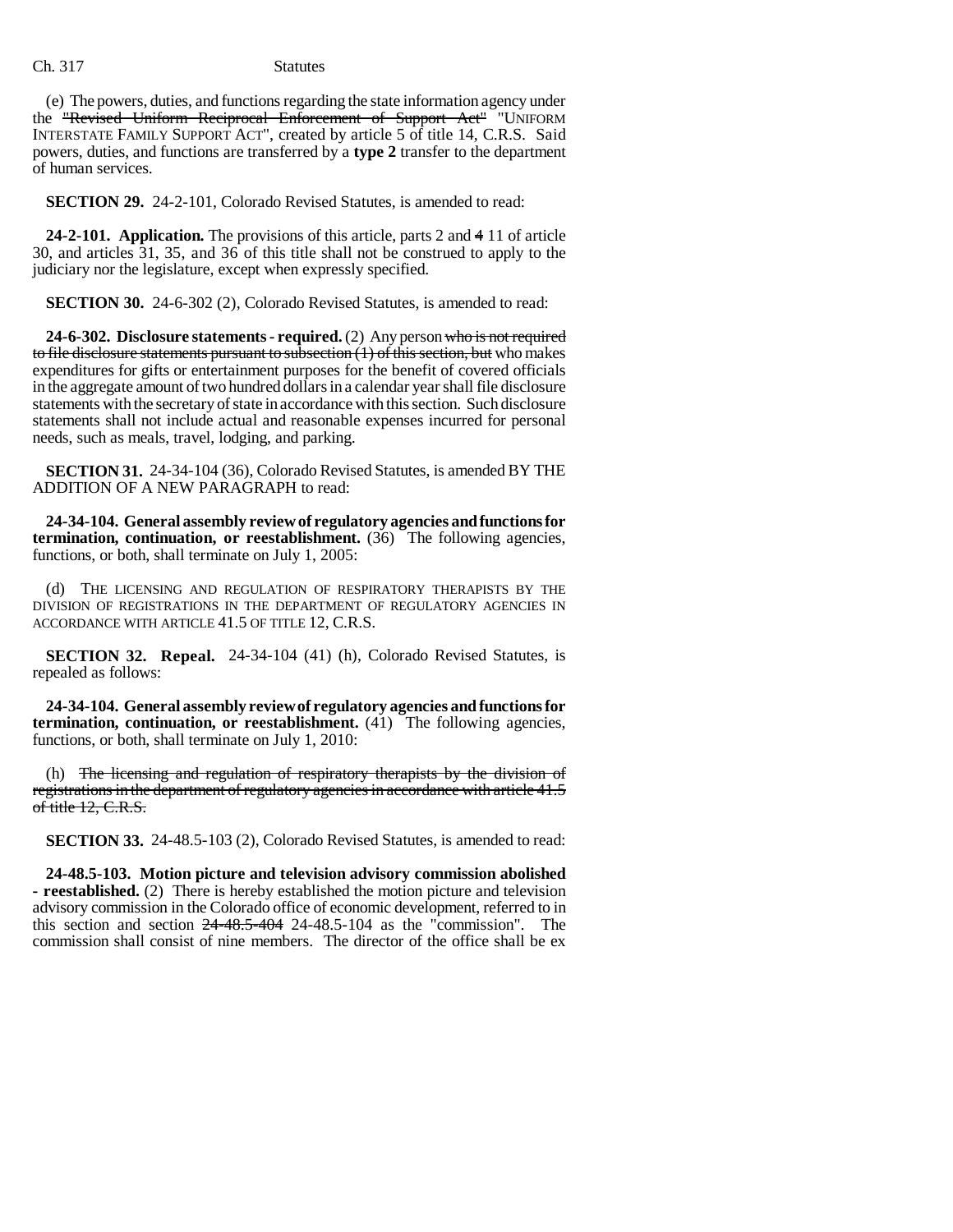officio a nonvoting member of the commission and shall act as chair thereof. The remaining eight members shall be appointed by the governor, with the consent of the senate, and at least one member shall be appointed from each congressional district in this state. A vacancy on the commission occurs whenever any member moves out of the congressional district from which he or she was appointed. A member who moves out of such congressional district shall promptly notify the governor of the date of such move, but such notice is not a condition precedent to the occurrence of the vacancy. The governor shall fill the vacancy by appointment for the unexpired term. No more than five of the appointed members of the commission shall be members of the same major political party. Of the members appointed to take office on July 1, 1986, two shall serve for a term ending July 1, 1987; two shall serve for a term ending July 1, 1988; two shall serve for a term ending July 1, 1989; and two shall serve for a term ending July 1, 1990. Thereafter members shall be appointed for four-year terms. Such appointed members shall be appointed from the motion picture and telecommunications industries, shall have knowledge of the problems of motion picture and television filming and production, and shall have a prior record of promoting motion picture and television production in the state of Colorado.

**SECTION 34.** 24-49.7-106 (1) (a), Colorado Revised Statutes, is amended to read:

**24-49.7-106. Colorado travel and tourism promotion fund - Colorado travel and tourism additional source fund - creation - nature of funds.** (1) There is hereby created a fund in the state treasury to be known as the Colorado travel and tourism promotion fund, which shall be administered by the board and which shall consist of:

(a) All moneys transferred thereto in accordance with section 24-32-1307.5 AND SECTION 12-47.1-701 (4) (a), C.R.S.;

**SECTION 35.** 24-72-204 (7) (a), Colorado Revised Statutes, is amended to read:

**24-72-204. Allowance or denial of inspection - grounds - procedure - appeal.** (7) (a) Except as permitted in paragraph (b) of this subsection (7), the department of revenue or a designated agent of the department shall not allow inspection of information contained in a driver's license application under section 42-2-107, C.R.S., a driver's license renewal application under section 42-2-118, C.R.S., a duplicate driver's license application under section 42-2-117, C.R.S., a commercial driver's license application under section 42-2-404, C.R.S., an identification card application under section 42-2-302, C.R.S., a motor vehicle title application under section 42-6-103 42-6-116, C.R.S., a motor vehicle registration application under section 42-3-112, C.R.S., or other official record or document maintained by the department under section 42-2-121, C.R.S., to a requestor, other than the person in interest.

**SECTION 36.** 25-1-107 (1) (n) (I), Colorado Revised Statutes, is amended to read:

**25-1-107. Powers and duties of the department - repeal.** (1) The department has, in addition to all other powers and duties imposed upon it by law, the following powers and duties: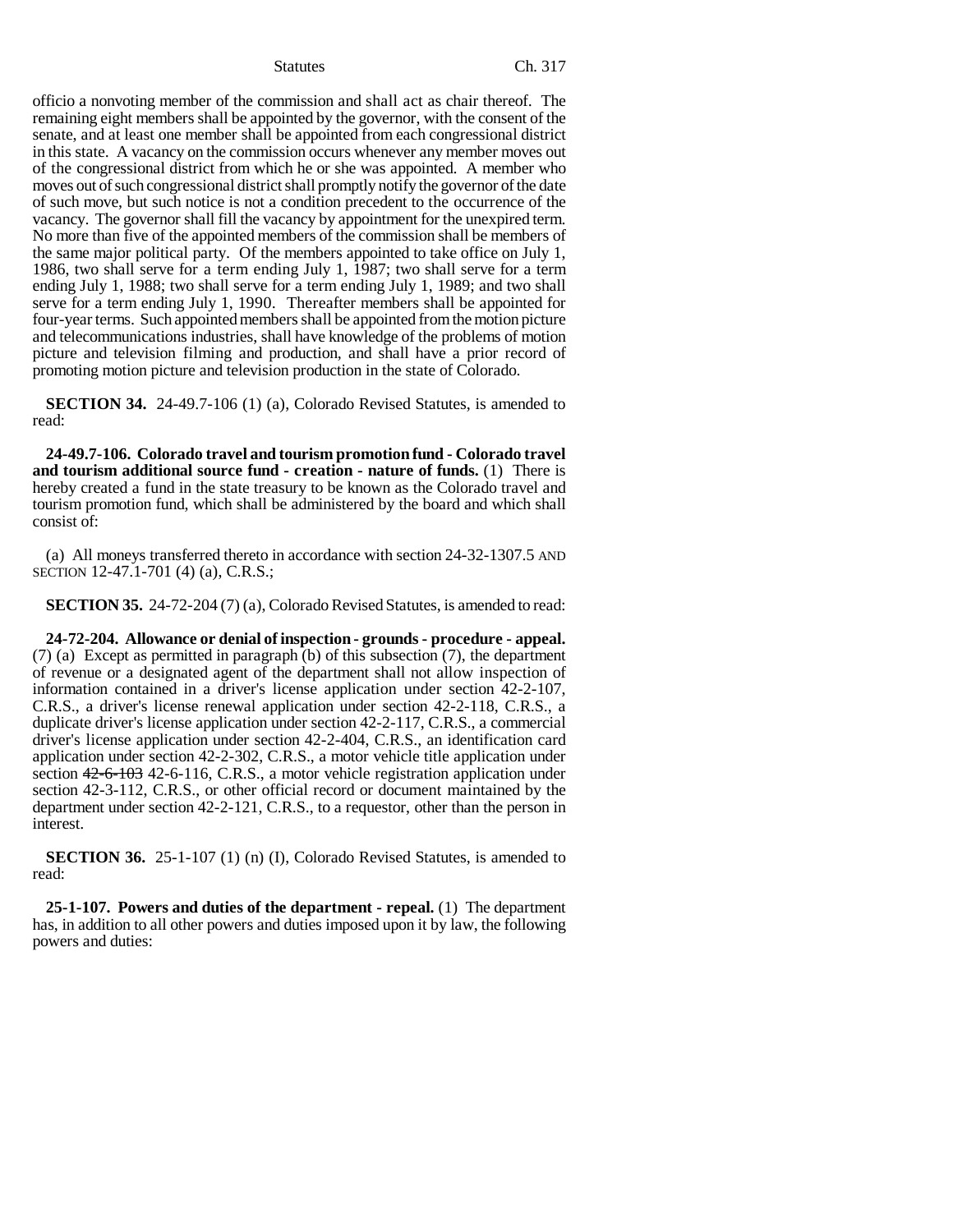(n) (I) To establish sanitary standards and make sanitary, sewerage, and health inspections and examinations for charitable, penal, and other public institutions, and, with respect to the state institutions under the department of human services specified in section 27-1-104, C.R.S., or under the department of corrections specified in section  $17-1-104$  17-1-104.3(1)(b), C.R.S., such inspections and examinations shall be made at least once each year. Reports on such inspections of institutions under control of the department of human services or the department of corrections shall be made to the executive director of the appropriate department for appropriate action, if any.

**SECTION 37.** 25-7-106.7, Colorado Revised Statutes, is amended to read:

**25-7-106.7. Regulations - studies - AIR program area.** The authority of the commission to promulgate regulations and to conduct studies and make reports to the general assembly pursuant to sections 25-7-106.1, 25-7-106.3, and 25-7-106.5 PURSUANT TO SECTION 25-7-106.3 is limited to the program area, as defined in section 42-4-304 (20), C.R.S., and such regulations shall not apply outside the program area. The commission may determine which regulations promulgated pursuant to section 25-7-106.1 shall apply to separate airshed areas.

**SECTION 38.** 25-11-108 (1) (c), Colorado Revised Statutes, is amended to read:

**25-11-108. Exemptions.** (1) The provisions of sections 25-11-103 and 25-11-104 shall not apply to the following sources or conditions:

(c) Any radioactive material while being transported in conformity with regulations adopted by the atomic energy commission, or any successor thereto, or the interstate commerce commission SURFACE TRANSPORTATION BOARD and specifically applicable to the transportation of such radioactive materials;

**SECTION 39.** 25-31-108 (1), Colorado Revised Statutes, is amended to read:

**25-31-108. Annual program review - audit.** (1) The health sciences facility shall annually prepare and submit to the department a report including an evaluation of the implementation of the program, the results achieved by the program based on the annual reports submitted by the administering entities pursuant to section  $25-30-106$  (1) (e) 25-31-106 (1) (e), the extent to which the program serves medicaid-eligible persons and provides services that may be provided in part through medicaid funding, and any recommendations concerning changes to the program, including but not limited to any changes that may be appropriate to enable the program to receive medicaid funding. The department shall include said report in the annual report on programs that are funded by moneys received pursuant to the master settlement agreement prepared pursuant to section 25-1-108.5 (3). Any entity that is administering the program may be subject to a reduction in or cessation of funding if the state board, based on recommendations from the health sciences facility, determines that the entity is not operating the program in accordance with the program requirements established by rule of the state board or is operating the program in such a manner that the program does not demonstrate positive results.

**SECTION 40.** 29-2-108 (3), Colorado Revised Statutes, is amended to read: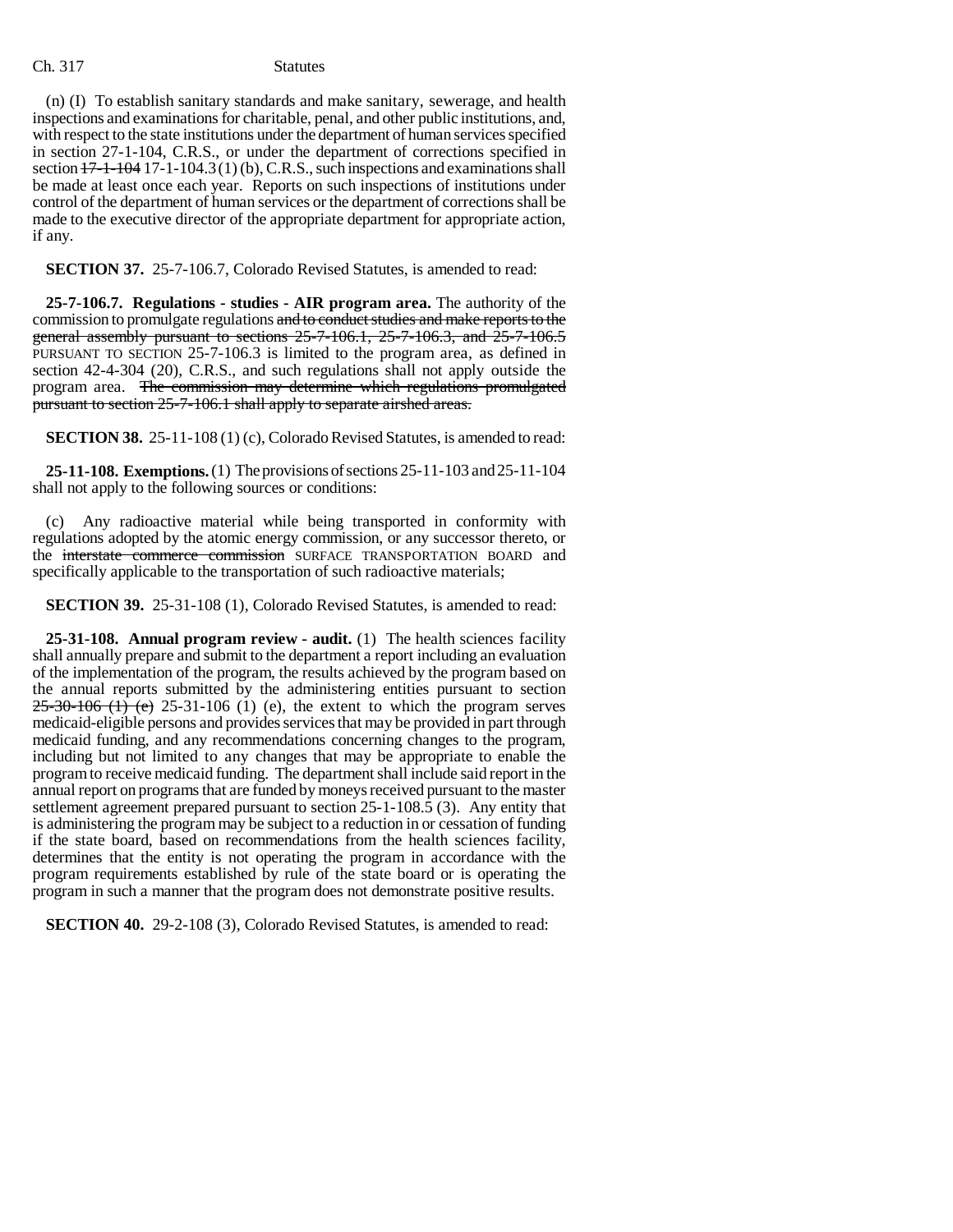**29-2-108. Limitation on amount.** (3) The additional two-tenths of one percent tax imposed by article 26.1 of title 39, C.R.S., Any tax imposed pursuant to sections 30-11-107.5 and 30-11-107.7, C.R.S., and the additional tax authorized by section 30-20-604.5, C.R.S., if imposed, shall be exempt from the six and ninety one-hundredths percent limitation imposed by subsection (1) of this section.

**SECTION 41. Repeal.** 31-31-202 (1) (f), Colorado Revised Statutes, is repealed as follows:

**31-31-202. Powers and duties of the board.** (1) The board shall:

(f) Borrow money in accordance with the provisions of section  $24-75-203$  (3), C.R.S.;

**SECTION 42.** 32-1-103 (5) (d) and (23) (c), Colorado Revised Statutes, are amended to read:

**32-1-103. Definitions.** As used in this article, unless the context otherwise requires:

 $(5)$  (d) For all elections and petitions which THAT require ownership of real property or land, a mobile home as defined in section  $38-12-201.5$  (2) or  $5-1-301$  $\overline{(+)}$  5-1-301 (29), C.R.S., or a manufactured home as defined in section  $12-51.5-101$  (4) or 42-1-102 (106) (b), C.R.S., shall be deemed sufficient to qualify as ownership of real property or land for the purpose of voting rights and petitions.

(23) (c) For all elections and petitions which THAT require ownership of real property or land, a mobile home as defined in section  $38-12-201.5(2)$   $5-1-301(9.7)$ ,  $\overline{or}$  12-51.5-101 (4) OR 5-1-301 (29), C.R.S., or a manufactured home as defined in section 42-1-102 (106) (b), C.R.S., shall be deemed sufficient to qualify as ownership of real property or land for the purpose of voting rights and petitions.

**SECTION 43.** 32-12-103 (8) (a) (II), Colorado Revised Statutes, is amended to read:

**32-12-103. Definitions.** As used in this article, unless the context otherwise requires:

(8) "Rail district" means a special district which may acquire and operate railroad facilities subject to the following:

(a) Any such purchase of railroad facilities shall be:

(II) From a railroad which THAT has been granted the right to abandon such railroad facilities by the federal interstate commerce commission SURFACE TRANSPORTATION BOARD; and

**SECTION 44.** 35-70-104.1, Colorado Revised Statutes, is amended to read:

**35-70-104.1. Mobile home ownership - elections and petitions.** Notwithstanding any other provision of this article to the contrary, for all elections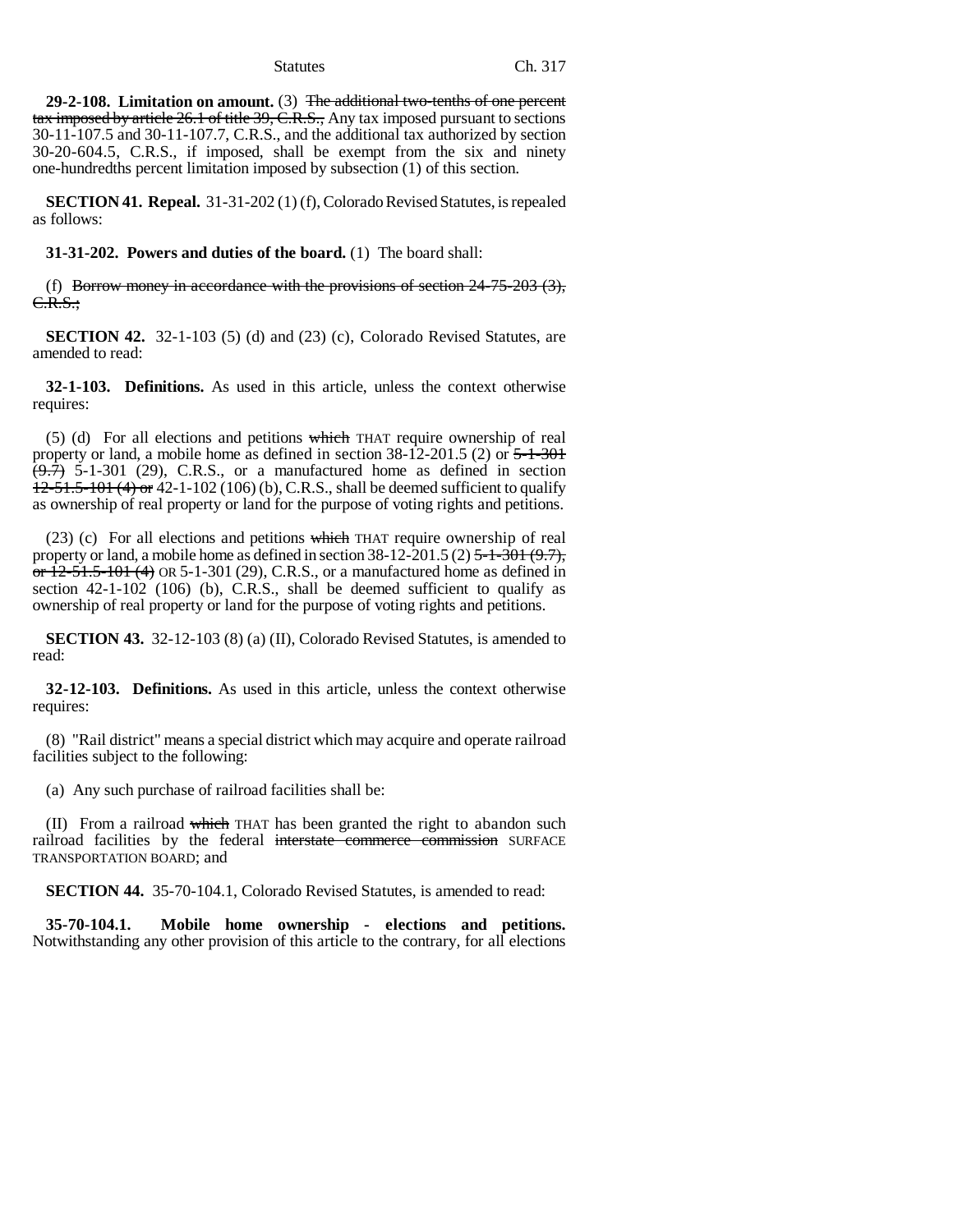and petitions which THAT require ownership of real property or land, a mobile home as defined in section  $38-12-201.5$  (2) or  $5-1-301$   $(9.7)$  5-1-301 (29), C.R.S., or a manufactured home as defined in section 42-1-102 (106) (b), C.R.S., shall be deemed sufficient to qualify as ownership of real property or land for the purpose of voting rights and petitions.

**SECTION 45.** 36-20-121 (2), Colorado Revised Statutes, is amended to read:

**36-20-121. Hearing required.** (2) Said hearing shall be conducted by the advisory committee in the manner provided in section 36-20-106 (2) or in the same manner by an administrative law judge.

**SECTION 46.** 36-20-125, Colorado Revised Statutes, is amended to read:

**36-20-125. Judicial review.** Judicial review of any action of the director or findings of the advisory committee may be had in accordance with the provisions of section 24-4-106, C.R.S.

**SECTION 47.** 37-45-103 (4) (c), Colorado Revised Statutes, is amended to read:

**37-45-103. Definition of terms.** As used in this article, unless the context otherwise requires:

(4) (c) For all elections and petitions which THAT require ownership of real property or land, a mobile home or manufactured home as defined in section 38-12-201.5 (2), 5-1-301 (9.7), C.R.S. 5-1-301 (29), or 42-1-102 (106) (b), C.R.S., shall be deemed sufficient to qualify as ownership of real property or land for the purpose of voting rights and petitions.

**SECTION 48.** 37-45-122 (4) (b), Colorado Revised Statutes, is amended to read:

**37-45-122. Levy and collection under class A.** (4) (b) Whenever the board of directors of the district, by resolution adopted by a majority of all of the members of the board, determines that the interests of said district and the public interest or necessity demand an increase in the mill levy for such district not greater than the maximum mill levy prescribed in  $\frac{\text{subparam}}{\text{maxram}}(I)$  of paragraph (a) of this subsection (4) for the purposes therein stated, said board shall order the submission of the proposition to the electors of the district at an election held for that purpose. Any election held for the purpose of submitting any such proposition may be held separately or may be consolidated or held concurrently with any other election authorized by law at which such electors of the district shall be entitled to vote.

**SECTION 49.** 37-60-121 (2.5) (c), (2.5) (e), and (6) (d) (IV), Colorado Revised Statutes, are amended to read:

**37-60-121. Colorado water conservation board construction fund - creation of - nature of fund - funds for investigations - contributions - use for augmenting the general fund.** (2.5) (c) Any interest earned on the moneys in the litigation account shall be credited on an annual basis in equal portions to the Colorado water conservation board construction fund created in subsection (1) of this section. and the domestic water supply project revolving fund created in section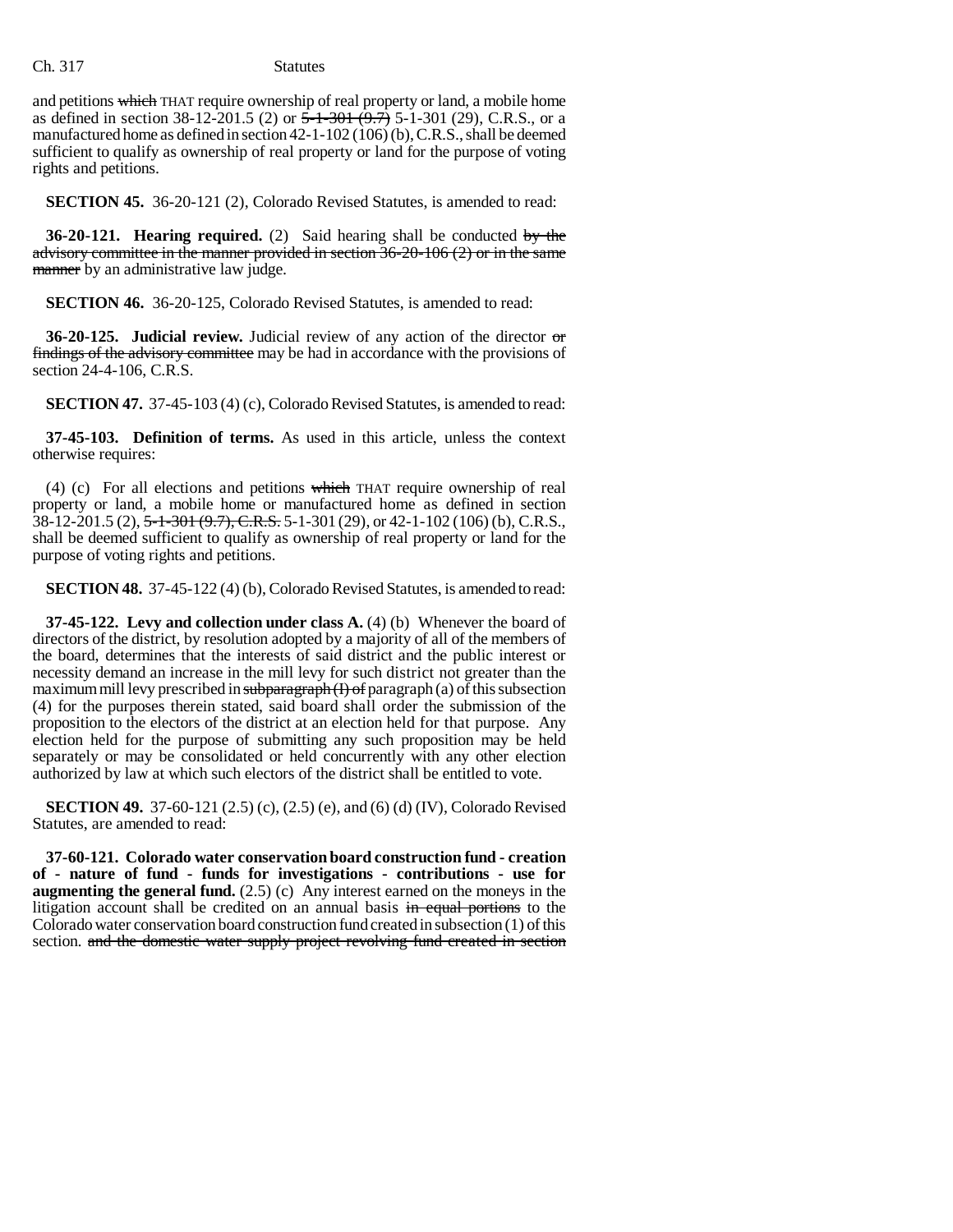## 37-95-107.7.

(e) Any moneys remaining in the litigation account at such time as the general assembly acts to close the account shall be equally divided and credited to the Colorado water conservation board construction fund created in subsection (1) of this section. and the domestic water supply project revolving fund created in section 37-95-107.7.

(6) As of July 1, 1988, and July 1 of each year thereafter through July 1, 1996, fifty percent of the sum specified in this subsection (6) shall accrue to the fish and wildlife resources account, which account is hereby created in the Colorado water conservation board construction fund, twenty-five percent of such sum shall accrue to the Colorado water conservation board construction fund, and twenty-five percent of such sum shall accrue to the Colorado water resources and power development authority. The state treasurer and the controller shall transfer such sum out of the general fund and into said fish and wildlife resources account, construction fund, and authority as moneys become available in the general fund during the fiscal year beginning on said July 1. Transfers between funds pursuant to this subsection (6) and subsection (7) of this section shall not be deemed to be appropriations subject to the limitations of section 24-75-201.1, C.R.S. Subject to the provisions of subsection (7) of this section, the amount which shall accrue pursuant to this subsection (6) shall be as follows:

(d) On July 1, 1994, thirty million dollars. In distributing said sum, the formula in the introductory portion to this subsection (6) shall not apply, and said sum shall accrue as follows:

(IV) Six million two hundred thousand dollars to the domestic water supply project revolving fund created in section 37-95-107.7, C.R.S.;

**SECTION 50.** 37-83-106, Colorado Revised Statutes, is amended to read:

**37-83-106. Authority of political subdivisions to lease or exchange water.** Water conservancy districts and water conservation districts which own or hold rights to water may enter into cooperative agreements with other political subdivisions of the state for the lease or exchange of water produced in the exercise of such district's water rights and the construction or use of waterworks within or outside of district boundaries, according to such terms as such district and political subdivision agree upon. Conservation districts, conservancy districts, and other political subdivisions of the state may enter into agreements with each other to provide funds or undertake measures to carry out section  $37-45-118$  (1) (b)  $(W)$  37-45-118 (1) (b) (II), including agreements for the exchange or lease of such water outside the boundaries of the conservation or conservancy district. Such leases and exchanges may cover the time period necessary to amortize, or repay bonds issued for, the cost of constructing the waterworks involved, and may be renewable according to such terms as such district and political subdivision may agree upon. Any water rights leased or exchanged under this section shall be only for the time certain contained in each such agreement or extension thereof. Any water rights or changes of water rights which are necessary to implement such agreements shall be adjudicated as provided by law. If mutually agreeable, districts and other political subdivisions may submit any contractual disputes arising under this section between them to nonbinding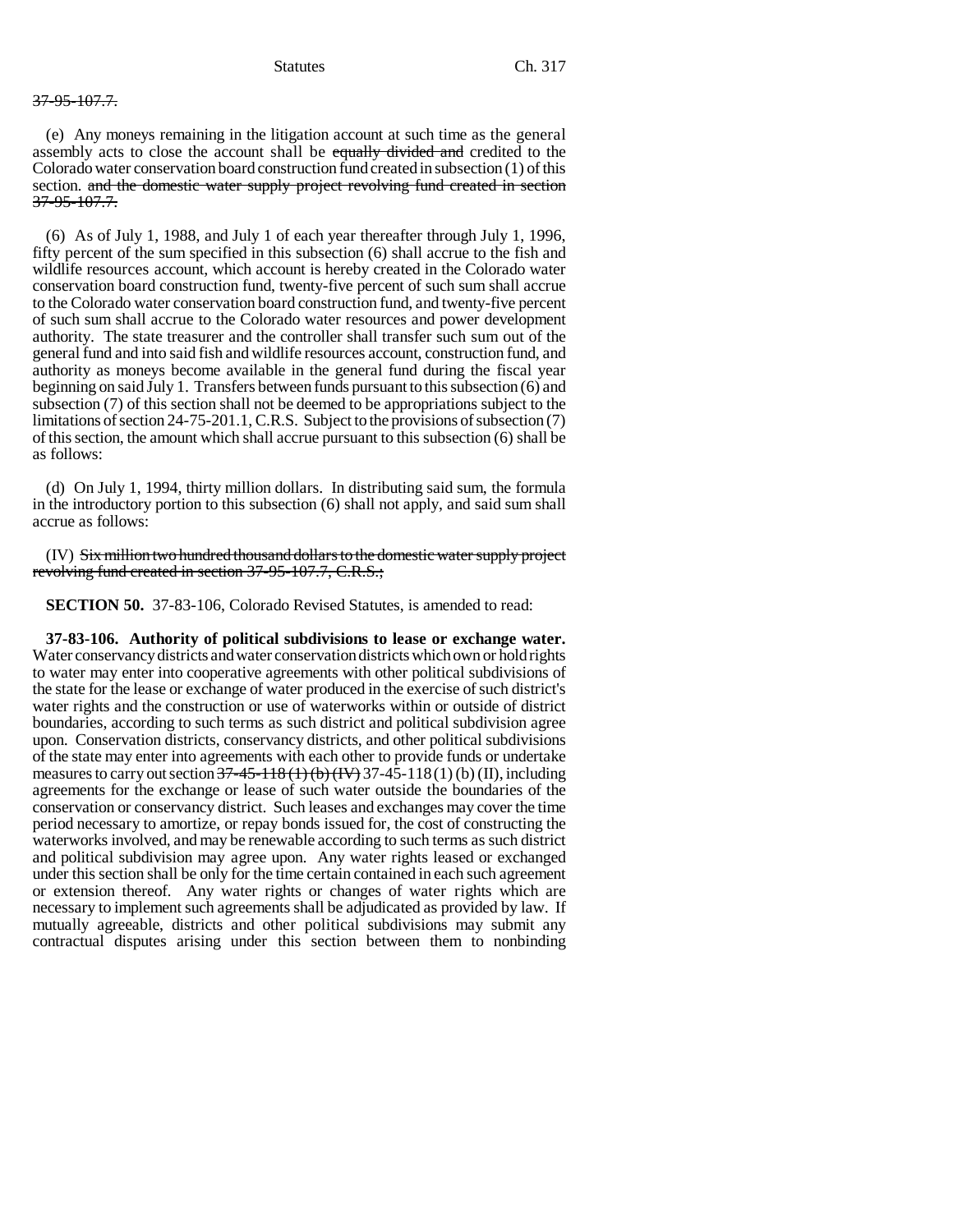arbitration, as they may determine.

**SECTION 51.** 37-90-104 (7), Colorado Revised Statutes, is amended to read:

**37-90-104. Commission - organization - expenses.** (7) The provisions of section 24-6-402 (2.3) (b) 24-6-402 (3) (a) (II), C.R.S., concerning imminent court action, as applied to the ground water commission and to any member, employee, contractor, agent, servant, attorney, or consultant thereof, shall not include any actions within the scope of sections 37-90-106 to 37-90-109 and section 37-90-111.

**SECTION 52.** 37-95-107.8 (2) (a) (III), (2) (a) (IV), and (2) (a) (V), Colorado Revised Statutes, are amended to read:

**37-95-107.8. Creation and administration of drinking water revolving fund.** (2) (a) Subject to any applicable provisions of the safe drinking water act and agreements with the holders of bonds of the authority, the authority shall deposit in the drinking water revolving fund:

(III) Loan principal, interest, and penalty payments received with respect to loans made from the drinking water revolving fund; AND

(IV) Loan principal, interest, and penalty payments received with respect to loans made by the state treasurer from the domestic water supply project revolving fund and assigned and transferred from the domestic water supply project revolving fund to the authority pursuant to section 37-95-107.7 (5);

(V) All moneys transferred from the domestic water supply project revolving fund to the authority by the state treasurer pursuant to section  $37-95-107.7$  (6); and

**SECTION 53.** 38-41-201.6 (1), Colorado Revised Statutes, is amended to read:

**38-41-201.6. Mobile home, manufactured home, trailer, and trailer coach homestead exemption.** (1) A manufactured home as defined in section 38-29-102 (6), which includes a mobile home or manufactured home as defined in section 38-12-201.5 (2), 5-1-301 (9.7) 5-1-301 (29), or 42-1-102 (106) (b), C.R.S., that has been purchased by an initial user or subsequent user and for which a certificate of title or registration has been issued in accordance with section 38-29-110 or pursuant to section 38-29-108, is a homestead and is entitled to the same exemption as enumerated in section 38-41-201, except for any loans, debts, or obligations incurred prior to January 1, 1983. For purposes of this homestead exemption, the term "house" as used in section 38-41-205 shall be deemed to include mobile homes or manufactured homes.

**SECTION 54.** 39-22-104 (4) (1) (VI), Colorado Revised Statutes, is amended to read:

**39-22-104. Income tax imposed on individuals, estates, and trusts - single rate - definitions.** (4) There shall be subtracted from federal taxable income:

(l) (VI) The general assembly hereby finds and declares that the state income tax modification authorized by subparagraph (I) of this paragraph (l) is a reasonable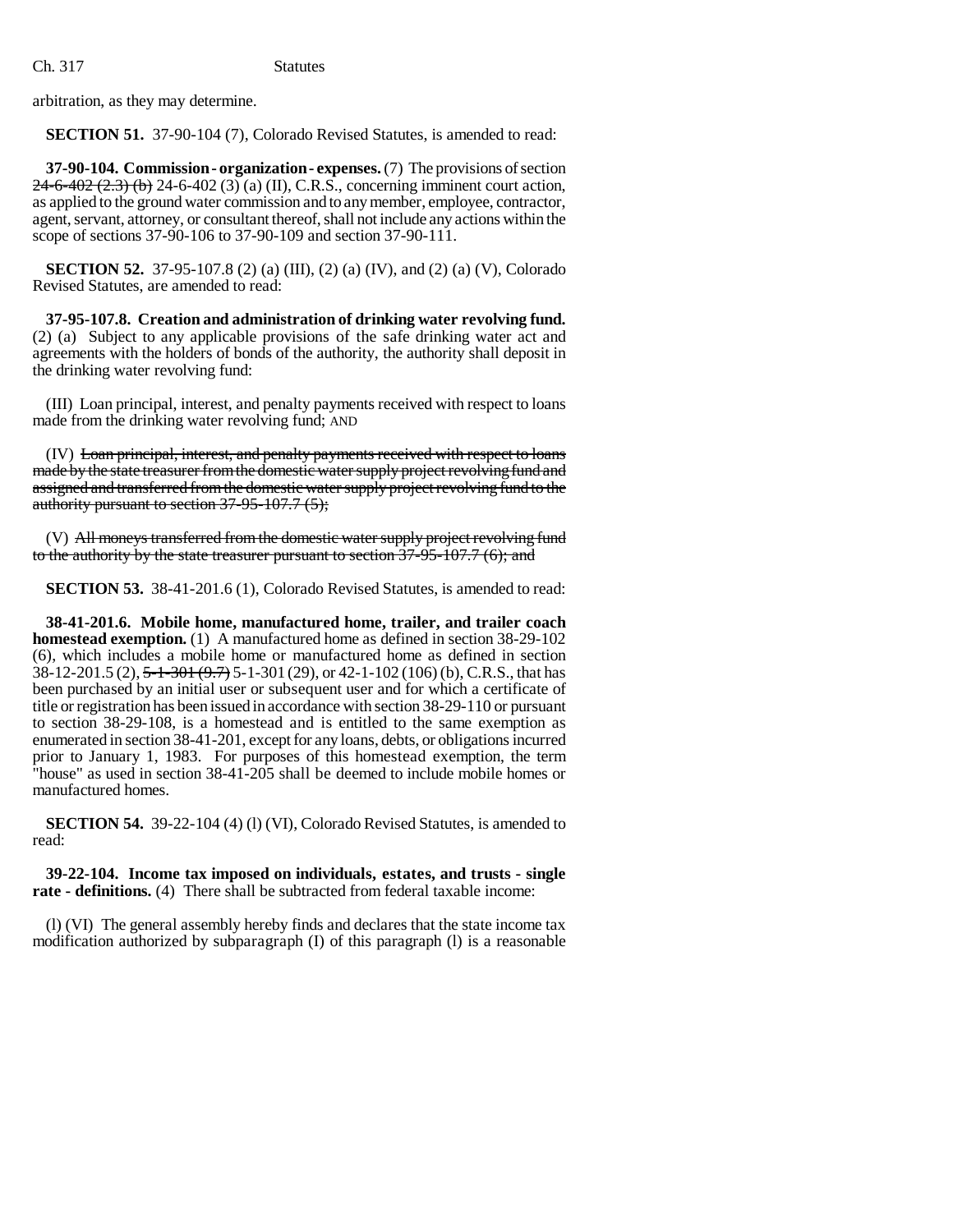method of refunding a portion of the excess state revenues required to be refunded in accordance with section  $2\theta$  (7) (a) 20 (7) (d) of article X of the state constitution.

**SECTION 55.** 39-22-518 (7), Colorado Revised Statutes, is amended to read:

**39-22-518. Tax modification for net capital gains.** (7) The general assembly finds and declares that the temporary modifications for qualifying gains receiving capital treatment allowed by sub-subparagraphs (C), (D), (E), and (F) of subparagraph (I) of paragraph (b) of subsection (2) of this section are reasonable methods of refunding a portion of the excess state revenues required to be refunded in accordance with section  $2\theta$  (7) (d) of article X of the state constitution.

**SECTION 56.** 39-26-105 (1) (a), Colorado Revised Statutes, is amended to read:

**39-26-105. Vendor liable for tax.** (1) (a) Except as provided in paragraphs (d) and (e) of this subsection (1), every retailer, also in this part 1 called "vendor", shall, irrespective of the provisions of section 39-26-106, be liable and responsible for the payment of an amount equivalent to three percent of all sales made PRIOR TO JANUARY 1, 2001, AND TWO AND NINETY ONE-HUNDREDTHS PERCENT OF ALL SALES MADE ON OR AFTER JANUARY 1, 2001, by the vendor of commodities or services as specified in section 39-26-104 and shall, before the twentieth day of each month, make a return to the executive director of the department of revenue for the preceding calendar month and remit an amount equivalent to said three percent PERCENTAGE on such sales to said executive director, less three and one-third percent of the sum so remitted to cover the vendor's expense in the collection and remittance of said tax; but, if any vendor is delinquent in remitting said tax, other than in unusual circumstances shown to the satisfaction of the executive director, the vendor shall not be allowed to retain any amounts to cover his SUCH VENDOR'S expense in collecting and remitting said tax, and an amount equivalent to the full three percent SAID PERCENTAGE, plus the amount of any local vendor expense which THAT may be allowed by the local government to the vendor, shall be remitted to the executive director by any such delinquent vendor. Such returns of the taxpayer or the taxpayer's duly authorized agent shall contain such information and be made in such manner and upon such forms as the executive director shall prescribe. Any local vendor expense remitted to the executive director shall be deposited to the state general fund.

**SECTION 57.** 39-26-106 (2) (a), Colorado Revised Statutes, is amended to read:

**39-26-106. Schedule of sales tax.** (2) (a) Except as provided in paragraph (b) of this subsection (2), retailers shall add the tax imposed, or the average equivalent thereof, to the sale price or charge, showing such tax as a separate and distinct item, and when added such tax shall constitute a part of such price or charge and shall be a debt from the consumer or user to the retailer until paid and shall be recoverable at law in the same manner as other debts. The retailer shall be entitled, as collecting agent of the state, to apply and credit the amount of his THE RETAILER's collections against the three percent rate to be paid by him THE RETAILER under the provisions of section 39-26-105, remitting any excess of collections over said three percent RATE less the three and one-third percent collection expense allowance, to the executive director of the department of revenue in the retailer's next monthly sales tax return.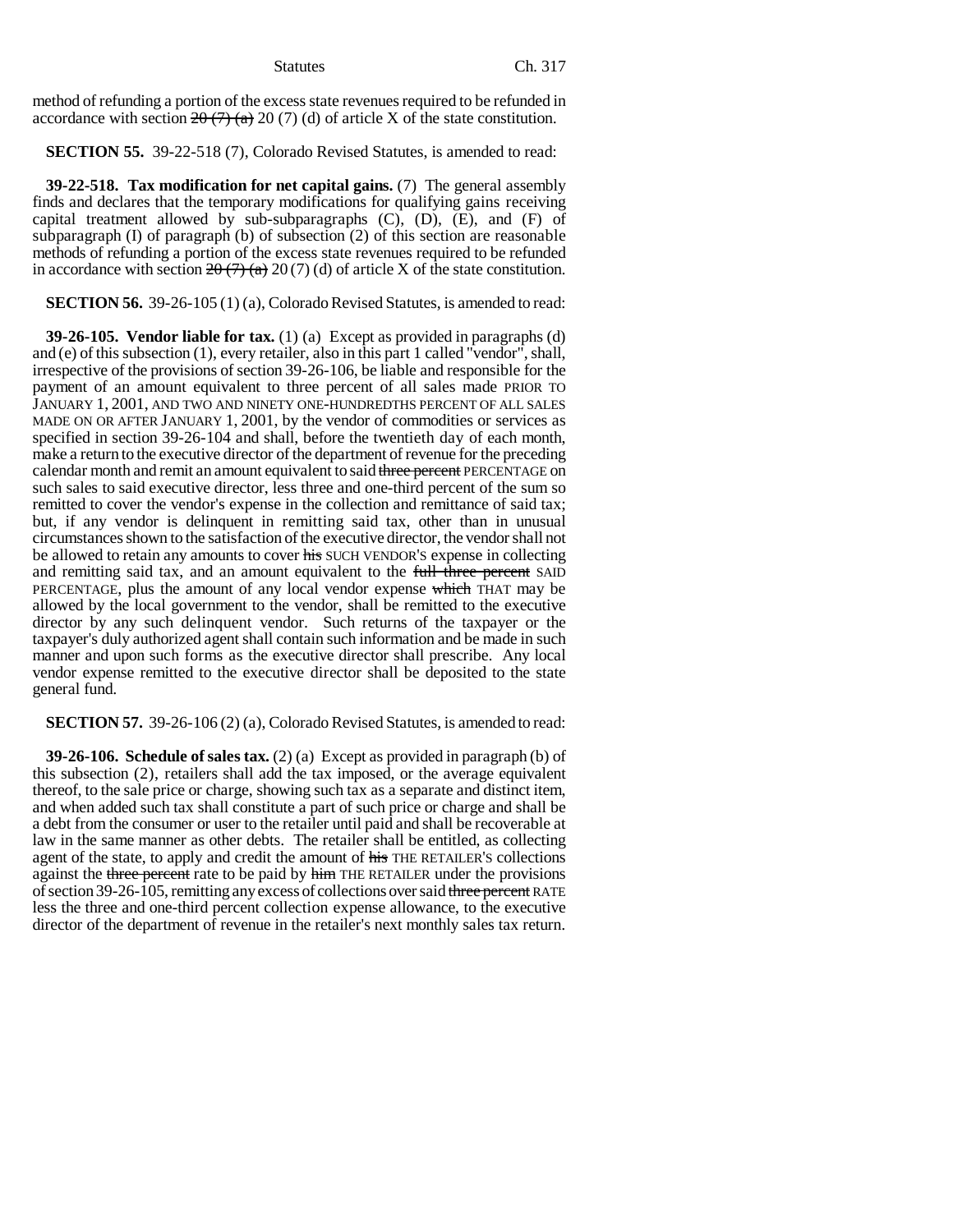**SECTION 58.** 39-26-112, Colorado Revised Statutes, is amended to read:

**39-26-112. Excess tax - remittance.** If any vendor, during any reporting period, collects as a tax an amount in excess of three percent of his total ALL taxable sales he MADE PRIOR TO JANUARY 1, 2001, AND TWO AND NINETY ONE-HUNDREDTHS PERCENT OF ALL TAXABLE SALES MADE ON OR AFTER JANUARY 1,2001, SUCH VENDOR shall remit to the executive director of the department of revenue the full net amount of the tax imposed in this part 1 and also such excess. The retention by the retailer or vendor of any excess of tax collections over the three percent SAID PERCENTAGE of the total taxable sales of such retailer or vendor or the intentional failure to remit punctually to the executive director the full amount required to be remitted by the provisions of this part 1 is declared to be unlawful and constitutes a misdemeanor.

**SECTION 59.** 40-2-120, Colorado Revised Statutes, is amended to read:

**40-2-120. Rail transportation policy.** In regulating rail carriers, the state of Colorado hereby adopts the rail transportation policy of 49 U.S.C. 10101a SEC. 10101; except that the references therein to the United States government and its agencies shall refer to the state of Colorado and its agencies.

**SECTION 60.** 40-4-111, Colorado Revised Statutes, is amended to read:

**40-4-111. Uniform system of accounts prescribed.** The commission has power to establish a system of accounts to be kept by all public utilities, or to classify said public utilities and to establish a system of accounts for each class, and to prescribe the manner in which such accounts shall be kept. It may also in its discretion prescribe the forms of accounts, records, and memoranda to be kept by such public utilities, including the accounts, records, and memoranda of the movement of traffic as well as the receipts and expenditures of moneys and any other forms, records, and memoranda which THAT in the judgment of the commission may be necessary to carry out the provisions of articles 1 to 7 of this title. The system of accounts established by the commission and the forms of accounts, records, and memoranda prescribed by it shall not be inconsistent in the case of corporations subject to the provisions of the FEDERAL "Interstate Commerce Act", Part I, 49 U.S. Code, § 1, et seq., with the systems and forms from time to time established for such corporations by the interstate commerce commission SURFACE TRANSPORTATION BOARD; but nothing contained in this section shall affect the power of the commission to prescribe forms of accounts, records, and memoranda covering information in addition to that required by the interstate commerce commission SURFACE TRANSPORTATION BOARD. The commission, after hearing upon its own motion or upon complaint, may prescribe by order the accounts in which particular outlays and receipts shall be entered, charged, or credited. Where the commission has prescribed the forms of accounts, records, or memoranda to be kept by any public utility for any of its business, it shall thereafter be unlawful for such public utility to keep any accounts, records, or memoranda for such business other than those so prescribed, or those prescribed by or under the authority of any other state or of the United States, excepting such accounts, records, or memoranda as are explanatory of and supplemental to the accounts, records, or memoranda prescribed by the commission.

**SECTION 61.** 40-7-113 (1) (g), Colorado Revised Statutes, is amended to read: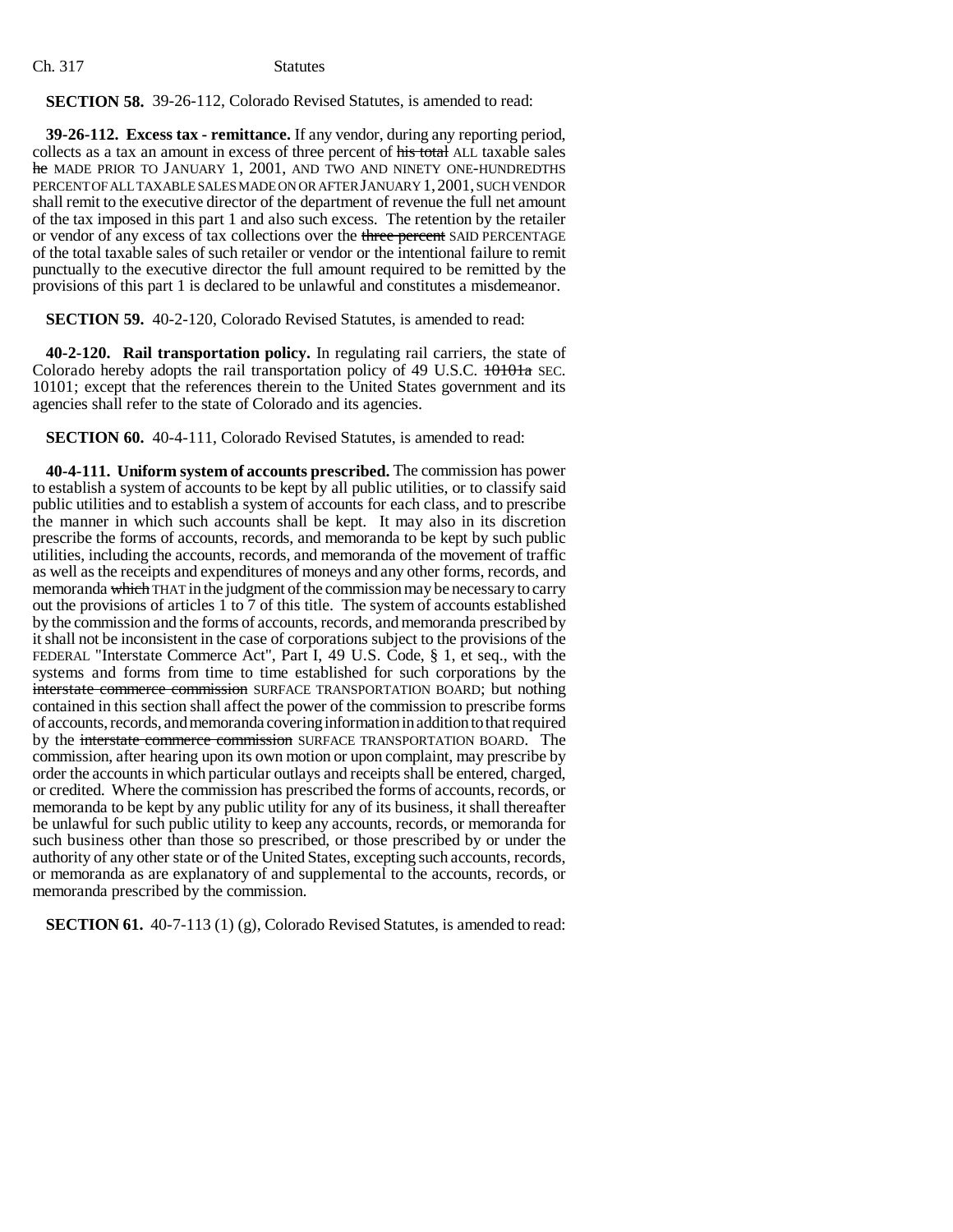**40-7-113. Civil penalties - fines.** (1) In addition to any other penalty otherwise authorized by law and except as otherwise provided in subsections (3) and (4) of this section, any person who violates any provision of article 10, 11, 13, or 16 of this title or any rule or regulation promulgated by the commission pursuant to such articles, which provision or rule or regulation is applicable to such person, may be subject to fines as specified in the following paragraphs:

(g) Any person who operates a motor vehicle as defined in section 40-10-101 (3) or 40-11-101 (4) who intentionally violates any provision of articles 10, 11, 13,  $\frac{14}{11}$ , and 16 of this title not enumerated in paragraphs (a) to (f) of this subsection (1), any rule or regulation promulgated by the commission pursuant to this title, or any safety rule adopted by the department of public safety relating to towing carriers may be assessed a civil penalty of not more than four hundred dollars.

**SECTION 62.** 40-9-109, Colorado Revised Statutes, is amended to read:

**40-9-109. Transportation of dogs accompanying blind and physically disabled persons.** When a totally or partially blind, totally or partially deaf, or physically disabled person is accompanied by a dog which serves as a guide dog or service AN ASSISTANCE dog or which is being trained by a qualified trainer as  $a$  guide  $\frac{\text{dog or service}}{\text{A}}$  AN ASSISTANCE dog, as defined in section  $24-34-801$  (2) 24-34-803 (7), C.R.S., for such disabled person, neither the disabled person nor the dog shall be denied the facilities of any common carrier, nor shall such disabled person be denied the immediate custody of the dog while riding upon a common carrier. The provisions of this section shall also apply to any qualified trainer who is training a dog for use by a totally or partially blind, totally or partially deaf, or physically disabled person, unless the dog presents an imminent danger to the public health or safety. Such disabled person or any qualified trainer who is training a dog for use by a disabled person shall be liable for any damage done to the premises or facilities of the common carrier by such dog. Any dog being trained for the purpose of aiding a disabled person shall be visibly and prominently identified as a guide or service AN ASSISTANCE dog in training.

**SECTION 63.** 40-10-120 (2), (3), and (4), Colorado Revised Statutes, are amended to read:

**40-10-120. Registration of interstate carriers.** (2) Any motor vehicle carrier operating into, from, within, or through the state of Colorado under authority issued by the interstate commerce commission SURFACE TRANSPORTATION BOARD shall comply with the commission's requirements relating to participation in the insurance registration system authorized by section 4005 103 of the federal "Intermodal Surface Transportation Efficiency Act of 1991" "ICCTERMINATION ACT OF 1995", 49 U.S.C. **11506** SEC. 14504.

(3) Any motor vehicle carrier operating into, from, within, or through the state of Colorado for hire, where such interstate transportation is performed by such motor carrier pursuant to exemptions or partial exemptions from economic regulation contained in the FEDERAL "Interstate Commerce Act", shall comply with the commission's requirements relating to participation in the insurance registration system authorized by section  $4005$  103 of the federal "Intermodal Surface Transportation Efficiency Act of 1991" "ICCTERMINATION ACT OF 1995", 49 U.S.C.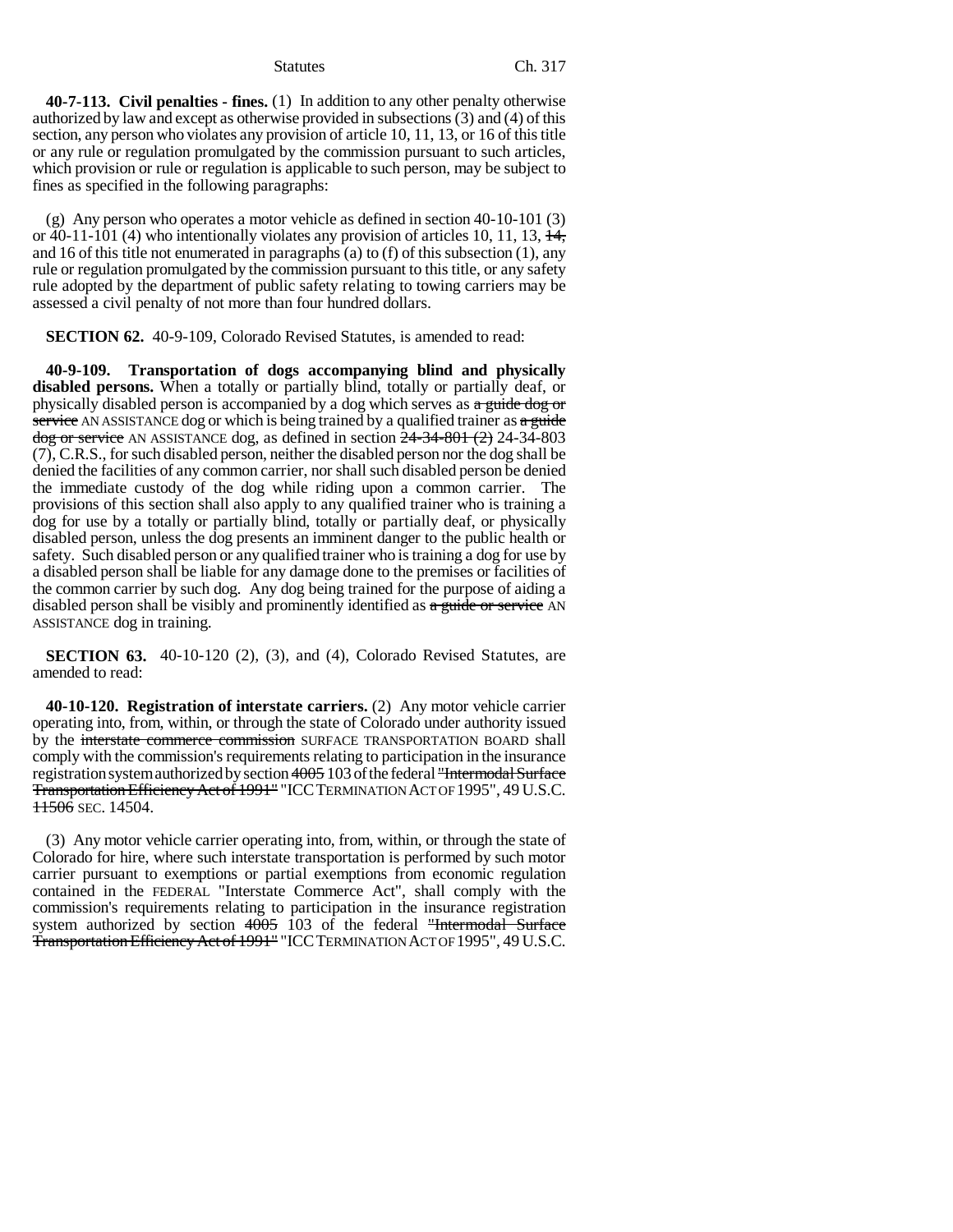## **11506** SEC. 14504.

(4) For the purpose of carrying out the provisions of this section, the commission has the power after hearing to adopt rules and regulations to participate in the single-state insurance registration system for motor carriers authorized by section 4005 103 of the federal "Intermodal Surface Transportation Efficiency Act of 1991" "ICC TERMINATION ACT OF 1995", 49 U.S.C.  $\overline{11506}$  SEC. 14504, and by applicable rules of the interstate commerce commission SURFACE TRANSPORTATION BOARD.

**SECTION 64.** 40-11-115 (2), (3), and (4), Colorado Revised Statutes, are amended to read:

**40-11-115. Registration of interstate carriers.** (2) Any contract carrier by motor vehicle operating into, from, within, or through the state of Colorado under authority issued by the interstate commerce commission SURFACE TRANSPORTATION BOARD shall comply with the commission's requirements relating to participation in the insurance registration system authorized by section 4005 103 of the federal "Intermodal Surface Transportation Efficiency Act of 1991" "ICCTERMINATION ACT OF 1995", 49 U.S.C.  $11506$  SEC. 14504.

(3) Any contract carrier by motor vehicle operating into, from, within, or through the state of Colorado for hire, where such interstate transportation is performed by such motor carrier pursuant to exemptions or partial exemptions from economic regulation contained in the FEDERAL "Interstate Commerce Act", shall comply with the commission's requirements relating to participation in the insurance registration system authorized by section 4005 103 of the federal "Intermodal Surface Transportation Efficiency Act of 1991" "ICCTERMINATION ACT OF 1995", 49 U.S.C.  $11506$  SEC. 14504.

(4) For the purpose of carrying out the provisions of this section, the commission has the power after hearing to adopt rules and regulations to participate in the single-state insurance registration system for motor carriers authorized by section 4005 103 of the federal "Intermodal Surface Transportation Efficiency Act of 1991" "ICC TERMINATION ACT OF 1995", 49 U.S.C.  $H\overline{506}$  SEC. 14504, and by applicable rules of the interstate commerce commission SURFACE TRANSPORTATION BOARD.

**SECTION 65.** 40-17-103 (2) (a), Colorado Revised Statutes, is amended to read:

**40-17-103. Commission - powers and duties.** (2) The commission shall adopt rules for the implementation of this article. The rules shall:

(a) Conform with SECTION 401 OF the federal "Americans with Disabilities Act of 1990", 47 U.S.C. sec. 225, et seq., including provision for state application to the federal communications commission for certification;

**SECTION 66.** 42-2-121 (4) (a), Colorado Revised Statutes, is amended to read:

**42-2-121. Records to be kept by the department - admission of records in court.** (4) (a) The department shall place a confidentiality notice on any driver's license application form under section 42-2-107, driver's license renewal application under section 42-2-118, duplicate driver's license application under section 42-2-117,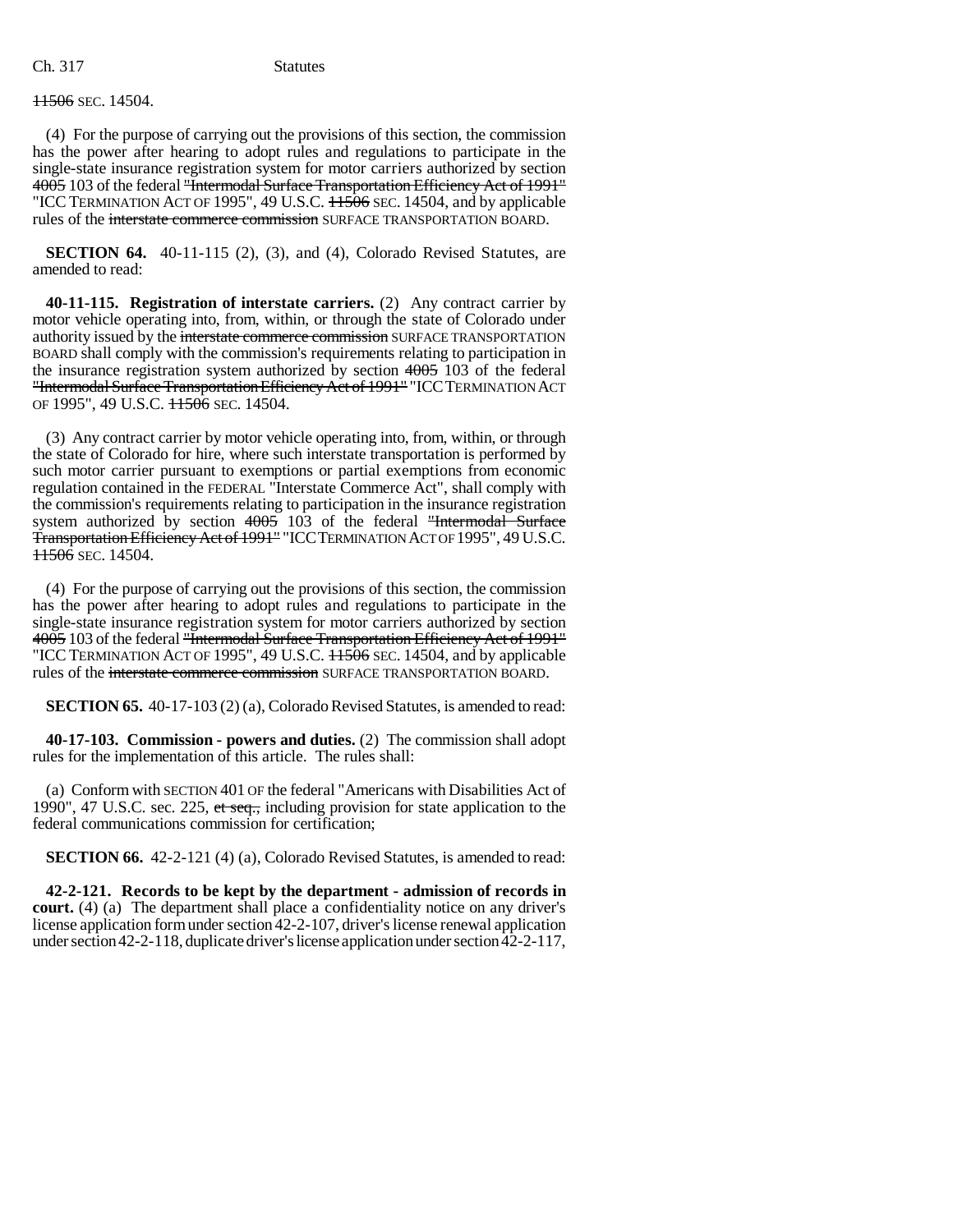commercial driver's license application under section 42-2-404, identification card application form under section 42-2-302, motor vehicle title application form under section 42-6-103 42-6-116, or motor vehicle registration application form under section 42-3-112. The department shall indicate in such notice that, unless the person waives his or her confidentiality, the information contained in the person's motor vehicle or driver record shall not be used for any purpose other than a purpose authorized by law.

**SECTION 67. Repeal.** 42-2-126 (7) (a) (II), Colorado Revised Statutes, is repealed as follows:

**42-2-126. Revocation of license based on administrative determination.** (7) (a) The periods of revocation specified by subsection (6) of this section are intended to be minimum periods of revocation for the described conduct. No license shall be restored under any circumstances, and no probationary license shall be issued during the revocation period; except that:

(II) A person may obtain a probationary license if the person has leased an approved ignition interlock device pursuant to the requirements of section 42-2-126.1.

**SECTION 68.** 42-2-126.3 (1) and (2), Colorado Revised Statutes, are amended to read:

**42-2-126.3. Tampering with an ignition interlock device.** (1) No person may intercept, bypass, or interfere with or aid any other person in intercepting, bypassing, or interfering with an ignition interlock device for the purpose of preventing or hindering the lawful operation or purpose of the ignition interlock device required under section  $42 - 2 - 126$ . 1 or 42-2-132.5.

(2) No person may drive a motor vehicle in which an ignition interlock device is installed pursuant to section 42-2-126.1 or 42-2-132.5 if the person has knowledge that any person has intercepted, bypassed, or interfered with the ignition interlock device.

**SECTION 69.** 42-2-132 (2) (a) (IV), Colorado Revised Statutes, is amended to read:

**42-2-132. Period of suspension or revocation.** (2) (a) (IV) Any person whose license or privilege to drive a motor vehicle on the public highways has been revoked under section  $42-2-125$  (1) (g) (I) or (1) (i) or  $42-2-203$  where the revocation was due in part to a violation of section 42-4-1301 shall be required to present an affidavit stating that the person has obtained at the person's own expense a signed lease agreement for the installation and use of an approved ignition interlock device, as defined in section  $42-2-132.5(6)$  42-2-132.5 (7), in each motor vehicle on which the person's name appears on the registration and any other vehicle that the person may drive during the period of the restricted license and a copy of each signed lease agreement.

**SECTION 70.** 42-3-104 (6), Colorado Revised Statutes, is amended to read:

**42-3-104. Exemptions - specific ownership tax - registration.** (6) One Class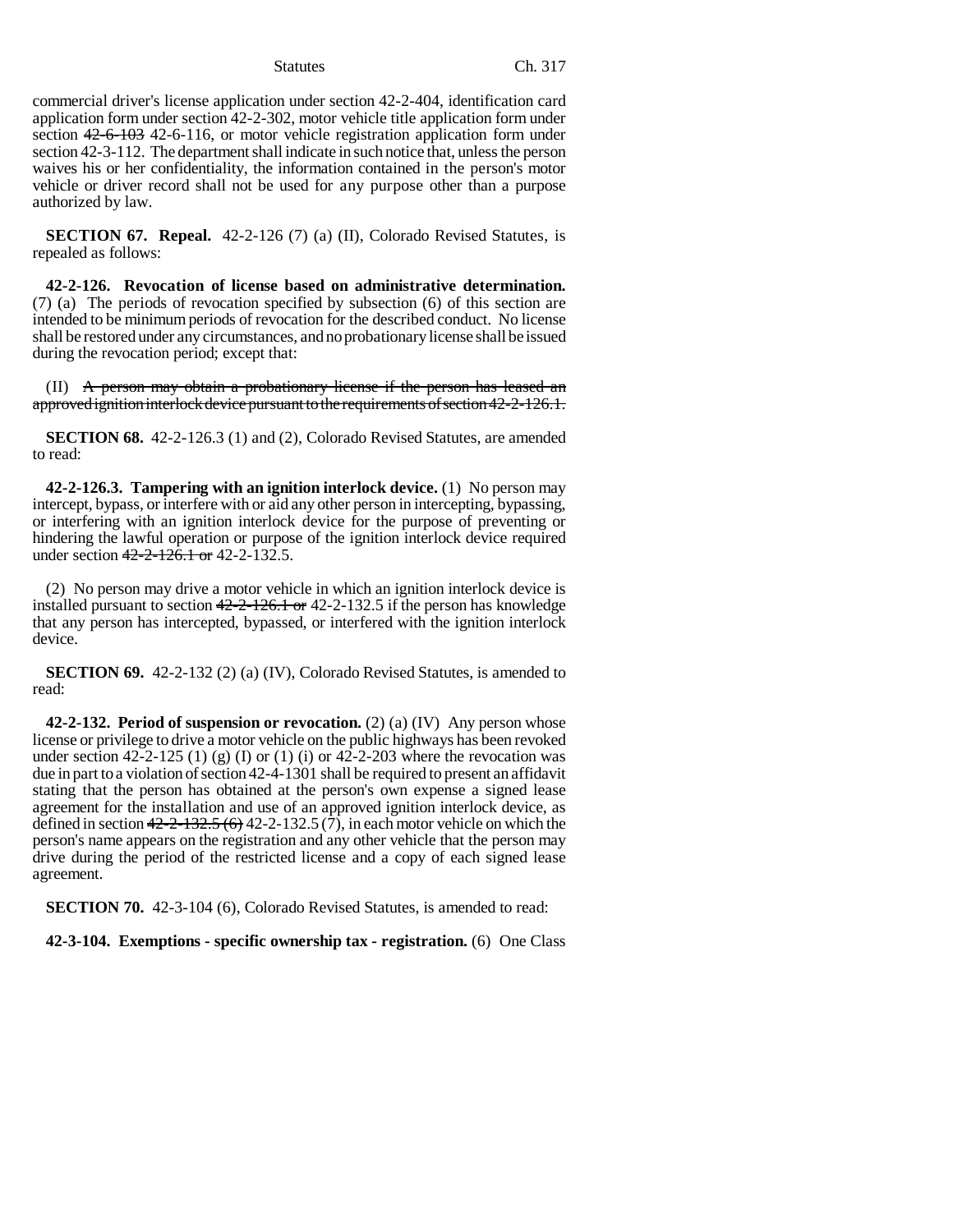B motor vehicle weighing less than sixty-five hundred pounds or one Class C motor vehicle weighing less than sixty-five hundred pounds owned by any natural person who, while serving in the armed forces of the United States, was incarcerated by an enemy of the United States during a period of armed conflict with the United States and who is authorized to use the special license plate for former prisoners of war provided in section 42-3-118 42-3-115.5 (3) shall be exempt from the imposition of the annual specific ownership tax imposed by this article. Only one such Class B or Class C motor vehicle per former prisoner of war shall be exempted.

**SECTION 71.** 42-3-115.5 (3) (c), Colorado Revised Statutes, is amended to read:

**42-3-115.5. Special plates - military veterans - rules.** (3) **Former prisoner of war.** (c) If a deceased former prisoner of war was authorized under this section or section 42-3-118 to use a former prisoner of war special license plate, the surviving spouse of such former prisoner of war may apply to the department to retain any set or sets of such special plates that such former prisoner of war had obtained. On or after January 1, 1997, such surviving spouse shall be eligible to use such special plates upon the payment of any fees or taxes required by this article.

**SECTION 72.** 42-3-134 (3) (d), Colorado Revised Statutes, is amended to read:

**42-3-134. Registration fees - passenger and passenger-mile taxes - repeal.** (3) No fee shall be payable for the annual registration of a vehicle when:

(d) The owner of such vehicle is a former prisoner of war being issued special plates pursuant to section  $42-3-118$  42-3-115.5 (3) or is the surviving spouse of a former prisoner of war retaining the special plates which THAT were issued to such former prisoner of war pursuant to section  $42-3-118$  42-3-115.5 (3).

**SECTION 73.** 42-3-134 (26) (a) (I) and (26) (c), Colorado Revised Statutes, are amended to read:

**42-3-134. Registration fees - passenger and passenger-mile taxes - repeal.** (26) (a) (I) Effective July 1, 1986, in addition to any other fee imposed by this section, there shall be collected, at the time of registration, a fee of fifty cents on every item of class A, B, or C personal property required to be registered pursuant to this article. Such fee shall be transmitted to the state treasurer, who shall credit the same to a special account within the highway users tax fund, to be known as the AIR account, and such moneys shall be used, subject to appropriation by the general assembly, to cover the direct costs of the motor vehicle emissions activities of the department of public health and environment in the presently defined nonattainment area, and to pay for the costs of the commission in performing its duties under sections 25-7-106.1, 25-7-106.3, and 25-7-106.5 SECTION 25-7-106.3, C.R.S. In the program areas within counties affected by this article, the county clerk and recorder shall impose and retain an additional fee of up to seventy cents on every such registration to cover reasonable costs of administration of the emissions compliance aspect of vehicle registration. The department of public health and environment is hereby authorized to accept and expend grants, gifts, and moneys from any source for the purpose of implementing its duties and functions under this section or sections  $25$ -7-106.1,  $25$ -7-106.3, and  $25$ -7-106.5 SECTION 25-7-106.3, C.R.S.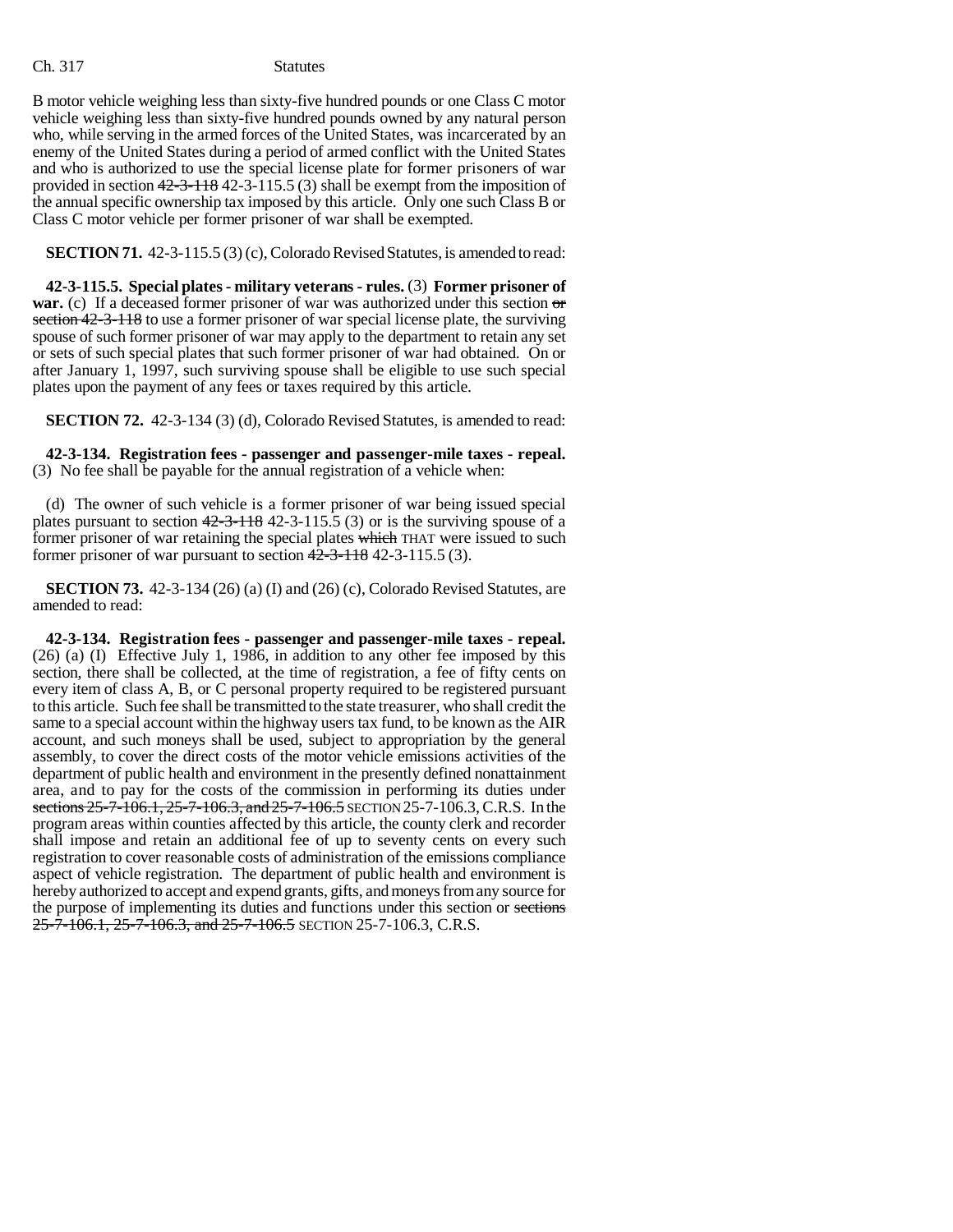(c) In addition to the alternative fuels financial incentive subaccount created pursuant to section  $25-7-106.9$  (1) (e) (II), C.R.S., There shall be established two separate subaccounts within the AIR account, one for the revenues available for appropriation to the department of public health and environment pursuant to paragraphs (a) and (b) of this subsection (26) and one for the revenues available for appropriation to the department of revenue pursuant to paragraph (b) of this subsection (26) and section 42-4-305. Any moneys remaining unexpended and unencumbered in either subaccount at the end of any fiscal year shall be appropriated by the general assembly for other purposes, subject to any limitations imposed by section 18 of article X of the state constitution.

**SECTION 74.** 43-1-106 (13), Colorado Revised Statutes, is amended to read:

**43-1-106. Transportation commission - powers and duties.** (13) The commission shall provide the joint budget committee, the house transportation and energy committee, and the senate transportation committee with the specific construction, improvements, maintenance, and traffic control activities that have been accomplished with the revenues provided for in sections 39-27-102 (1) (a) (II) and  $39-27-102.5$  (e) 39-27-102.5 (1) (c), C.R.S.

**SECTION 75.** 43-1-1209 (1) (a), Colorado Revised Statutes, is amended to read:

**43-1-1209. Notice of investment opportunities.** (1) The department or the private entity responsible for funding a public-private initiative under this part 12 may forward the agreement and a description of the investment opportunity for such initiative to any of the following for consideration under their respective statutory authority:

(a) The board of trustees of the public employees' retirement association created under section 24-51-203 24-51-202, C.R.S.;

**SECTION 76.** 43-3-220 (1) (a), Colorado Revised Statutes, is amended to read:

**43-3-220. Notice of investment opportunity.** (1) The department or the private entity responsible for issuing bonds under this part 2 may forward a copy of the bonds and a description of the investment opportunity for such bonds to any of the following for consideration under their respective statutory authority:

(a) The board of trustees of the public employees' retirement association created under section 24-51-203 24-51-202, C.R.S.;

**SECTION 77.** 43-3-416 (1) (a), Colorado Revised Statutes, is amended to read:

**43-3-416. Notice of investment opportunity.** (1) The department or the private entity responsible for issuing anticipation warrants under this part 4 may forward a copy of the anticipation warrants and a description of the investment opportunity for such anticipation warrants to any of the following for consideration under their respective statutory authority:

(a) The board of trustees of the public employees' retirement association created under section 24-51-203 24-51-202, C.R.S.;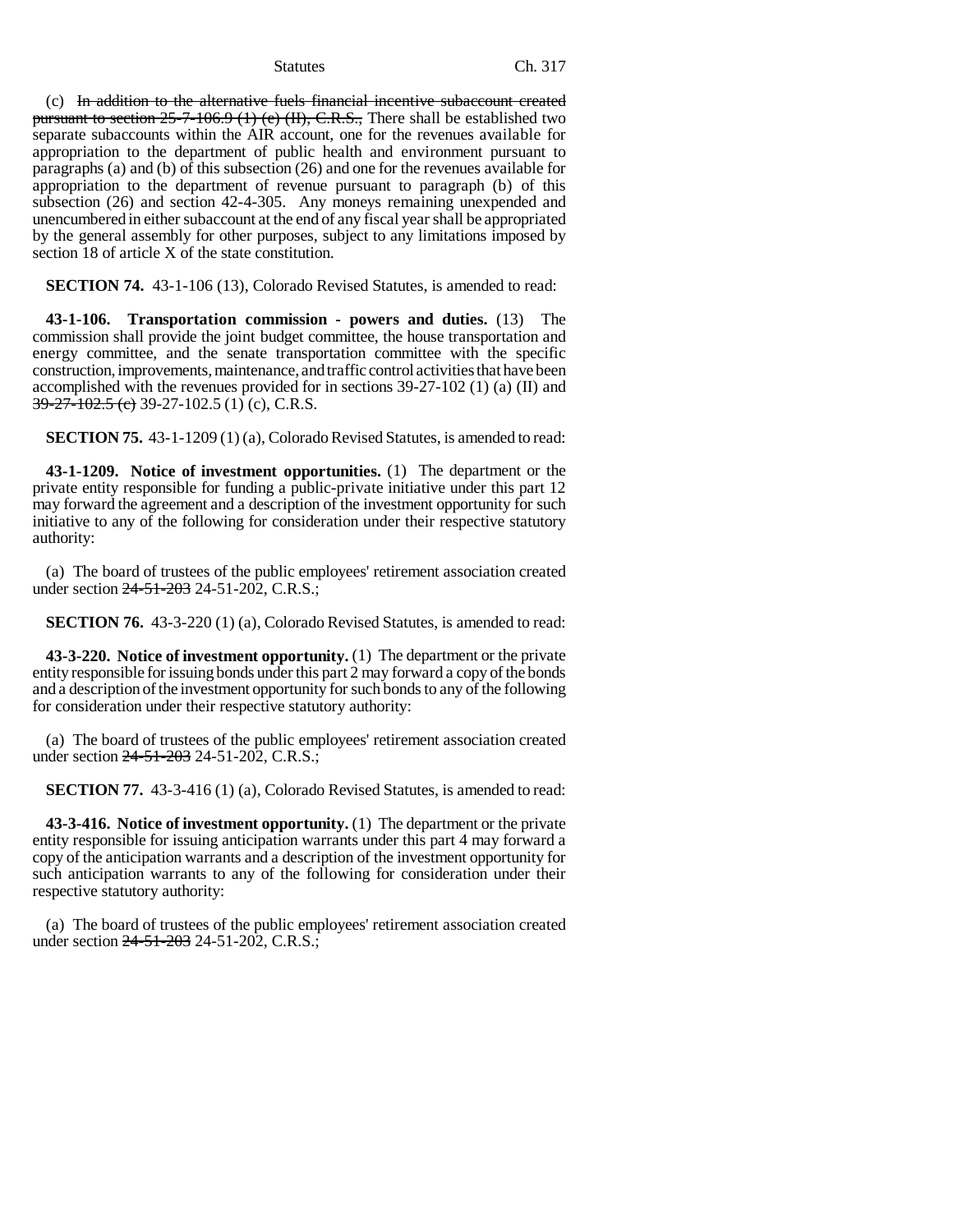**SECTION 78.** 43-4-702 (2), Colorado Revised Statutes, is amended to read:

**43-4-702. Definitions.** As used in this part 7, unless the context otherwise requires:

(2) "Department" means the department of transportation created by part 1 of ARTICLE 1 OF this article TITLE.

**SECTION 79.** 43-10-103 (4), Colorado Revised Statutes, is amended to read:

**43-10-103. Division of aeronautics created - duties.** (4) The authority of the division shall be limited to public airports, commercial service airports, reliever airports as defined in 49 U.S.C. sec. 2202 47102, and deployment of remote weather systems.

**SECTION 80.** 43-10-105 (1) (b), Colorado Revised Statutes, is amended to read:

**43-10-105. Duties of the board.** (1) The board has the following duties:

(b) To establish procedures for the administration and distribution of moneys credited to the aviation fund created in section 43-10-109, for aviation purposes at public airports, commercial service airports, and reliever airports, as defined in 49 U.S.C. sec. 2202 47102, in this state;

**SECTION 81. Repeal.** 43-10-108.5 (4), Colorado Revised Statutes, is repealed as follows:

**43-10-108.5. State aviation system grant program.** (4) The division and the board, as a part of the annual report required to be made pursuant to the provisions of section 43-10-108, shall include a list of the grants awarded by the board pursuant to the provisions of this section specifying the recipient and the amount of each grant awarded and the aviation purposes for which such grant was awarded.

**SECTION 82.** 43-10-113 (1), Colorado Revised Statutes, is amended to read:

**43-10-113. Safe operating areas around airports - establishment.** (1) The general assembly hereby declares commercial service airports, public airports, reliever airports, as defined in 49 U.S.C. sec.  $2202$  47102, and the land areas surrounding such airports as defined in 14 C.F.R. part 77 to be a matter of state interest as provided in articles 65 and 65.1 of title 24, C.R.S.

**SECTION 83. Repeal.** 24-1-120 (4) (c), Colorado Revised Statutes, as amended by House Bill 01-1265, enacted at the First Regular Session of the Sixty-third General Assembly, is repealed as follows:

**24-1-120. Department of human services - creation.** (4) Unless otherwise transferred to the department of health care policy and financing or the department of public health and environment, the department of human services shall exercise the following powers and perform the following duties:

(c) Powers, duties, and functions relating to the family resource center program,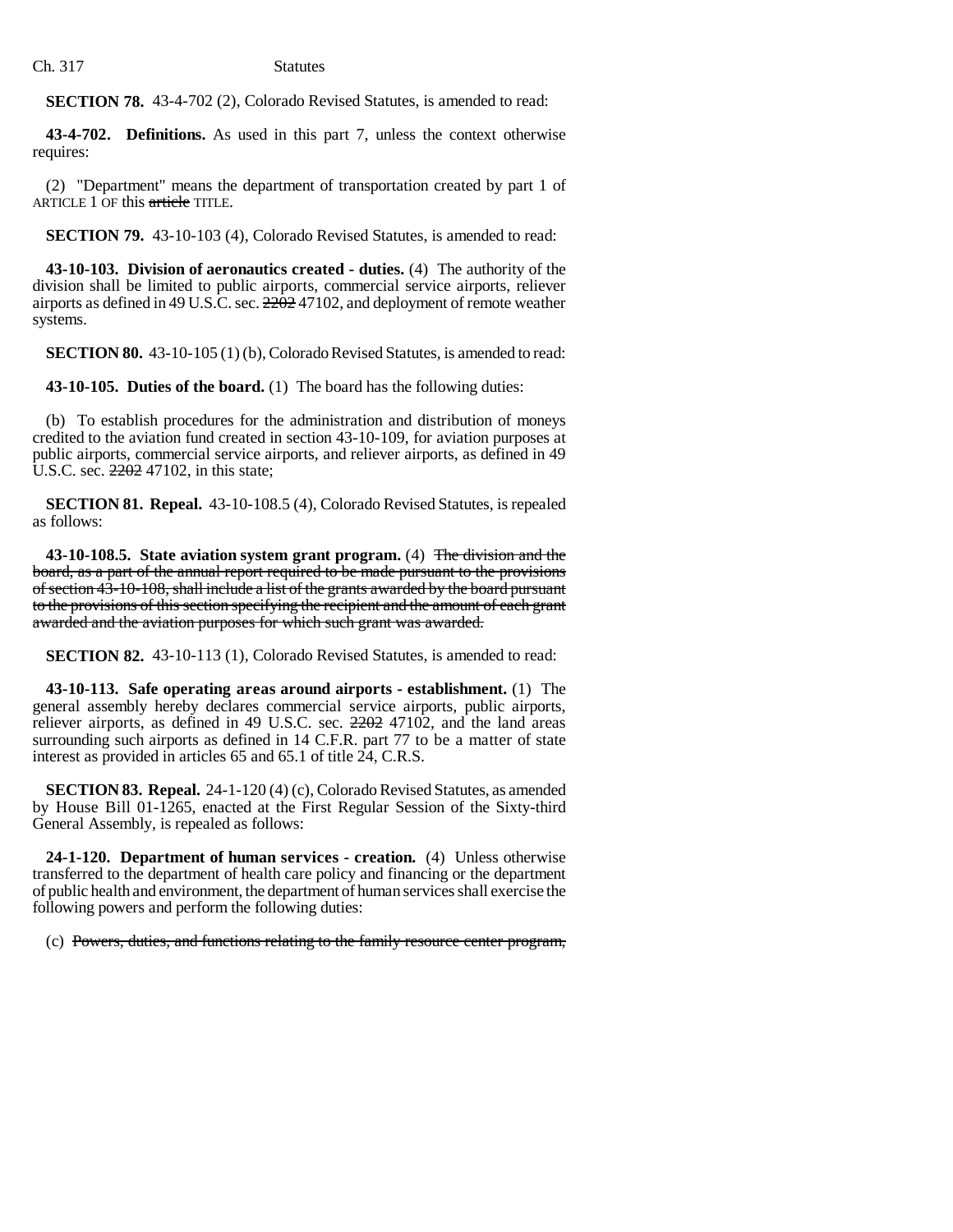created in article 18 of title 26, C.R.S., which are transferred by a **type 2** transfer to the department of human services.

**SECTION 84.** 24-75-302.5 (3) (a), Colorado Revised Statutes, as enacted by House Bill 01-1267, enacted at the First Regular Session of the Sixty-third General Assembly, is amended to read:

**24-75-302.5. Controlled maintenance - trust fund.** (3) Notwithstanding any other provision of this section to the contrary:

(a) On July 1, 2001, the state treasurer and the controller shall transfer an amount equal to the principal balance of the trust fund as of June 30, 2001, to the general fund to be transferred as provided in section 43-1-220, C.R.S., and to be otherwise expended or transferred as provided by law;

**SECTION 85.** 39-9-108, Colorado Revised Statutes, is amended to read:

**39-9-108. Judicial review - interest during review.** Decisions of the state board of equalization shall be subject to judicial review, as provided in section 24-4-106, C.R.S. Such review shall include the issues of compliance with applicable law and constitutional provisions governing valuation for assessment for property tax purposes and the validity of any valuation for assessment study conducted pursuant to the provisions of section 39-1-104 (16). Parties adversely affected or aggrieved shall include any taxpayer or assessor or the governing body of any taxing jurisdiction. In any case in which excess state equalization payments are made to school districts within the county during the time such review is pending, interest shall be paid to the state on the amount of such excess. Such interest shall be paid for the period of time from the date of the decision of the state board of equalization to the date of the final determination of all judicial review. Such interest shall be computed at the rate determined by the state bank commissioner pursuant to section 39-12-103 (3) 39-21-110.5.

**SECTION 86.** Section 44 of Senate Bill 01-129, enacted at the First Regular Session of the Sixty-third General Assembly, is amended to read:

Section 44. **Effective date.** (1) Except for sections 39, 40, 41, 42, and 43 of this act which shall take effect July 1, 2001, this act shall take effect upon passage; except that:

(a) Section 42 of this act shall take effect only if Senate Bill 01-119 is not enacted at the first regular session of the sixty-third general assembly and does not become law; and

(b) Section 43 of this act shall take effect only if Senate Bill 01-119 is enacted at the first regular session of the sixty-third general assembly and becomes law.

**SECTION 87. Safety clause.** The general assembly hereby finds, determines, and declares that this act is necessary for the immediate preservation of the public peace, health, and safety.

Approved: June 5, 2001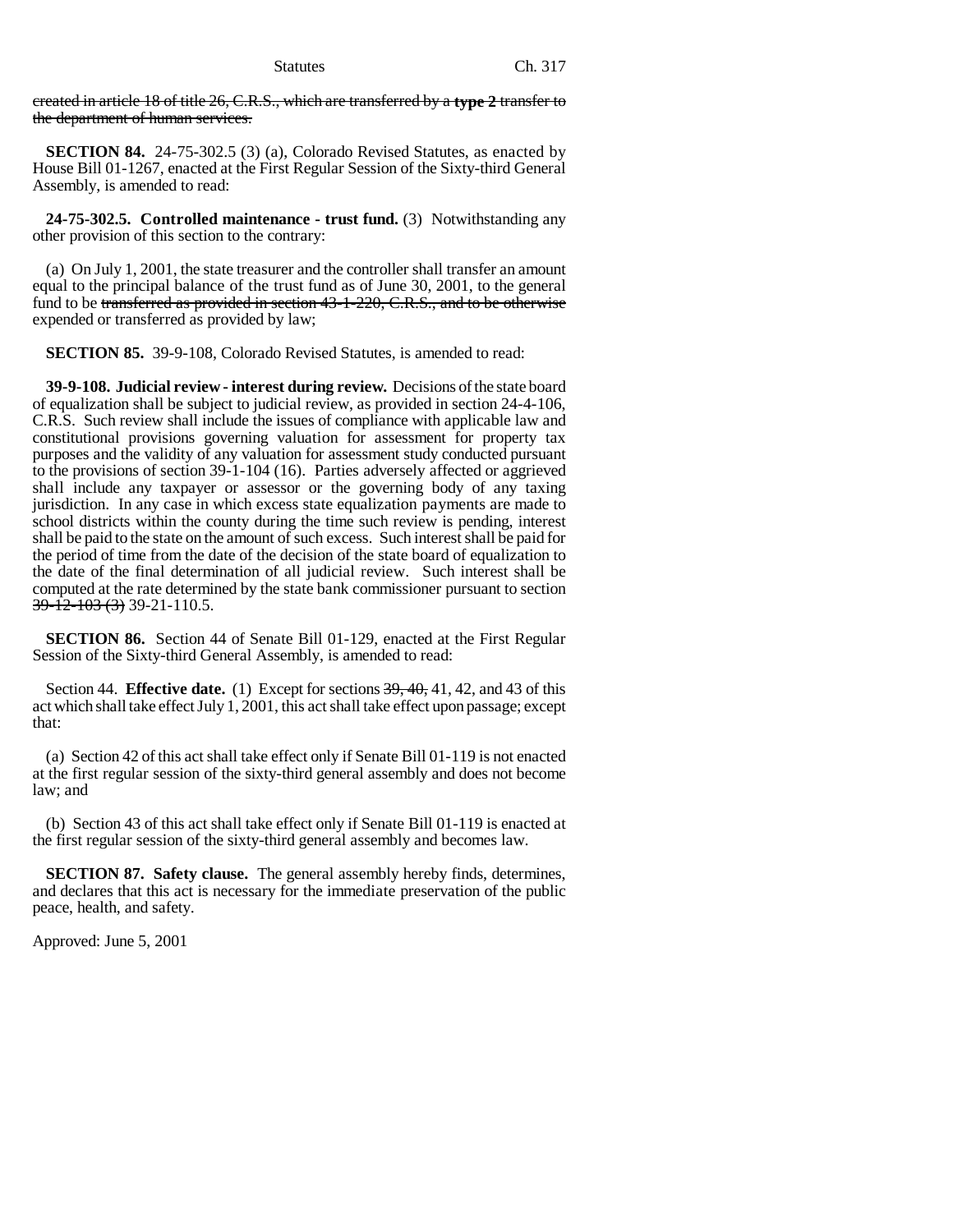# **APPENDIX**

| C.R.S.<br>Section                               | <b>Section</b><br>in bill | <b>Reason</b>                                                                                                                                                                                                                                                                                                                                                                                                                                                 |
|-------------------------------------------------|---------------------------|---------------------------------------------------------------------------------------------------------------------------------------------------------------------------------------------------------------------------------------------------------------------------------------------------------------------------------------------------------------------------------------------------------------------------------------------------------------|
| $1-10.5-101(1)$                                 | 1                         | Deletes language from subsection (1) to reflect<br>changes made necessary by the passage of<br>SB99-028, chapter 79, page 223, which changed<br>the recount percentages in certain elections.                                                                                                                                                                                                                                                                 |
| $6-1-708(1)(a)$                                 | 2                         | In a provision of the "Colorado Consumer<br>Protection Act", changes an internal reference to<br>correspond with the relocation of provisions<br>made by HB00-1185, chapter 265, page 1178,<br>which repealed and reenacted articles 1 to 6 of<br>title 5, concerning the "Uniform Consumer<br>Credit Code".                                                                                                                                                  |
| $8-20-406(2)$ (b)                               | 3                         | Substitutes "surface transportation board" for<br>"interstate commerce commission" to comply<br>with the federal "ICC Termination Act of 1995",<br>P.L. No. 104-88, which abolished the interstate<br>commerce commission and transferred its<br>functions to the surface transportation board<br>established in the same act.                                                                                                                                |
| $8-20-411(1)$ and $(2)$                         | 4                         | Same as 8-20-406 (2) (b).                                                                                                                                                                                                                                                                                                                                                                                                                                     |
| $10-4-724$ $(2), (3),$<br>and $(6)$ $(a)$ $(I)$ | 5                         | Substitutes "regulated" for "licensed" because a<br>commercial driving instructor license is no<br>longer statutorily required by the department of<br>revenue to operate a commercial driving school.<br>HB91-1078, chapter 113, page 680, concerning<br>the sunset review process, provided for the repeal<br>of those statutes that required the licensing of<br>commercial driving schools and commercial<br>driving instructors, effective July 1, 1994. |
| $10-13-106(1)$                                  | 6                         | Deletes an internal reference to a provision that<br>required an attorney-in-fact to pay an annual tax<br>on the net premiums or deposits for the preceding<br>calendar year because SB00-202, chapter 337,<br>page 1617, repealed that provision.                                                                                                                                                                                                            |
| 11-51-307 $(1)$ $(e)$                           | 7                         | Same as 8-20-406 (2) (b).                                                                                                                                                                                                                                                                                                                                                                                                                                     |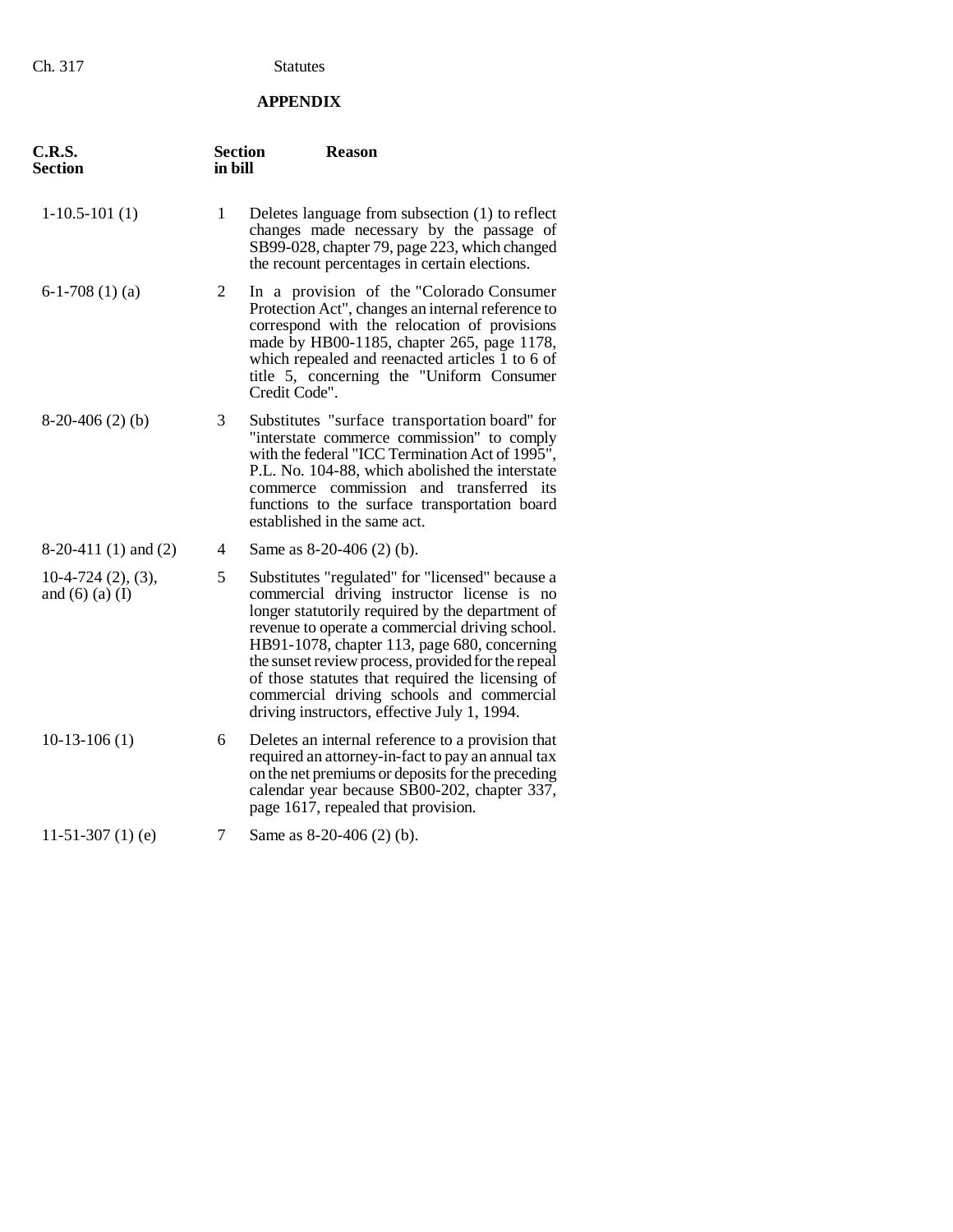- 12-2-117 IP (3) and  $(3)$  (b)
- 
- 8 Changes language in a provision from requiring to authorizing a partner in a certified public accounting firm who is not personally engaged in the practice of public accounting to be a certified public accountant to conform with amendments made to other provisions of this section by HB00-1258, chapter 329, page 1583.
- 12-5.5-102 (1) 9 Changes an internal reference from "6-1-701 (2) (a)" to "6-1-701 (2) (e) (III) (B)" to correct a drafting error that originally occurred in HB95-1011, chapter 250, page 1322, which required the registration of audiologists and hearing aid providers. The House Committee on Health, Environment, Welfare, and Institutions Report for HB95-1011 amended the introduced version to cite the provision requiring the registration number of an audiologist or hearing aid provider to be included on all written contracts and receipts that are provided to the buyer of a hearing aid. (See House Journal, pp. 102-103, January 16, 1995.) This requirement was made in amendments to section 6-1-105.5 (2) (e) in the same legislation, HB95-1011, chapter 250, page 1331, and it was located in section 6-1-105.5 (2) (e) (III) (B). However, the reference in the committee report erroneously cited section 6-1-105.5 (2) (a). Subsequently, SB99-143, chapter 188, page 637, concerning amendments to the "Colorado Consumer Protection Act", relocated section 6-1-105.5 to section 6-1-701. Although conforming amendments were made in SB99-143, the accuracy of the entire internal reference was not verified.
- 
- 
- 12-5.5-202 (1) 10 Same as 12-5.5-102 (1).
- 12-8-129.1 11 In a provision concerning the circumstances under which immunity from liability in a civil action is granted, substitutes "director" for "board" to conform to HB00-1179, chapter 386, page 2015, which repealed the state board of barbers and cosmetologists and authorized the director of the division of registrations in the department of regulatory agencies to license barbers and cosmetologists and to assume the duties of the board.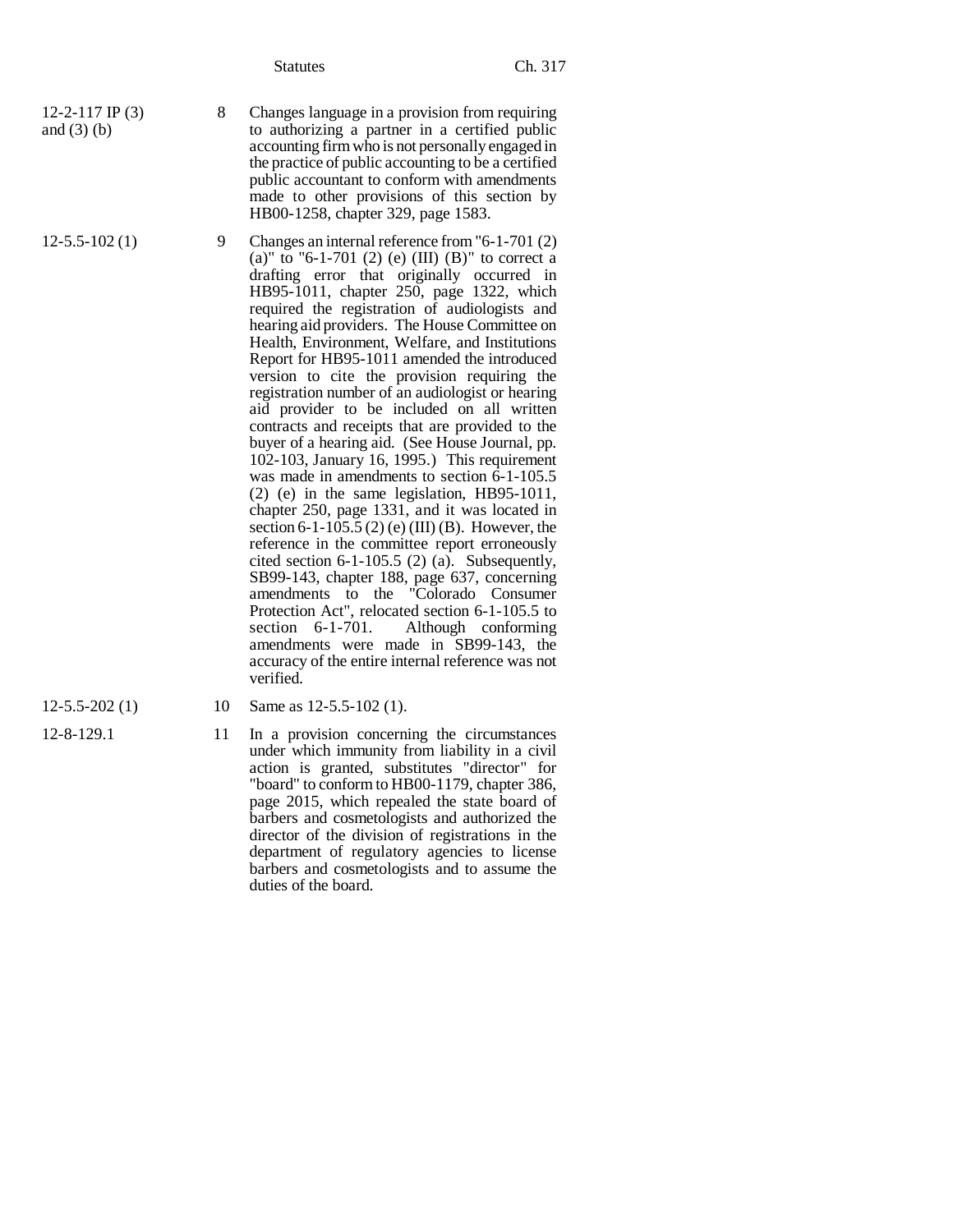- 12-36-103 (2) 12 Changes from two to four the number of public members on the state board of medical examiners to conform with the increase made by HB00-1038, chapter 55, page 173.
- 12-36-118 (1) (a) 13 In a provision regarding the two panels made up of members of the state board of medical examiners, other than the president of the board, that act as both an inquiry and a hearings panel, changes from five to six the number of members assigned to each panel to conform with HB00-1038, chapter 55, page 173, which increased the number of public members on this state board resulting in a total number of thirteen members.
- $12-47.1-701(4)$  (a) 14 In a provision of the "Limited Gaming Act of 1991", substitutes "Colorado travel and tourism promotion fund created in section 24-49.7-106" for "Colorado tourism promotion fund created in section 24-32-1306". HB00-1224, chapter 164, page 663, concerning the promotion of tourism in the state of Colorado, established the Colorado tourism office within the office of the governor. HB00-1224 also created the Colorado travel and tourism promotion fund to be administered by the board of directors of the Colorado tourism office and provided for the repeal of the Colorado tourism board and the Colorado tourism promotion fund which it administered. However, HB00-1224 did not make a conforming amendment to the provision in the "Limited Gaming Act of 1991" which presently requires the state treasurer to transfer a portion of the balance remaining in the limited gaming fund at the end of each fiscal year to the Colorado tourism promotion fund, which was repealed, effective August 1, 2000, but should now be transferred to the Colorado travel and tourism promotion fund.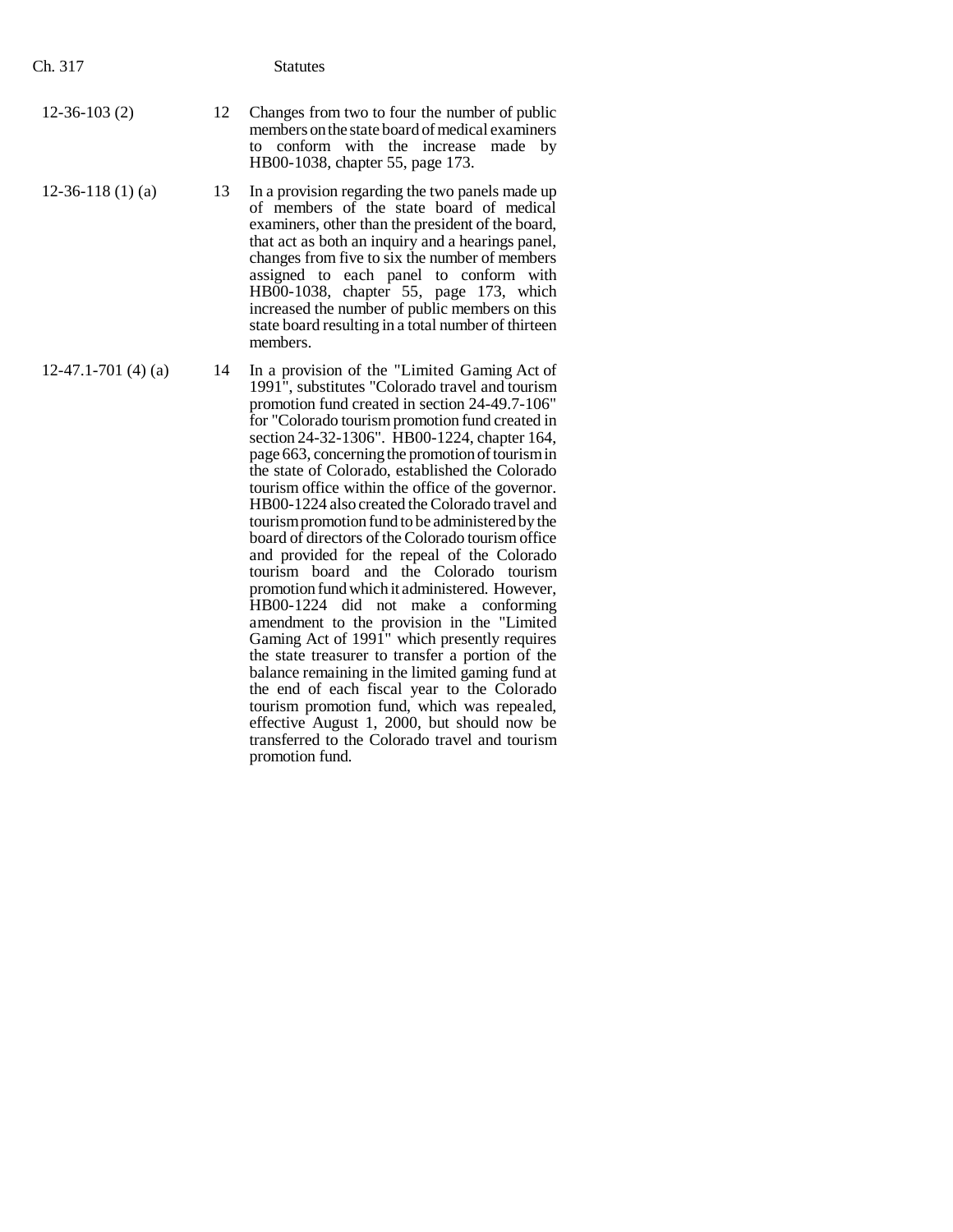| 13-6-308 | 15 | Changes an internal reference from "articles 70<br>to 73" to "articles 71 to 74" to correctly reflect<br>the articles in title 13 that currently pertain to<br>juries and jurors since SB89-041, chapter 136,<br>page 776, concerning reform of the Colorado<br>jury system, provided for the repeal of article 70<br>of title 13, effective January 1, 1990, and<br>SB83-078, chapter 171, page 633, concerning<br>the establishment of judicial district grand juries,<br>enacted article 74 of title 13, effective July 1,<br>1983. |
|----------|----|----------------------------------------------------------------------------------------------------------------------------------------------------------------------------------------------------------------------------------------------------------------------------------------------------------------------------------------------------------------------------------------------------------------------------------------------------------------------------------------------------------------------------------------|
| 13-8-122 |    | 16 Same as 13-6-308.                                                                                                                                                                                                                                                                                                                                                                                                                                                                                                                   |

| 13-8-122 | 16 | S |
|----------|----|---|
|          |    |   |

- 13-16-122 (1) (b) 18 In a provision listing the costs that a court may award, changes an internal reference to the provisions regarding jury fees and expenses from "article 70" to "article 71" of title 13 to correspond to SB89-041, chapter 136, page 776, concerning reform of the Colorado jury system, which provided for the repeal of article 70 of title 13, effective January 1, 1990, and also repealed and reenacted article 71 of title 13, which currently contains the referenced provisions.
- 16-3-303 (4) (c) 19 Changes an internal reference to the provision requiring the district attorney in each judicial district to review, approve, and sign each affidavit for issuance of a no-knock search warrant from "20-1-106.1 (2)" to "20-1-106.1 (1) (b)" to correct an error in the drafting of SB00-208, chapter 160, page 651, in which the referenced provision was correctly cited in an early draft but was relocated in a subsequent draft, and the internal reference was not changed accordingly.
- 16-11-102 (4) 20 Changes an internal reference from "16-18.5-103.2" to "16-18.5-103 (2)" to correct a typographical error made in the drafting of HB00-1169, chapter 232, page 1045.
- 17-1-104.3 IP (1) (b) 21 Deletes an internal reference to section 17-1-104, which was repealed by HB00-1133, chapter 202, page 831, concerning the department of corrections, and substitutes "operated" for "managed, supervised, and controlled" to conform with the repeal of section 17-1-104 and amendments made to section 17-1-104.3 in the same bill.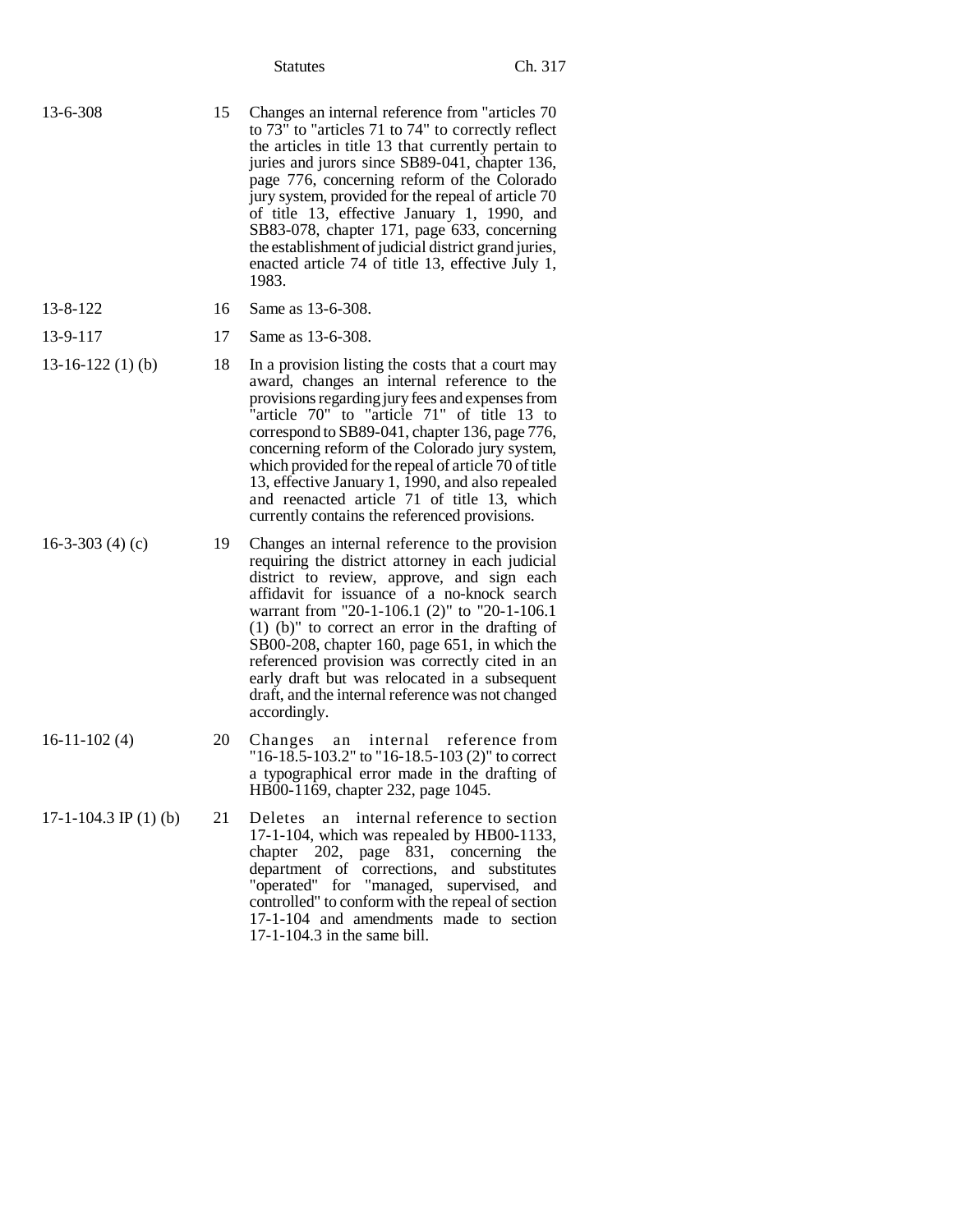| Ch. 317                       |    | <b>Statutes</b>                                                                                                                                                                                                                                                                                                                                                                                            |
|-------------------------------|----|------------------------------------------------------------------------------------------------------------------------------------------------------------------------------------------------------------------------------------------------------------------------------------------------------------------------------------------------------------------------------------------------------------|
| 18-9-123 (1) (a) (I)          | 22 | Deletes a reference to "alcohol liquor" since that<br>term was eliminated by HB97-1076, chapter 80,<br>page 225, which recodified the "Colorado Liquor<br>Code".                                                                                                                                                                                                                                           |
| $22 - 2 - 117(1.5)$           | 23 | Changes an internal reference to correspond with<br>SB00-133, chapter 374, page 1963, which<br>repealed section $22-32-109(1)(w)$ and relocated<br>its provisions to a new section $22-32-109.1$ (2)<br>(a) regarding the requirements of a written<br>conduct and discipline code that is included in a<br>safe school plan adopted and implemented by<br>each public school district board of education. |
| $22 - 7 - 409$ (1.3) (b)      | 24 | Changes an internal reference to a provision<br>concerning home-based education<br>from<br>"22-30-104.5" to "22-33-104.5" to correct a<br>made in the House<br>typographical error<br>Committee on Education Report for SB00-186,<br>chapter 107, page 362, concerning education<br>reform. (See House Journal, page 970, March<br>16, 2000.                                                               |
| 22-32-109 (1) (f) (II)<br>(A) | 25 | Changes two internal references to correct a<br>drafting error in a House floor amendment to<br>HB00-1222, chapter 332, page 1594, concerning<br>maintenance of certain public employee<br>retirement benefits. (See House Journal, page<br>506, February 15, 2000.)                                                                                                                                       |
| $22-32-109.1(2)$ (b)<br>(VII) | 26 | Changes an internal reference from "this<br>subparagraph (VI)" to "this subparagraph (VII)"<br>to correct a typographical error made in the<br>House Committee on Education Report for<br>SB00-133, chapter 374, page 1957, concerning<br>safe schools. (See House Journal, page 1645,<br>April 19, 2000.)                                                                                                 |
| $23-1-106.5(9)(c)$            | 27 | Changes an internal reference from "this<br>subsection $(8)$ " to "this subsection $(9)$ " to<br>correspond to the renumbering by correction<br>schedule of a provision that was added by<br>HB00-1430, chapter 321, page 1540, since<br>SB00-061, chapter 117, page 412, also added a<br>new provision with the same number.                                                                              |
| $24-1-120(5)$ (e)             | 28 | <b>Substitutes "Uniform Interstate Family Support</b><br>Act"<br>for<br>"Revised<br>Uniform<br>Reciprocal<br>Enforcement of Support Act" to correspond to<br>SB93-193, chapter 275, page 1581, which<br>enacted the former act and repealed the latter<br>one.                                                                                                                                             |
|                               |    |                                                                                                                                                                                                                                                                                                                                                                                                            |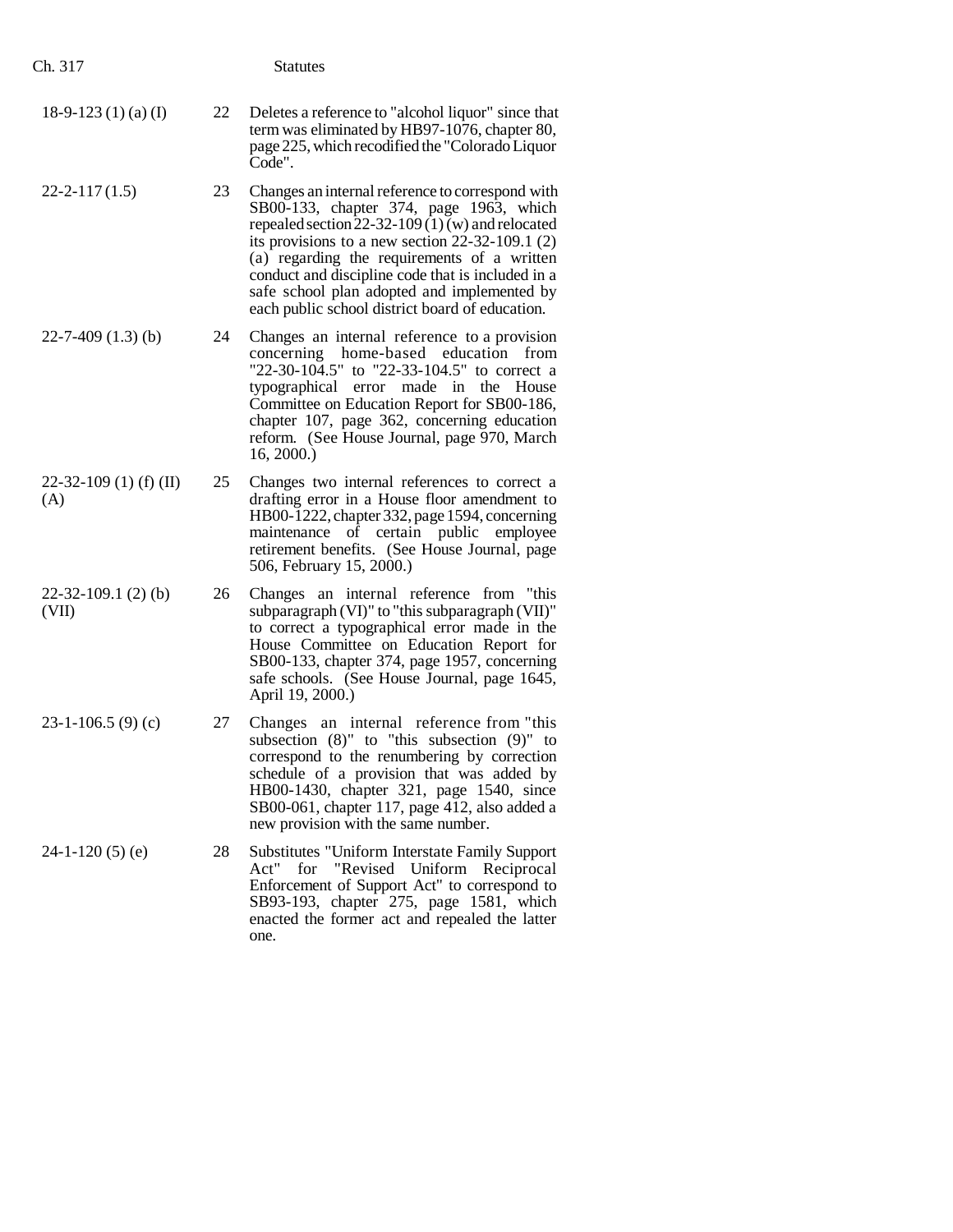- 24-2-101 29 Changes an internal reference to the provisions relating to motor vehicle pools to correspond to SB92-30, chapter 142, page 999, which repealed part 4 of article 30 of title 24 and relocated those provisions to part 11 of article 30 of title 24.
- 24-6-302 (2) 30 In a provision of the "Colorado Sunshine Act of 1972", deletes an internal reference to subsection (1), which required any person who solicits, collects, or receives money or any other thing of value to be used for lobbying by any person to file a disclosure statement with the secretary of state, because subsection (1) was repealed in HB96-1097, chapter 215, page 1081, concerning the regulation of lobbyists.
- 24-34-104 (36) 31 Adds a new paragraph to section 24-34-104 (36) and repeals section  $24-34-104(41)$  (h) to correct an error made in the House Committee on Appropriations Report for HB00-1294, chapter 273, page 1314, which amended the House Committee on Health, Environment, Welfare, and Institutions Report to change the repeal date for the "Respiratory Therapy Practice Act", and the repeal date for the licensure functions of the director of the division of registrations in the department of regulatory agencies from July 1, 2010, to July 1, 2005, but the House Committee on Appropriations Report inadvertently overlooked the sunset date. (See House Journal, February 15, 2000, page 523, and House Journal, March 6, 2000, page 848.)
- 
- 
- 24-34-104 (41) (h) 32 See 24-34-104 (36).
- 24-48.5-103 (2) 33 Changes an internal reference from "24-48.5-404" to "24-48.5-104" to correct a typographical error made in the Senate Committee on Appropriations Report for SB00-219, chapter 345, page 1675, which changed the Colorado office of business development in the governor's office to the Colorado office of economic development and transferred the motion picture and television advisory commission from the division of commerce and development in the department of local affairs to the newly created office of economic development. (See Senate Journal, page 1160, April 26, 2000.)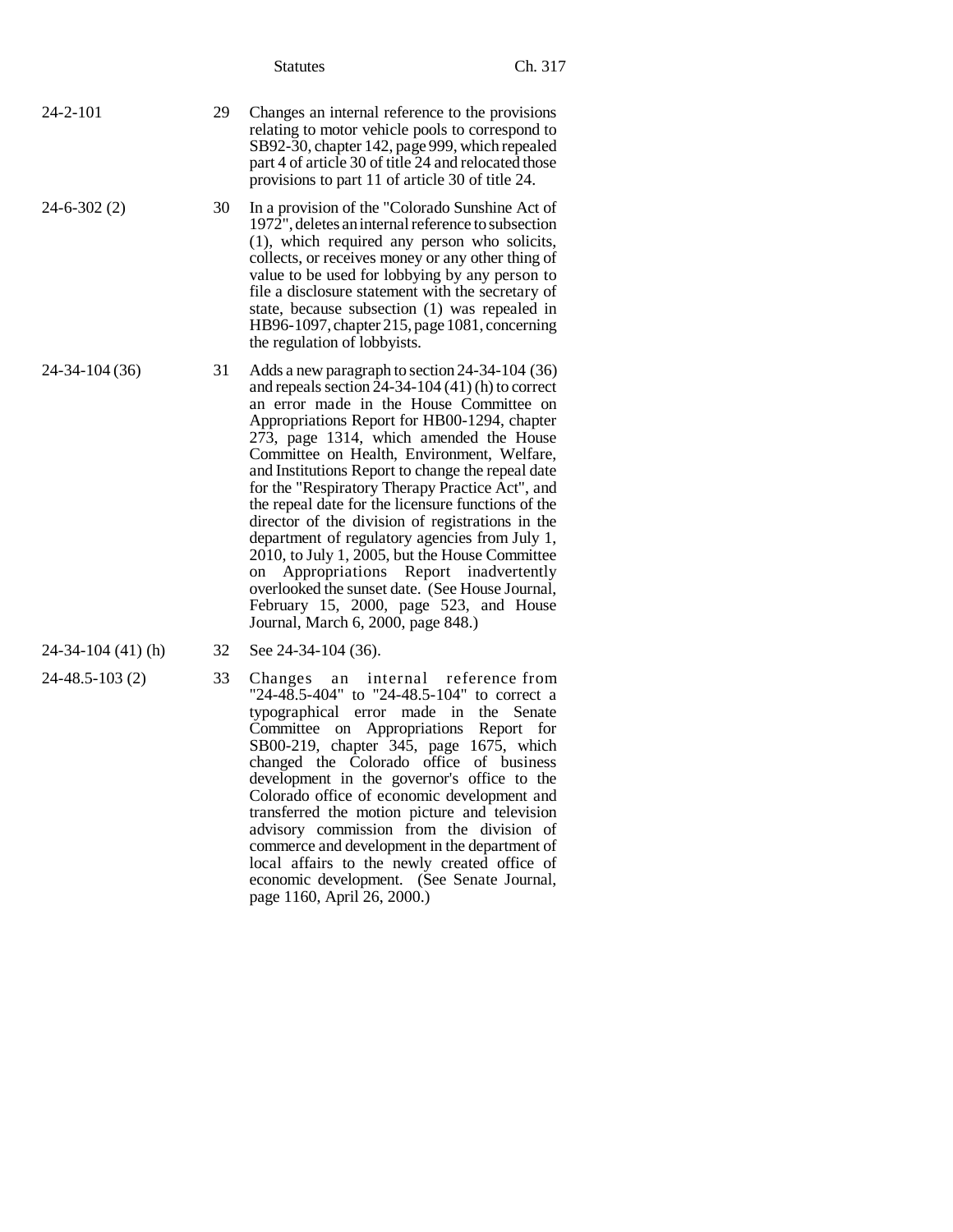| Ch. 317               |    | Statutes                                                                                                                                                                                                                                                                                                                                                                                                                                                                                                                                                     |
|-----------------------|----|--------------------------------------------------------------------------------------------------------------------------------------------------------------------------------------------------------------------------------------------------------------------------------------------------------------------------------------------------------------------------------------------------------------------------------------------------------------------------------------------------------------------------------------------------------------|
| $24-49.7-106(1)$ (a)  | 34 | In a provision that lists the sources of funding for<br>the Colorado travel and tourism promotion fund,<br>adds an internal reference to a provision in the<br>"Limited Gaming Act of 1991", section<br>$12-47.1-701$ (4) (a), that requires the state<br>treasurer to transfer a portion of the balance<br>remaining in the limited gaming fund at the end<br>of each fiscal year to the Colorado travel and<br>tourism promotion fund. See the reason in this<br>appendix for 12-47.1-701 (4) (a).                                                         |
| $24 - 72 - 204(7)(a)$ | 35 | Changes an internal reference to correct an error<br>in the drafting of HB97-1348, chapter 201, page<br>1050, in which the section pertaining to<br>applications for filing of a certificate of title to a<br>motor vehicle was cited as 42-6-103, which<br>describes the applicability of the provisions of<br>the "Certificate of Title Act", instead of<br>42-6-116 where the information required for a<br>motor vehicle title application is contained.                                                                                                 |
| $25-1-107(1)$ (n) (I) | 36 | In a provision describing the power of the<br>Colorado department of public health and<br>environment to establish sanitary standards and<br>make health inspections and examinations for<br>charitable, penal, and other public institutions,<br>changes an internal reference to the provision<br>specifies the institutions under<br>that<br>the<br>department of corrections from "17-1-104" to<br>"17-1-104.3 $(1)$ (b)" since the former section<br>was repealed by HB00-1133, chapter 202, page<br>831, and the latter section contains a list of the |

25-7-106.7 37 Deletes internal references to sections 25-7-106.1 and 25-7-106.5 of the "Colorado Air Pollution Prevention and Control Act", both of which pertained to studies conducted by the air quality control commission and ensuant reports made to the general assembly, because HB96-1167, chapter 237, page 1258, repealed those sections.

department of corrections.

correctional facilities that are operated by the

# 25-11-108 (1) (c) 38 Same as 8-20-406 (2) (b).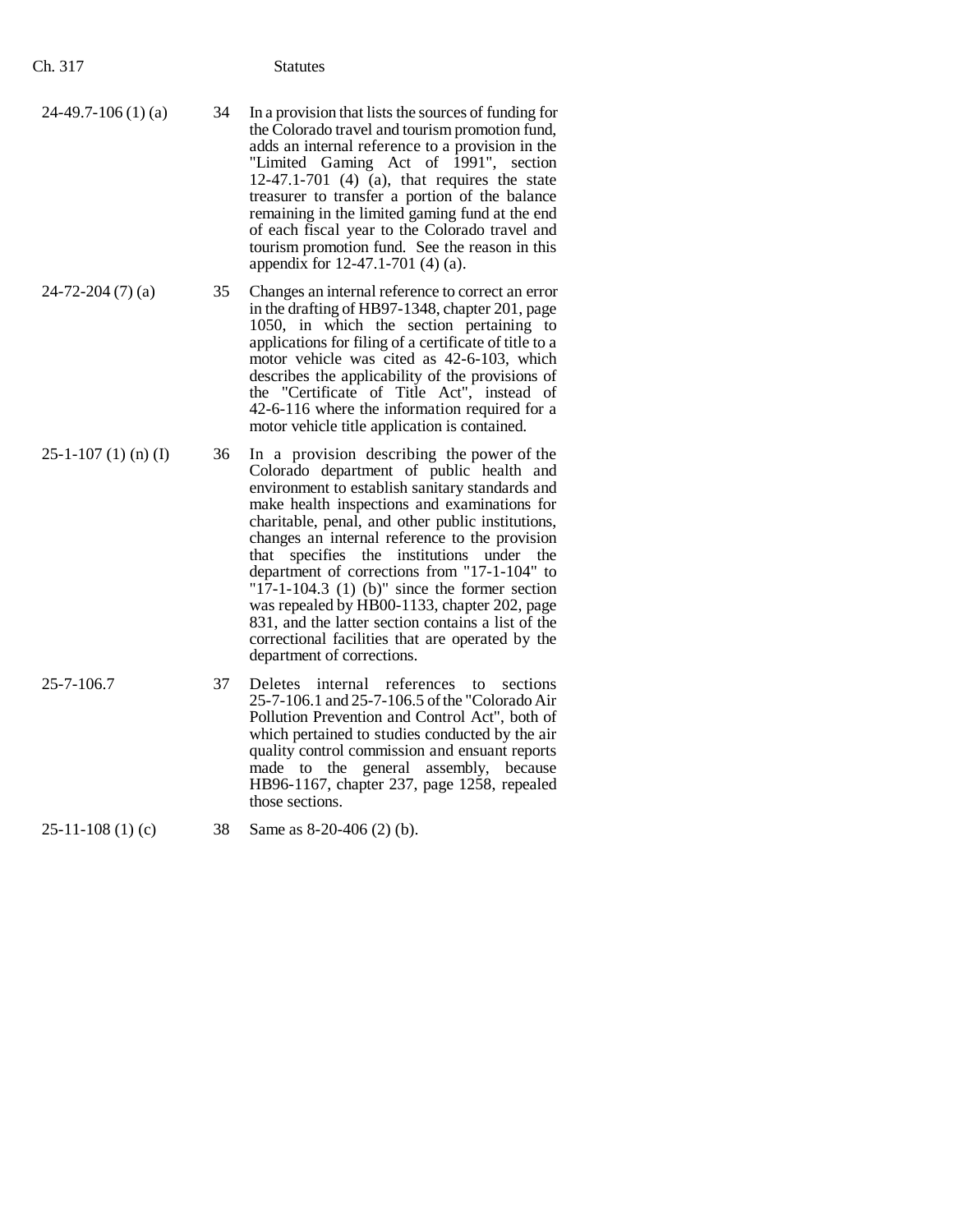- 25-31-108 (1) 39 In a provision of the "Colorado Nurse Home Visitor Program Act", changes an internal reference from "25-30-106 (1) (e)" to "25-31-106 (1) (e)" to correct a drafting error in SB00-071, chapter 154, page 601, which added a new article to title 25 that was renumbered from "30" to "31" in early drafts of the bill, but this internal reference was missed.
- 29-2-108 (3) 40 Deletes an internal reference to article 26.1 of title 39, which was recreated and reenacted in HB93-1330, chapter 352, page 2147, to impose a special sales tax on tourism-related items to support the Colorado tourism promotion fund. Pursuant to section 20 of article X of the state constitution, the measure was referred to the registered electors of the state of Colorado, for their approval or rejection, and was defeated at the general election held on November 2, 1993.
- 31-31-202 (1) (f) 41 Repeals as obsolete a provision authorizing the board of directors of the fire and police pension association to borrow money in accordance with section 24-75-203 (3), which allowed the state treasurer, upon the prior written approval of the governor and the controller, to lend moneys out of the state treasury to the fire and police pension association to provide it with temporary working capital for its operations, because SB79-79, chapter 316, page 1203, provided for the repeal of section 24-75-203 (3), effective January 1, 1981.
	- 42 Changes an internal reference to a provision defining "mobile home" to correspond with the relocation of provisions made by HB00-1185, chapter 265, page 1178, which repealed and reenacted articles 1 to 6 of title 5, concerning the "Uniform Consumer Credit Code". In addition, deletes an internal reference to section 12-51.5-101 (4) that defined "manufactured housing" or "manufactured home" prior to its repeal by HB91-1078, chapter 113, page 684, which provided for the repeal of article 51.5 of title 12, effective July 1, 1992.
- $32-12-103$  (8) (a) (II) 43 Same as 8-20-406 (2) (b).
- 
- 35-70-104.1 44 Same as 32-1-103 (5) (d) and (23) (c).

- 32-1-103 (5) (d)
- and  $(23)$  (c)
	-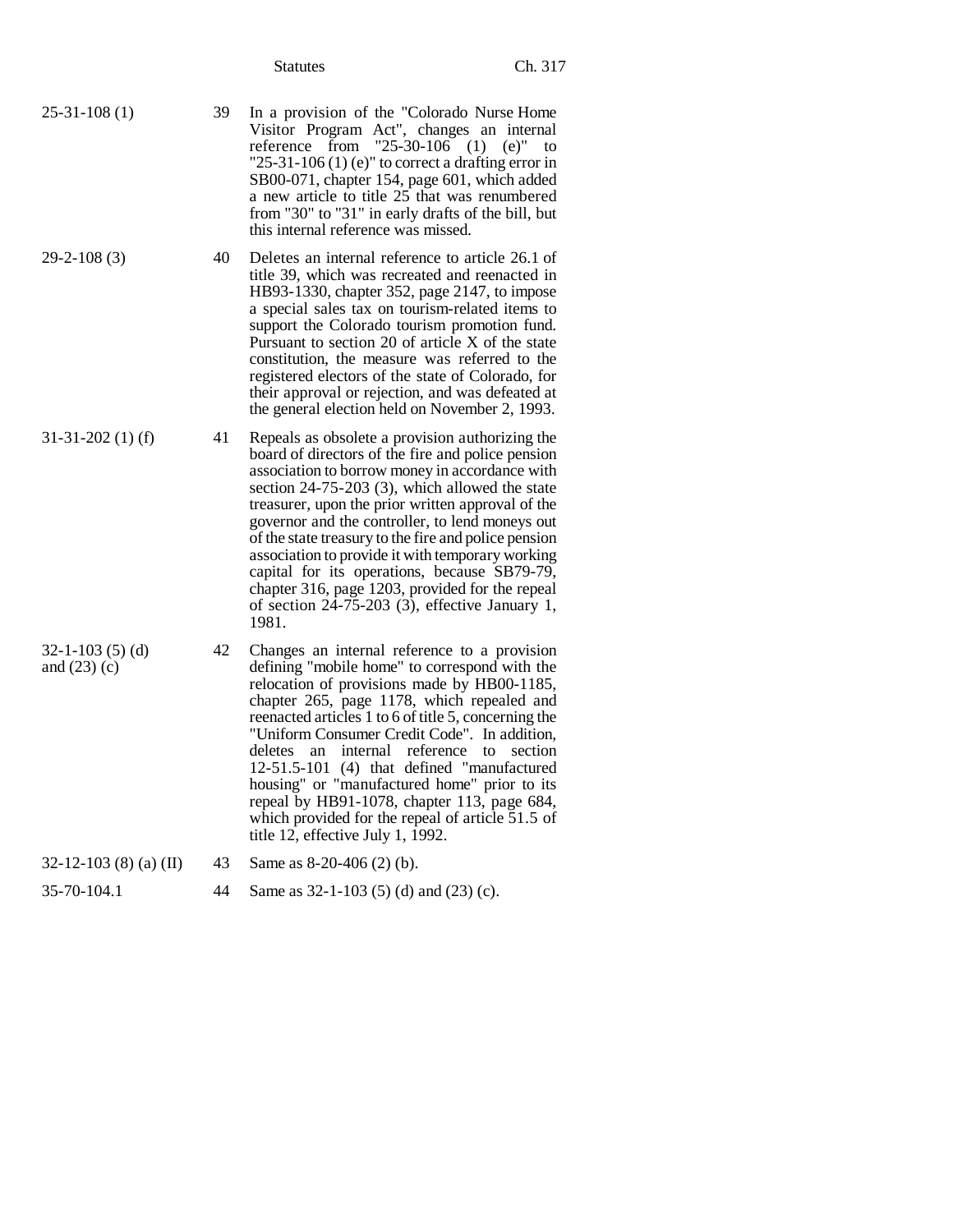| Ch. 317                                                                |    | <b>Statutes</b>                                                                                                                                                                                                                                                                                                                                                                                                                                                                                                                                                         |
|------------------------------------------------------------------------|----|-------------------------------------------------------------------------------------------------------------------------------------------------------------------------------------------------------------------------------------------------------------------------------------------------------------------------------------------------------------------------------------------------------------------------------------------------------------------------------------------------------------------------------------------------------------------------|
| $36-20-121(2)$                                                         | 45 | In a provision of the "Weather Modification Act<br>of 1972", deletes a reference to the advisory<br>committee appointed by the governor pursuant to<br>section 36-20-106 to assist the executive director<br>of the department of natural resources in the<br>executive director's duties relating to weather<br>modification because that section was repealed<br>by HB92-1018, chapter 127, page 956, effective<br>July 1, 1992.                                                                                                                                      |
| 36-20-125                                                              | 46 | Same as 36-20-121 (2).                                                                                                                                                                                                                                                                                                                                                                                                                                                                                                                                                  |
| $37-45-103(4)(c)$                                                      | 47 | Same as $32-1-103$ (5) (d) and (23) (c).                                                                                                                                                                                                                                                                                                                                                                                                                                                                                                                                |
| $37-45-122(4)$ (b)                                                     | 48 | internal reference from<br>Changes<br>an<br>"subparagraph (I) of paragraph (a) of this<br>subsection (4)" to "paragraph (a) of this<br>subsection (4)" to correspond to the fact that<br>paragraph $(a)$ of subsection $(4)$ does not contain<br>any subparagraphs and the mill levy limitations<br>on water conservancy districts are contained in<br>paragraph (a) of subsection (4).                                                                                                                                                                                 |
| $37-60-121$ $(2.5)$ (c),<br>$(2.5)$ (e), and (6) (d)<br>(IV)           | 49 | Deletes references to the "domestic water supply"<br>project revolving fund" created in section<br>37-95-107.7, which was repealed, effective April<br>24, 1999, because SB95-083, chapter 197, page<br>942, provided for the repeal of this section on the<br>date the revisor of statutes received notice from<br>the Colorado water resources and power<br>development authority that the domestic water<br>supply project revolving fund has been depleted.<br>The state treasurer sent such notice to the revisor<br>of statutes in a letter dated April 24, 1999. |
| 37-83-106                                                              | 50 | Changes an internal reference to a provision in<br>the "Water Conservancy Act" to correspond to<br>revision changes that were made to section<br>in preparation<br>of the<br>37-45-118<br>1990<br>Replacement Volume for Volume 15, Colorado<br>Revised Statutes, which included title 37.                                                                                                                                                                                                                                                                              |
| $37-90-104(7)$                                                         | 51 | Changes an internal reference to a provision in<br>the "Colorado Sunshine Act of 1972" from<br>"24-6-402 (2.3) (b)" to "24-6-402 (3) (a) (II)" to<br>correspond to the relocation of provisions made<br>by amendments to that section in SB91-33,<br>chapter 142, page 815.                                                                                                                                                                                                                                                                                             |
| $37-95-107.8$ (2) (a)<br>(III), $(2)$ (a) (IV), and<br>$(2)$ (a) $(V)$ | 52 | Repeals as obsolete. Same as 37-60-121.                                                                                                                                                                                                                                                                                                                                                                                                                                                                                                                                 |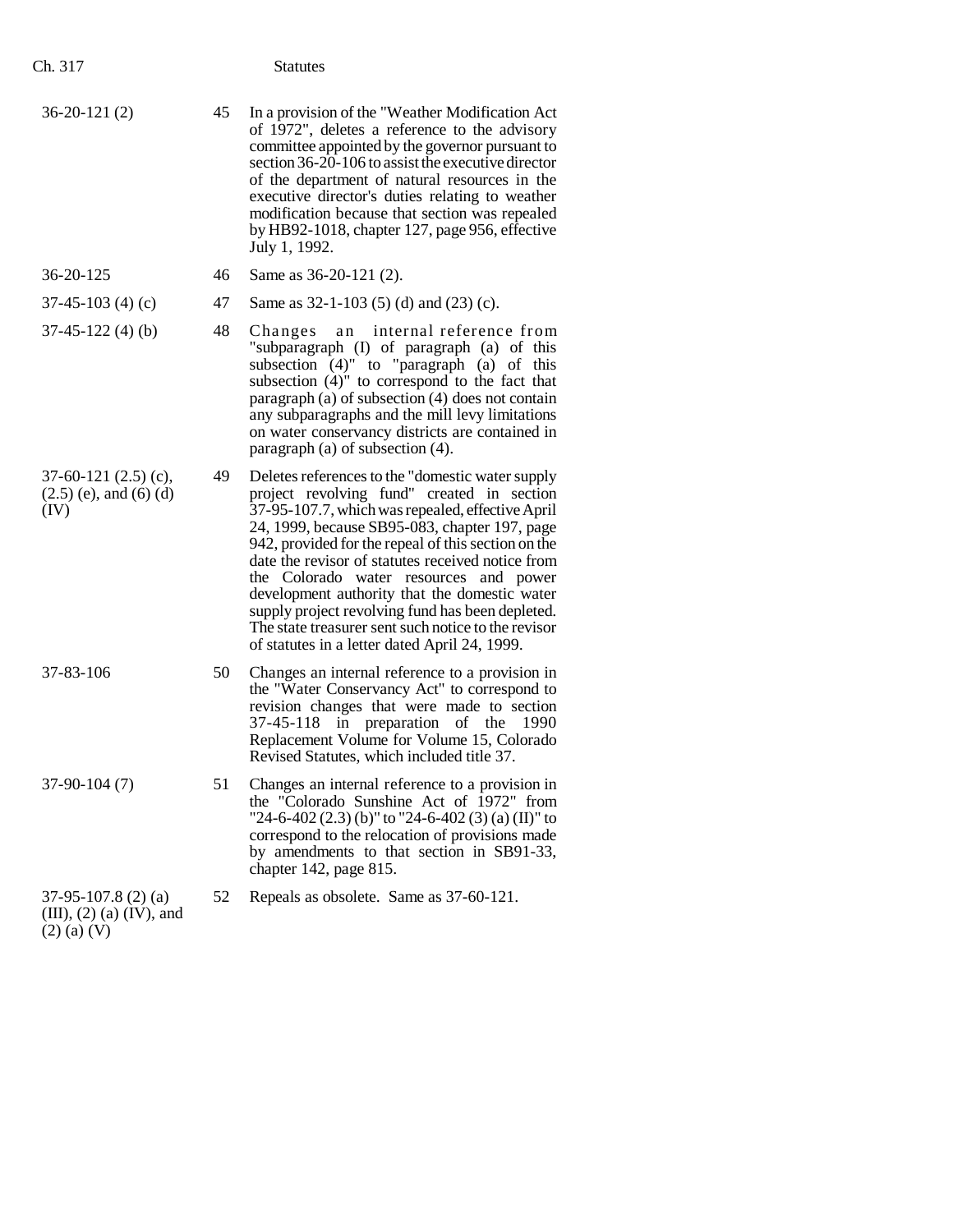| 38-41-201.6 (1) |  | 53 Same as $32-1-103$ (5) (d) and (23) (c). |  |
|-----------------|--|---------------------------------------------|--|
|-----------------|--|---------------------------------------------|--|

- 39-22-104 (4) (l) (VI) 54 Changes an internal reference to a provision in article X of the state constitution that requires excess state revenues to be refunded from "section 20  $(7)$  (a)" to "section 20  $(7)$  (d)" that was erroneously cited in the first report of the first conference committee on HB99-1137, chapter 213, page 786. (See House Journal, page 1787, May 5, 1999.)
- 39-22-518 (7) 55 Changes an internal reference to a provision in article X of the state constitution that requires excess state revenues to be refunded from "section 20 $(7)$  (a)" to "section 20 $(7)$  (d)" that was erroneously cited in the House Committee on Appropriations Report for HB99-1237, chapter 310, page 1287. (See House Journal, page 1092, April 8, 1999.)
- 39-26-105 (1) (a) 56 In a provision of the "Emergency Retail Sales Tax Act of 1935", inserts language to conform with amendments made in HB00-1259, chapter 298, page 1430, which reduced the sales and use tax rate in Colorado.

# 39-26-106 (2) (a) 57 Same as 39-26-105 (1) (a).

39-26-112 58 Same as 39-26-105 (1) (a).

- 40-2-120 59 Changes an internal reference to the federal provision concerning rail transportation policy to correspond with amendments made to subtitle IV of title 49, United States Code, in section 102 of the federal "ICC Termination Act of 1995".
- 40-4-111 60 Same as 8-20-406 (2) (b).
- $40-7-113$  (1) (g) 61 In a provision of the "Public Utilities Law" that deals with civil penalties for violations related to motor vehicle carriers who offer services as property carriers by motor vehicle, deletes an internal reference to article 14 of title 40, because that article was repealed by HB95-1068, chapter 234, page 1211.
- 40-9-109 62 Changes an internal reference to the provision defining the terms "guide dog" and "service dog" to correspond with SB95-029, chapter 107, page 321, which repealed section 24-34-801 (2) but added a new section 24-34-803 in which the term "assistance dog" is defined in subsection (7) to include a guide dog, hearing dog, or service dog.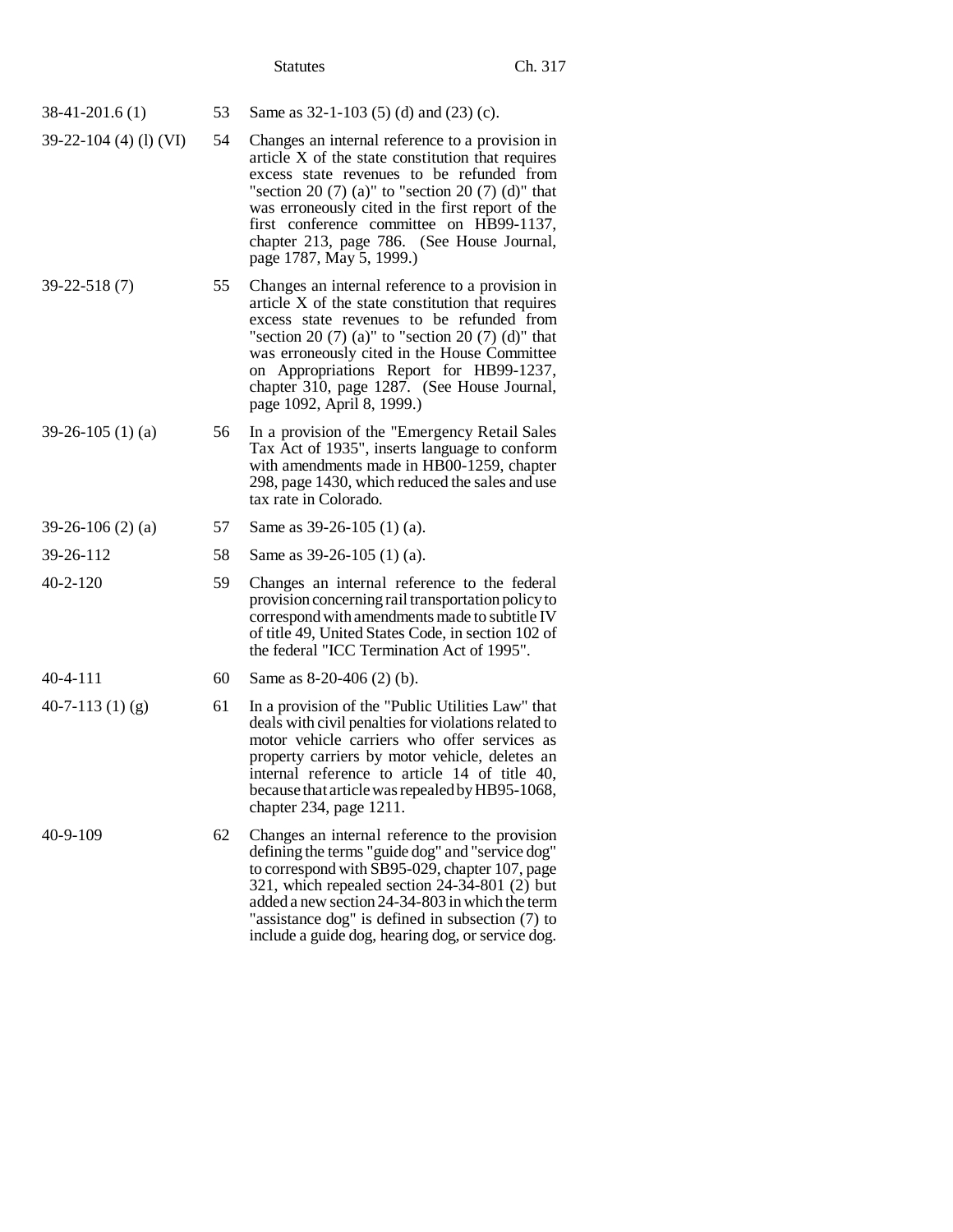| $40-10-120(2), (3),$<br>and $(4)$ | 63 | Same as $8-20-406$ (2) (b).<br>In addition, to<br>correspond with amendments made to subtitle IV<br>of title 49, United States Code, in section 103 of<br>the federal "ICC Termination Act of 1995",<br>changes an internal reference to the provision<br>that requires a motor carrier engaged in interstate<br>transportation to participate in the insurance<br>registration system.                                     |
|-----------------------------------|----|-----------------------------------------------------------------------------------------------------------------------------------------------------------------------------------------------------------------------------------------------------------------------------------------------------------------------------------------------------------------------------------------------------------------------------|
| $40-11-115(2), (3),$<br>and $(4)$ | 64 | Same as 40-10-120.                                                                                                                                                                                                                                                                                                                                                                                                          |
| 40-17-103 $(2)$ $(a)$             | 65 | Clarifies an internal reference to the federal<br>concerning telecommunications<br>provision<br>for<br>hearing-impaired<br>services<br>and<br>speech-impaired individuals that was added by<br>the federal "Americans with Disabilities Act of<br>1990" to title II of the federal "Communications<br>Act of 1934" (47 U.S.C. 201 et seq.).                                                                                 |
| 42-2-121 $(4)(a)$                 | 66 | Same as 24-72-204 (7) (a).                                                                                                                                                                                                                                                                                                                                                                                                  |
| 42-2-126 $(7)$ (a) (II)           | 67 | Repeals as obsolete because SB00-018, chapter<br>241, page 1075, provided for the repeal of<br>$42-2-126.1$ , which pertained<br>section<br>to<br>probationary licenses for persons convicted of<br>alcohol-related driving offenses,<br>effective<br>January 1, 2001, when the voluntary ignition<br>interlock program changed from a probationary<br>license to a restricted license program under<br>section 42-2-132.5. |
| 42-2-126.3 $(1)$ and $(2)$        | 68 | Same as $42-2-126$ (7) (a) (II), but deletes the<br>internal references to section 42-2-126.1 rather<br>than repealing the provisions.                                                                                                                                                                                                                                                                                      |
| 42-2-132 $(2)$ $(a)$ $(IV)$       | 69 | Changes an internal reference to the provision<br>defining "approved ignition interlock device"<br>from "42-2-132.5 (6)" to "42-2-132.5 (7)" to<br>correct a drafting error in SB00-018, chapter<br>241, page 1076, in which this definition had been<br>placed in the former section in an early draft of<br>the bill but was relocated in a subsequent draft,<br>and this internal reference was overlooked.              |
| $42 - 3 - 104(6)$                 | 70 | Changes an internal reference to correspond with<br>the relocation of the provision concerning special<br>license plates for former prisoners of war made<br>by HB96-1186, chapter 238, page 1275.                                                                                                                                                                                                                          |

Ch. 317 Statutes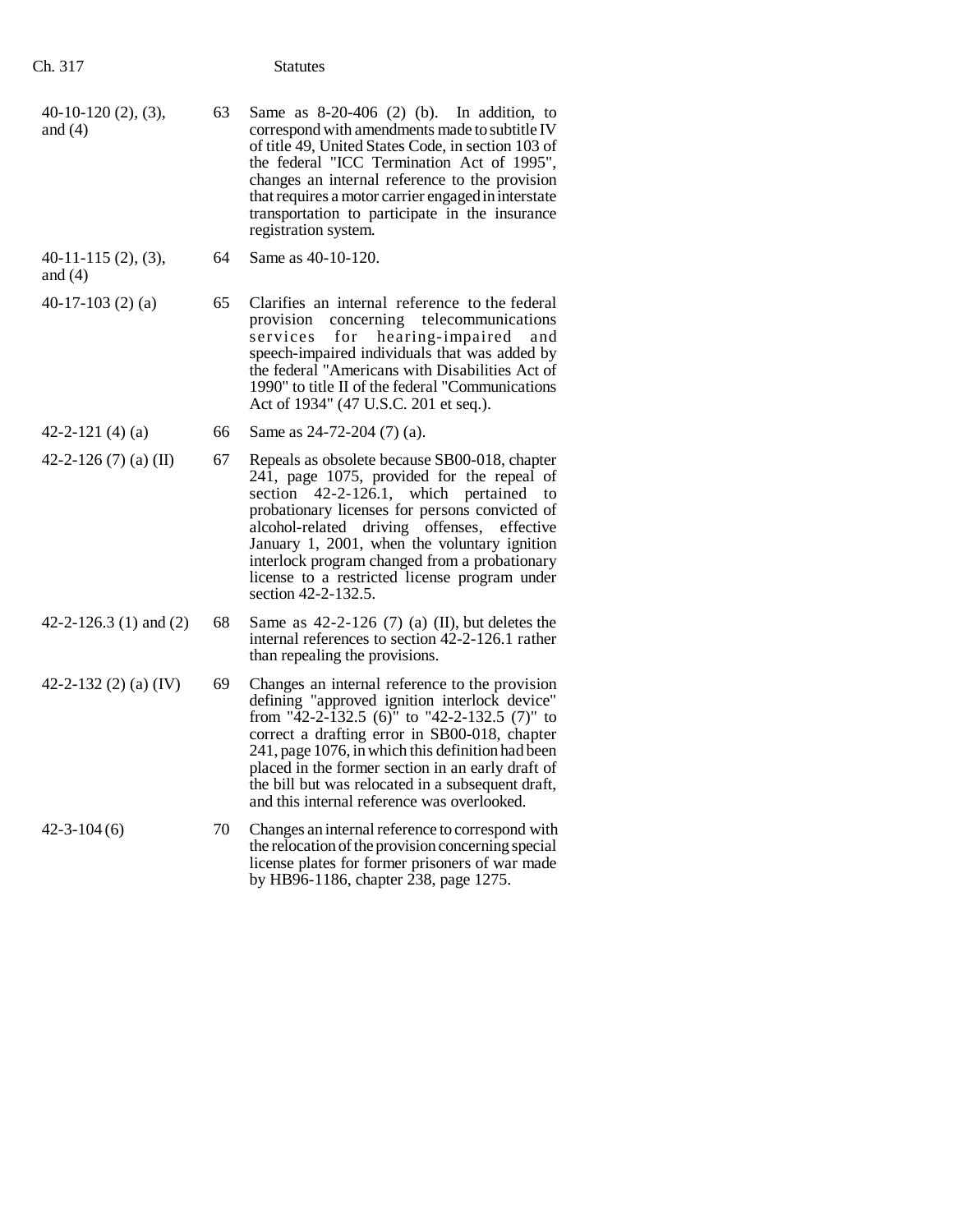| 42-3-115.5 (3) (c) | 71 Deletes the internal reference to section    |
|--------------------|-------------------------------------------------|
|                    | 42-3-118 to correct a drafting error in         |
|                    | HB96-1186, chapter 238, page 1275, which        |
|                    | enacted a new section 42-3-115.5 containing a   |
|                    | reference to section 42-3-118 which is repealed |
|                    | in the same bill.                               |

42-3-134 (3) (d) 72 Same as 42-3-104 (6).

- 42-3-134 (26) (a) (I) and (26) (c) 73 For subsection (26) (a) (I), same as 25-7-106.7. For subsection (26) (c), deletes a reference to the alternative fuels financial incentive subaccount created in section 25-7-106.9 because HB92-1305, chapter 190, page 1315, provided for the repeal of this section, effective July 1, 1997.
- 43-1-106 (13) 74 Changes an internal reference to a provision concerning the amount of an excise tax imposed on special fuel from "39-27-102.5  $(c)$ " to "39-27-102.5  $(1)$  (c)" to correct a drafting error in HB00-1479, chapter 371, page 1938.
- 43-1-1209 (1) (a) 75 Changes an internal reference to the provision under which the board of trustees of the public employees' retirement association is created from "24-51-203" to "24-51-202" to correct a typographical error made in a Senate floor amendment to HB98-1304, chapter 154, page 442. (See Senate Journal, page 550, March 24, 1998.)

# 43-3-220 (1) (a) 76 Same as 43-1-1209 (1) (a).

- 43-3-416 (1) (a) 77 Same as 43-1-1209 (1) (a).
- 43-4-702 (2) 78 Changes an internal reference to the statutes under which the Colorado department of transportation is created from "part 1 of this article" to "part 1 of article 1 of this title" to correct a drafting error in HB99-1325, chapter 280, page 1110.
- 43-10-103 (4) 79 Changes an internal reference to a section in the United States Code to correspond with the revision of title 49 by Public Law 103-272.
- 43-10-105 (1) (b) 80 Same as 43-10-103 (4).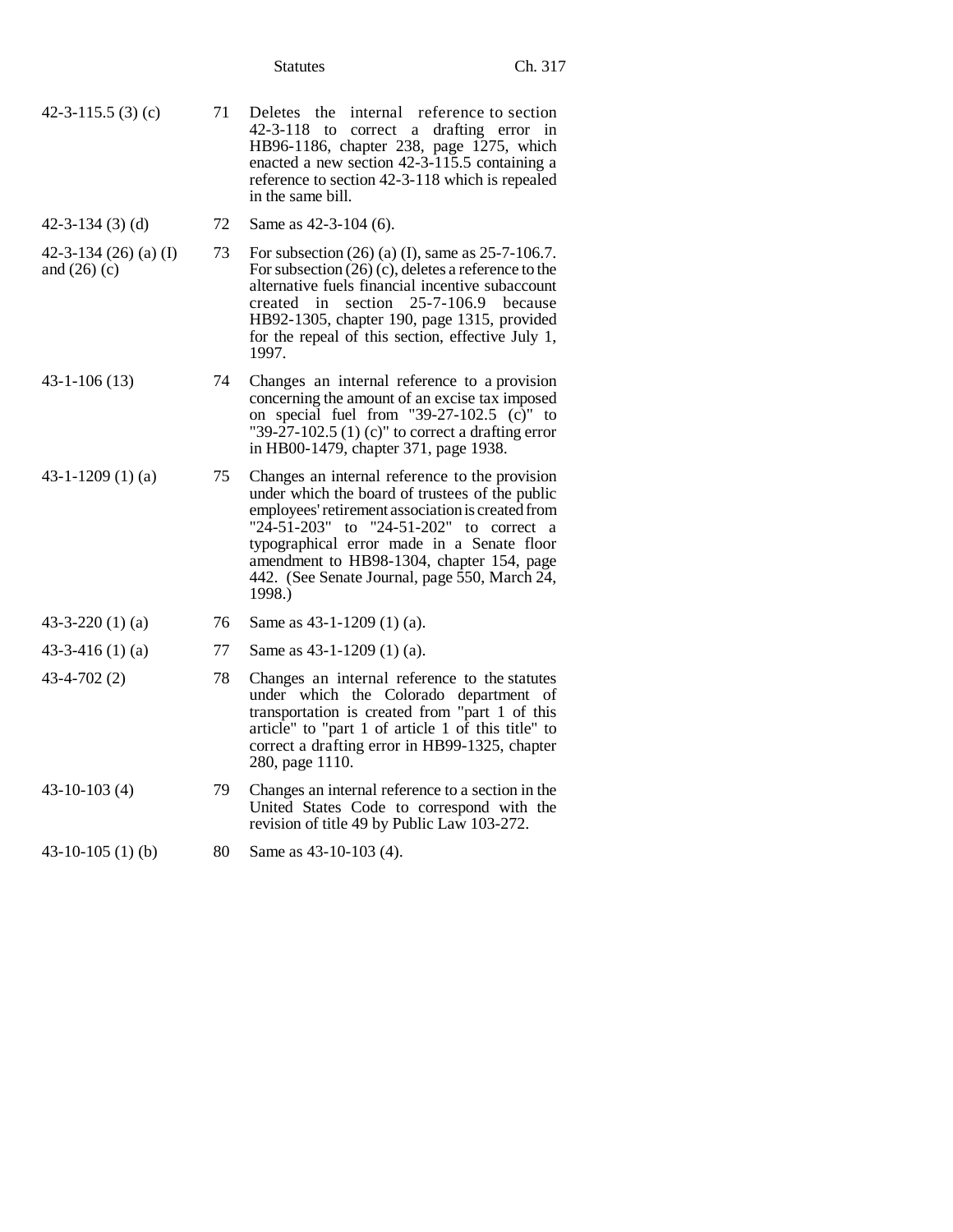- 43-10-108.5 (4) 81 Repeals as obsolete subsection (4) which requires a list of the grants awarded by the Colorado aeronautical board pursuant to the state aviation system grant program to be included in the annual report prepared and transmitted by the director of the aeronautics division in the department of transportation to the general assembly's joint budget committee because section 43-10-108, which required the annual report, was repealed by HB96-1167, chapter 237, page 1273.
- 43-10-113 (1) 82 Same as 43-10-103 (4).
- $24-1-120$  (4) (c) 83 Repeals subsection (4) (c) to conform with HB00-1342, chapter 153, page 561, which created the division of prevention and intervention services for children and youth in the department of public health and environment and transferred the family development center program, whose statutory reference was changed from "family development centers" to "family resource centers" in HB01-1265, from the department of human services to this division.
- $24-75-302.5$  (3) (a) 84 Deletes language referring to a transfer of moneys "as provided in section 43-1-220, C.R.S." from section 24-75-302.5 (3) (a), which was enacted in HB01-1267 to make a one-time transfer of moneys from the controlled maintenance trust fund to the general fund. The reengrossed version of HB01-1267 provided for the transfer of moneys from the controlled maintenance trust fund to the general fund but also added a new subsection to section 43-1-220 which would have transferred a specified amount of moneys from the general fund to the state<br>highway fund. However, a Senate floor However, a Senate floor amendment struck that section from the bill but did not make a conforming amendment to section 24-75-302.5 (3) (a) deleting the reference to that particular transfer. (See Senate Journal, page 232, February 9, 2001.)